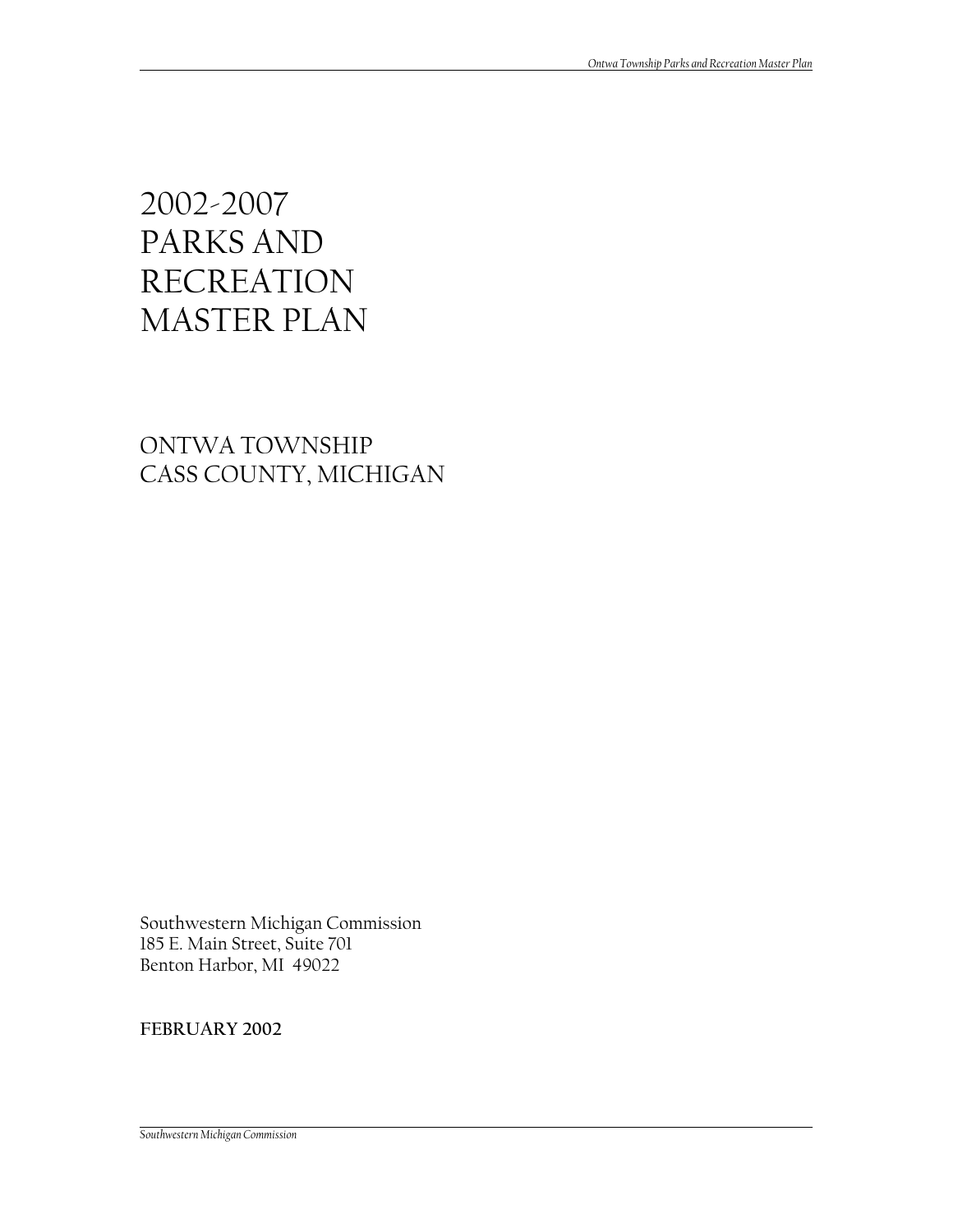## **ACKNOWLEDGEMENTS**

The participation and cooperation of the numerous community leaders and residents in the preparation of the Ontwa Township Parks and Recreation Master Plan is greatly appreciated. In particular, we would like to acknowledge the efforts of the following individuals:

## **Ontwa Township Parks Plan Steering Committee**

Mr. Dale Blunier, Chamber of Commerce Mr. Dick Cox, Edwardsburg Village Council Ms. Theresa DeVerna, Little League and Edwardsburg School Alternate Mr. Myron Elliott, Little League Mr. Ray Garvin, EYSA Mr. Wayne Hardin, Citizen Representative Mr. Carl Higley, Cass County Commissioner Mr. Tony Koontz, Edwardsburg Public School District Mr. Jeff Mortimer, Eagle Football Mr. Jim Ralph, Ontwa Township Board Dr. Ilene Sheffer, Southwestern Michigan College

#### **Ontwa Township Board**

Mr. John Brielmaier, Supervisor Ms. Helen Parsons, Clerk Ms. Pat Michael, Treasurer Mr. Jerry Duck, Trustee Mr. Jeffrey Kozinski, Trustee Mr. Norman Krupp, Trustee Mr. Jim Ralph, Trustee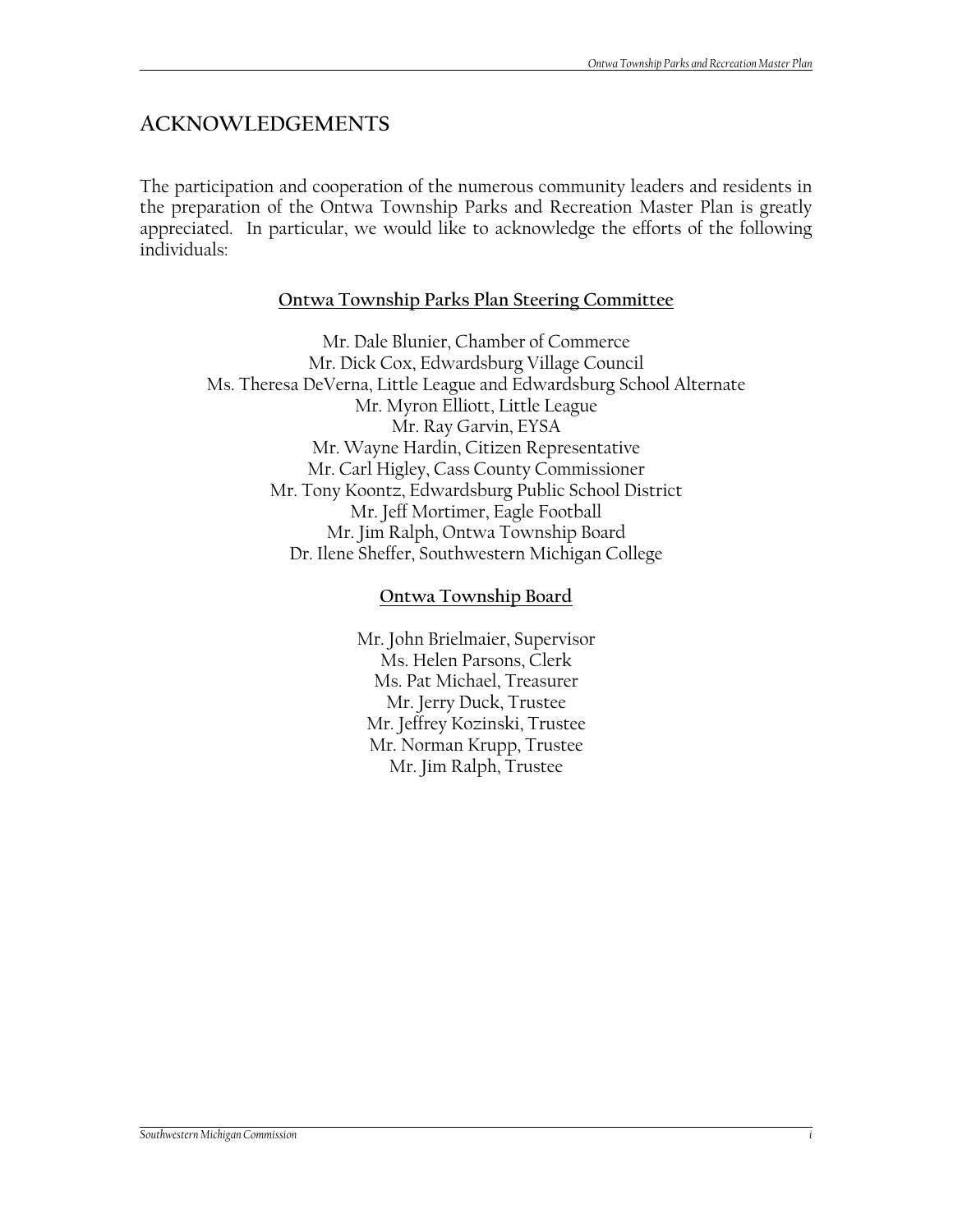#### **Visioning Session Participants**

A Visioning Session was held at the Edwardsburg Intermediate School on January 9, 2002. We would like to acknowledge the following citizens that were present at this session.

> Ray and Kay Smith Robbie Moreno David, Kelly, and Nick Mortimer William P. Mahaney Jeff Reese Laura Blough Jon Todt Dale Blunier Terry Sharp Todd Mooth Edward, Rebecca, and Joshua Drone Andy Thompson Marc and Pat Maloney Tony Koontz Myron Elliott Wayne Hardin Jim Ralph Christopher Pierucki Debbie Cripe Jim Derucki Dorothy Skronski William and Karen Dahmen Cameron and Floyd Warren Brian Burks Jim Rutten Thomas Barton Ilene Sheffer Angie Williams Jeff Mortimer Jim Stitt Charlie Wilkinson Tina Majors Dick Bruno Catherine Toms Gary Roberson Mike Connell Tom Rea Steve Rhodes Scott Moellenberndt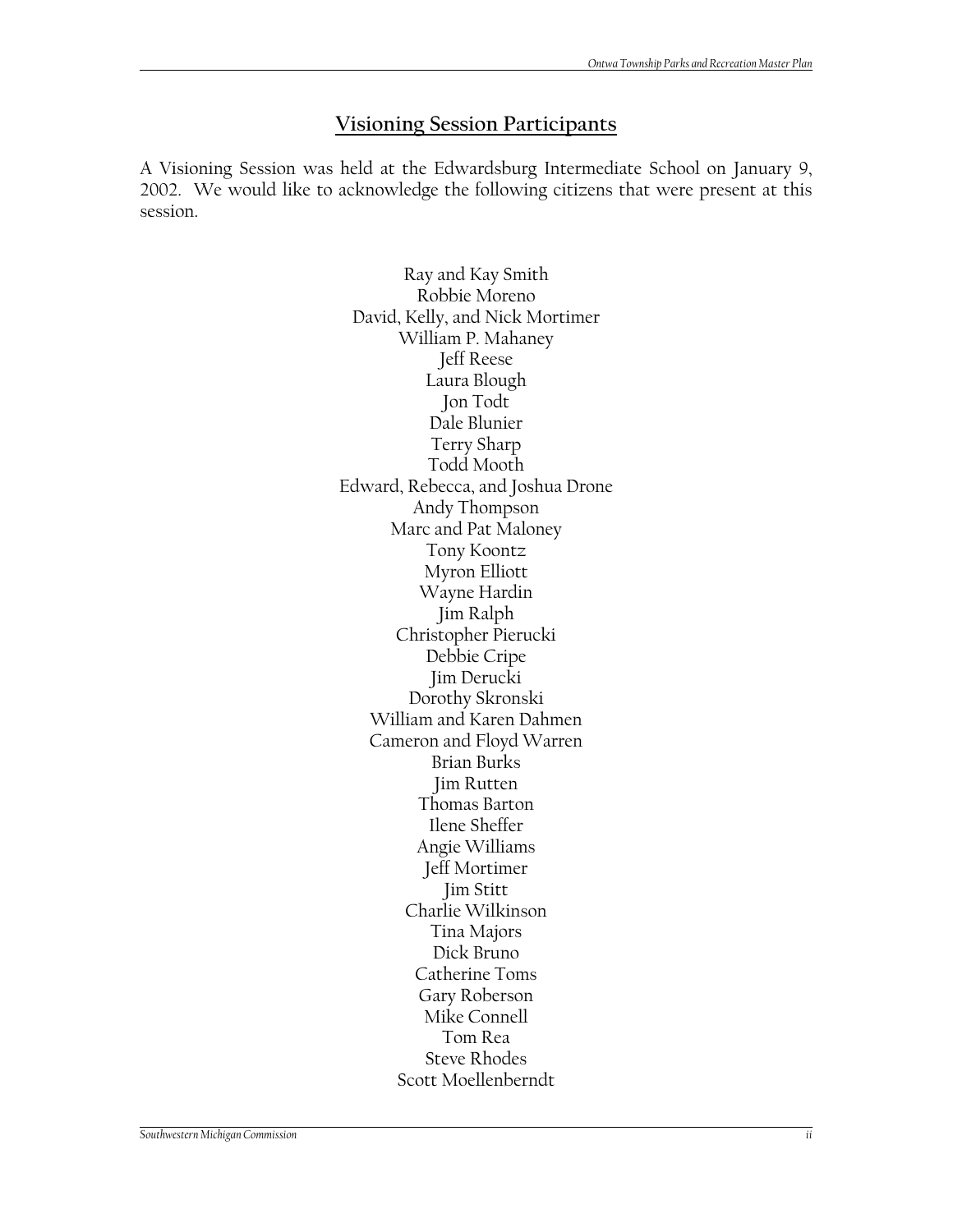# Table of Contents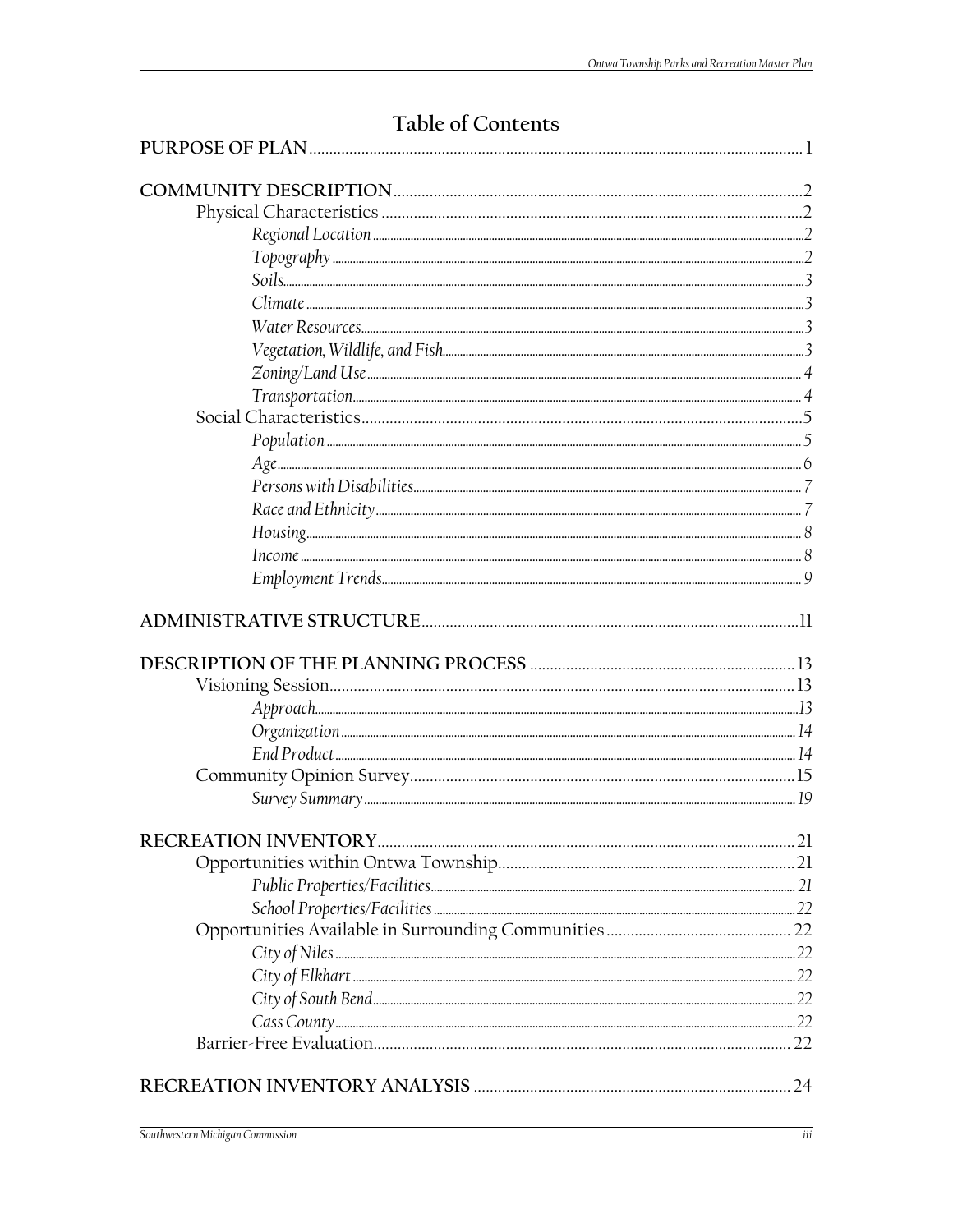## ACTION PROGRAM, CAPITAL IMPROVEMENT SCHEDULE, AND BASIS FOR

| <b>APPENDICES</b>             |  |
|-------------------------------|--|
| Appendix I: Meeting Materials |  |
| Appendix II: Maps             |  |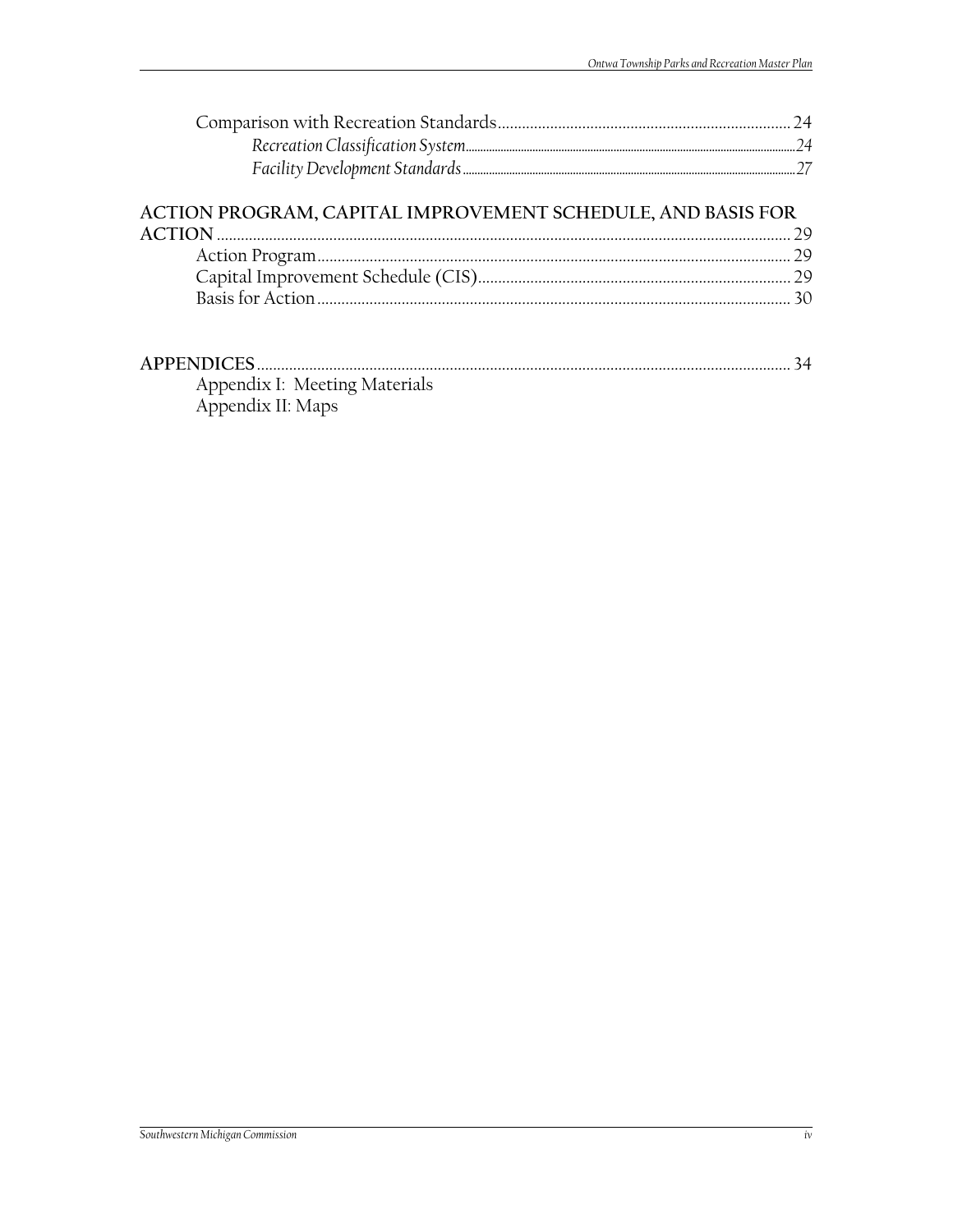# **List of Figures**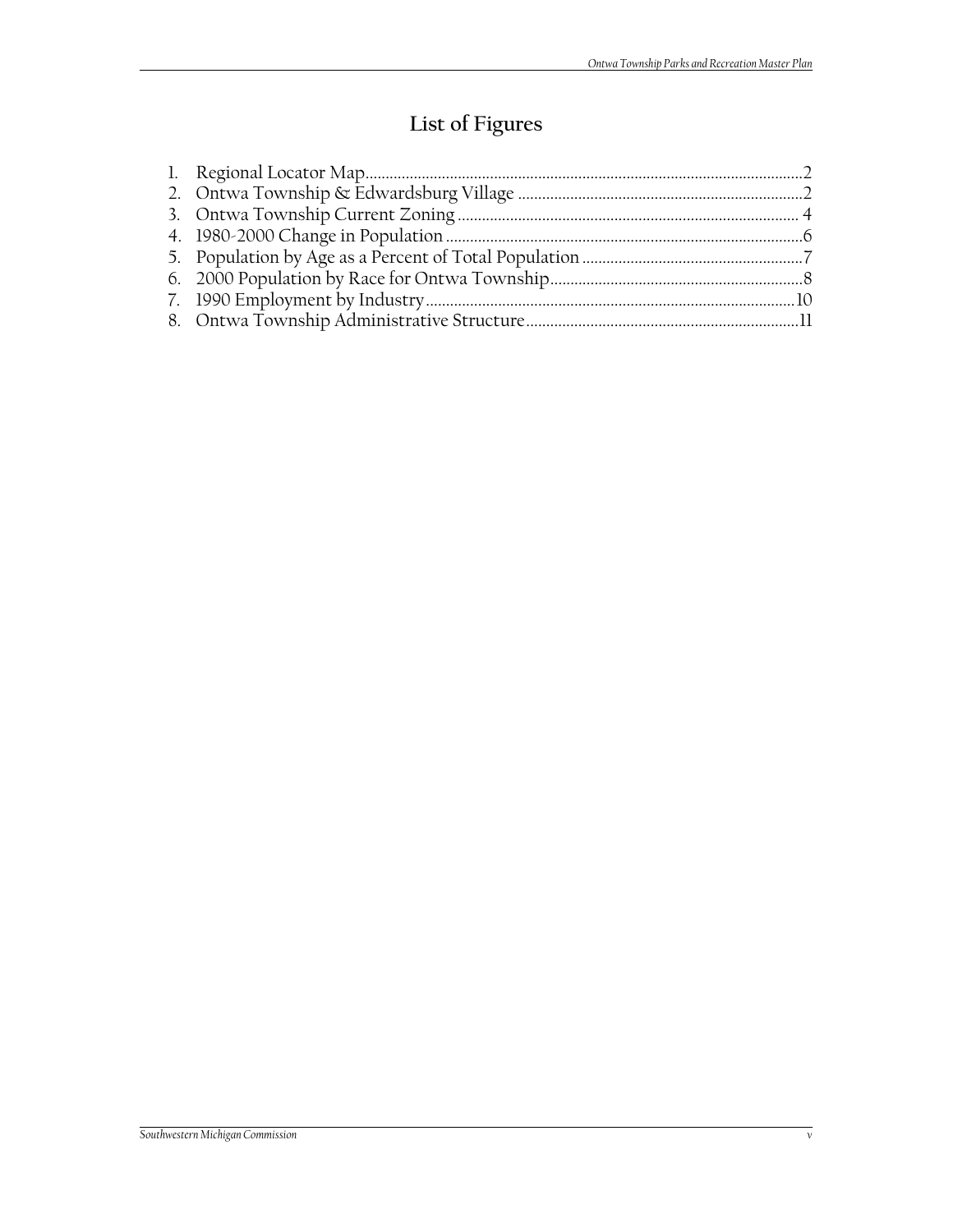# **List of Tables**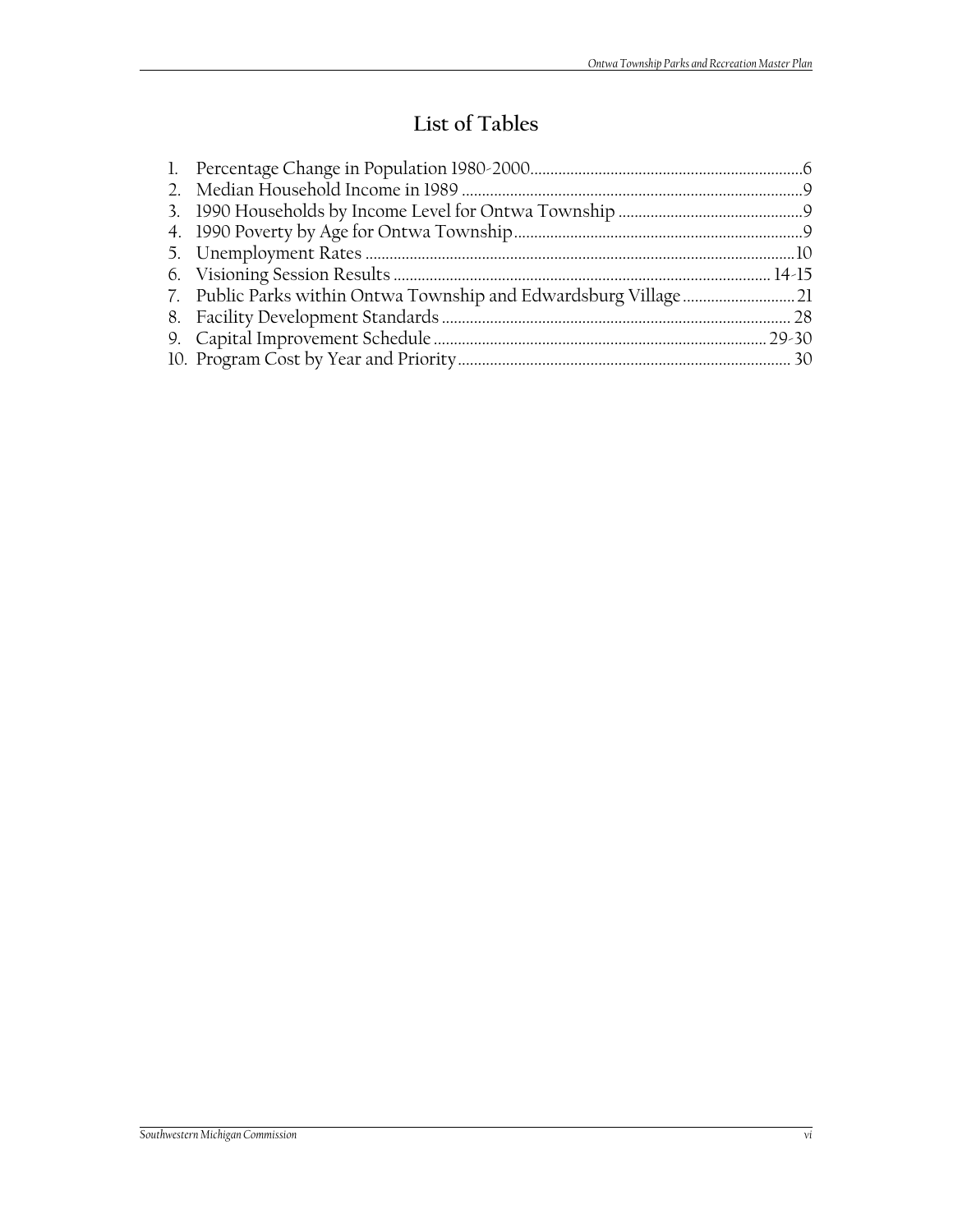## **PURPOSE OF PLAN**

Community recreation plans serve a number of purposes. They guide local decisionmaking regarding recreational opportunities for five years. A thorough plan for a community's recreational facilities contributes greatly to the vitality of that community. Completion of a recreation plan also establishes five-year eligibility for recreation grants administered through the Michigan Department of Natural Resources.

Ontwa Township has undertaken this Parks and Recreation Master Plan in an effort to:

- Complete their first recreation plan;
- Assess the recreation facilities and programs of the Township, including barrierfree compliance;
- Identify recreation deficiencies for the residents of the Township, surrounding communities and visitors;
- Determine a course of action for the development of a large parcel of land (Kraus Memorial Park) donated to the Township;
- Establish a course of action regarding recreation for the Township Board for the next five years;
- Solicit input from the public and Edwardsburg Public Schools regarding recreation in Ontwa Township; and
- Prioritize recreation improvements and acquisitions and identify potential funding sources.

The Ontwa Township Board contracted with the Southwestern Michigan Commission, the regional planning agency serving Berrien, Cass, and Van Buren counties, to guide the Township through the planning process. After a series of meetings, a community survey, a visioning session and a public hearing, the 2002-2007 Ontwa Township Parks and Recreation Master Plan was completed. The result is a five-year plan that reflects the desires of the community's schoolchildren, young adults, middle aged, and elderly.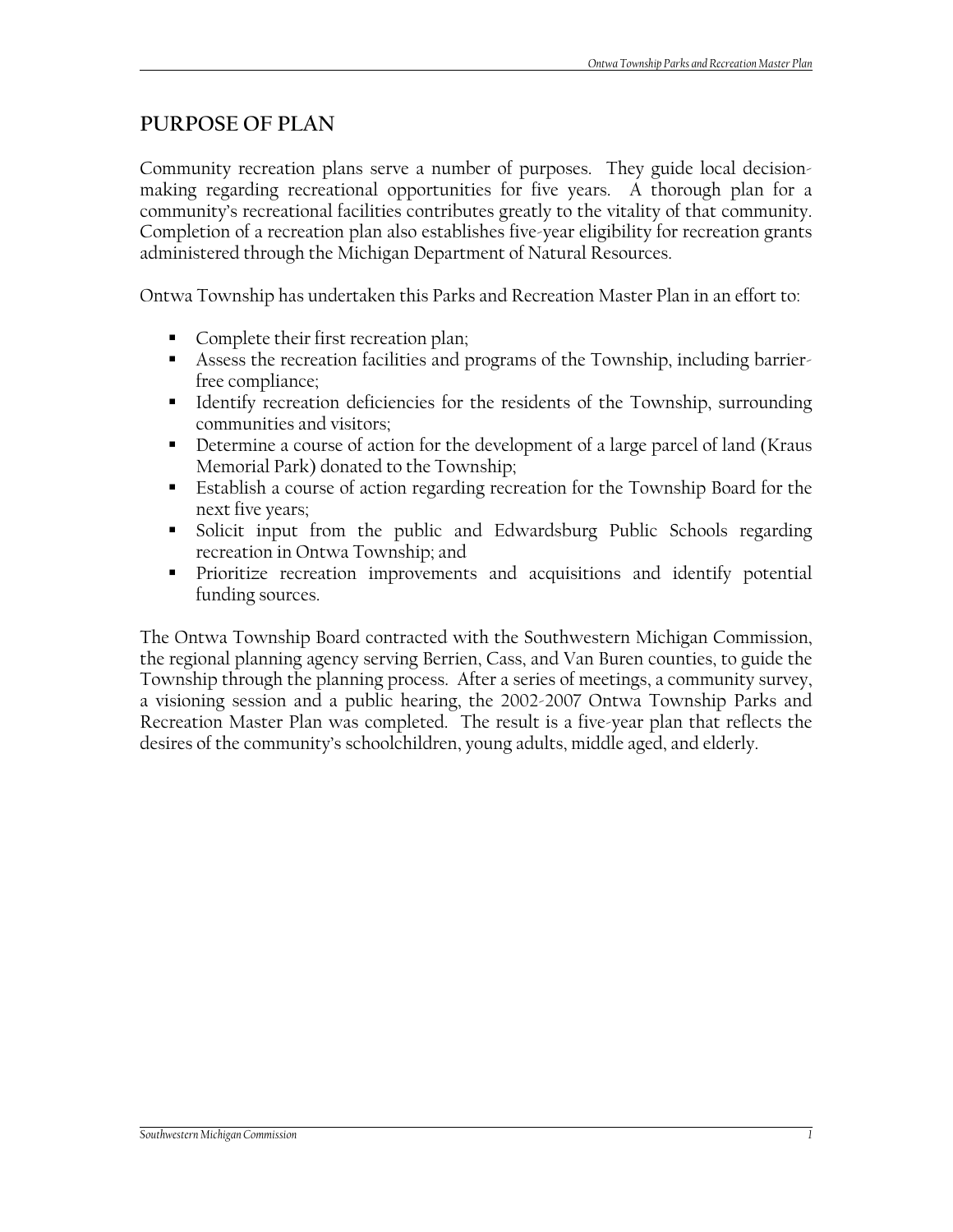# **COMMUNITY DESCRIPTION**

## PHYSICAL CHARACTERISTICS

#### *Regional Location*

Ontwa Township, which includes Edwardsburg Village, is located in southwest lower Michigan, in southern Cass County. The Village is located entirely within the boundaries of Ontwa Township. Ontwa Township's southern border is the Michigan-Indiana state line. The Township and Village are only two hours from the Chicago area, while cities such as South Bend, St. Joseph, and Kalamazoo are no more than one hour away. The Lake Michigan coastline is also within one hour of the area. The city of Niles is approximately 10 miles from Edwardsburg.



Figure 2. Ontwa Township & Edwardsburg Village



Within the Edwardsburg Village limits is a major crossroads in southern Cass County. US-12 is the major east-west route in southern Cass County and it passes directly through the center of Edwardsburg Village and Ontwa Township. Prior to the construction of Interstate 94, US-12 was the only major highway connecting the cities of Detroit and Chicago. Today, nearly 7,000 vehicles pass through the Township and Village on US-12. Additionally, M-62 bisects the Village and Township. As the major north-south route in the

area, nearly 9,000 vehicles travel this route between Edwardsburg and the Indiana border. Because of their close proximity to the urban areas of South Bend, Granger, and Elkhart, Indiana, the Township and Village are a popular place to live.

#### *Topography*

Over 10,000 years ago glaciers advanced southward from Canada and covered Cass County. Because this glaciation was so extensive, the landscape was heavily impacted. There are three major outwash plains within the County, the largest one covering most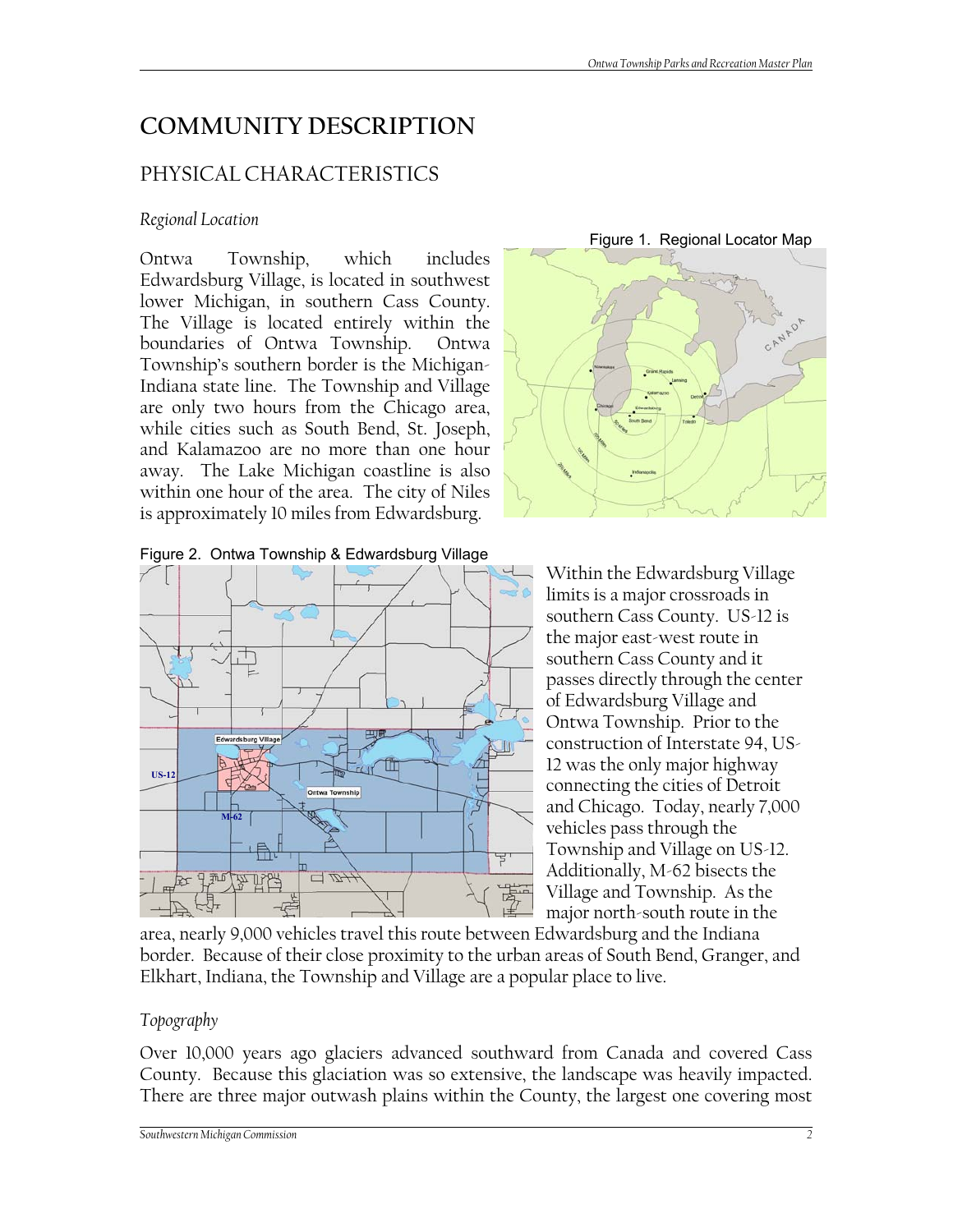of the southern townships from Porter to Ontwa. Evidence of this includes the slight variations in relief in the Village and Township as well as surrounding areas. There is a slight gradation downward in elevation from the western edge of the Township (840´ above sea level) to the eastern edge (820´ above sea level). There is a slightly greater difference in elevation from the northern edge of the Township (830´) to the Indiana line  $(800^{\circ})$ .

The numerous lakes that dot the landscape in Ontwa Township and Edwardsburg Village are a result of the extensive glaciation. These points are obviously the topographic lows right around 800´ above sea level. Among the larger lakes are Pleasant, Spring, Coberts, Eagle, Christiana, and Garver. The Christiana Creek flows directly south out of Christiana Lake into Indiana where it joins the St. Joseph River.

## *Soils*

The soils in the area are also the result of glaciers; therefore, soil types vary widely in texture, permeability, stability, composition and other characteristics throughout the community. Soils in the area are fairly well suited for construction purposes and have the potential for agricultural uses as well. To determine the suitability and soil conditions of a particular site further investigation would be needed.

## *Climate*

Cass County is far enough inland that it is generally not affected by the lake effect associated with Lake Michigan. Four full and distinct seasons are present in Cass County. The climate in Ontwa Township is very similar to that of South Bend, Indiana. The average temperature of the coldest month (January) is 24.4˚ Fahrenheit. In the summer, the average temperature of the warmest month (July) is 73.3˚F. The annual total precipitation is 36.52 inches, while the average seasonal snowfall is 70.9 inches.

## *Water Resources*



The Edwardsburg area as well as all of Cass County is blessed with an abundance of freshwater lakes, rivers and streams. Within 10 miles of Edwardsburg there are a number of lakes, including Juno, Eagle, and Christiana. In all of Cass County there are 54 lakes and many miles of rivers and streams. This bounty of freshwater serves as a haven for wildlife and is a valuable recreational resource. Wetlands also play a key role in

environmental quality and are quite common throughout the Edwardsburg area. They help in flood prevention and supply key habitat areas for wildlife to thrive.

## *Vegetation, Wildlife and Fish*

The wealth and diversity of natural resources found in and around the Edwardsburg area provide excellent opportunities for recreation. Vegetation in the area varies greatly

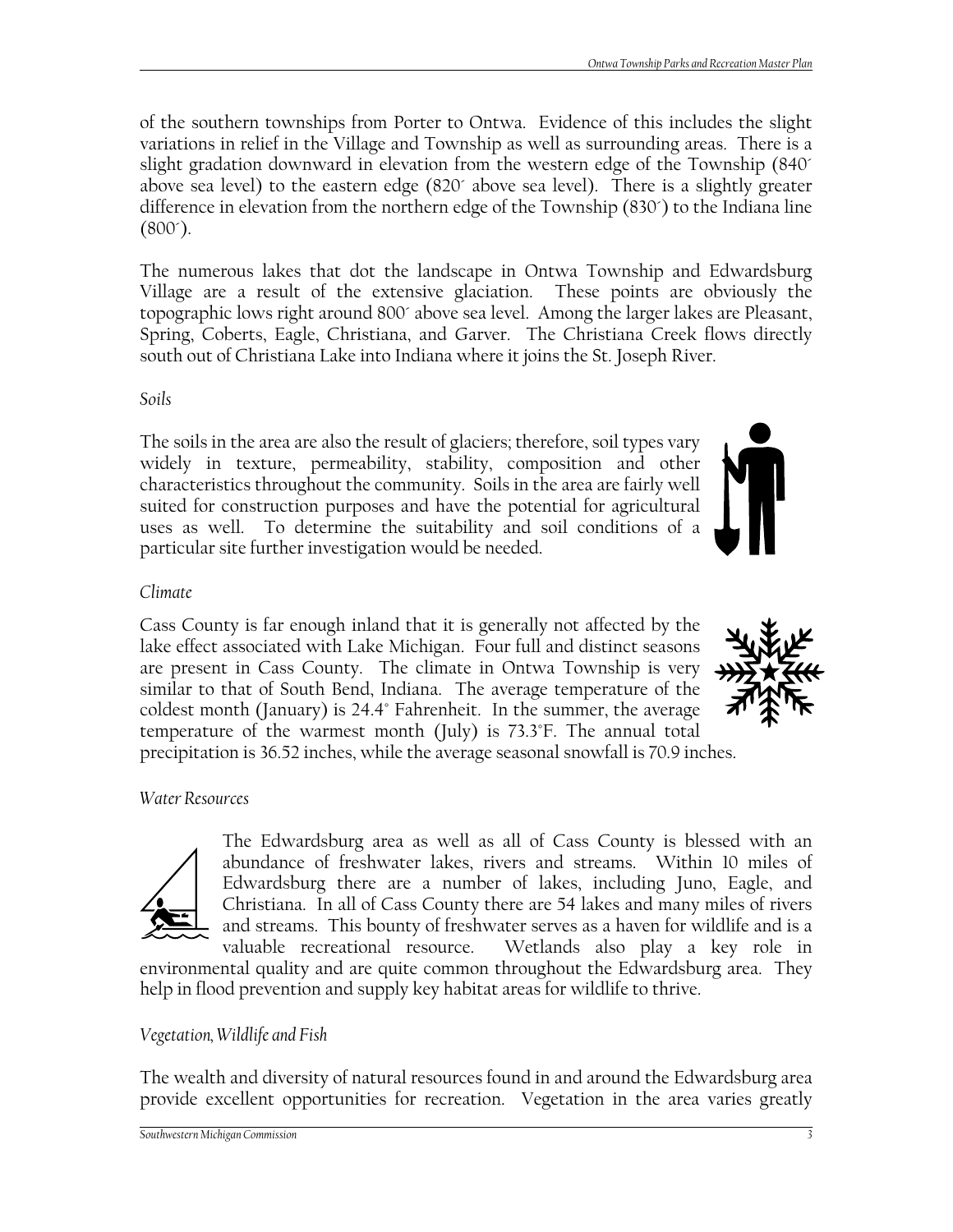depending on land use. Forested areas can easily be found with a large variety of different species of hard and softwood trees, including cherry and dogwood. The most dominant associations are oak-hickory and beachmaple. Many factors influence the types of vegetation that are found in an area. Examples of these factors are soil types, availability of water, history of land use, logging and slope.





Wildlife and fish in the region are equally as diverse as the vegetation. White-tailed deer and wild turkeys are frequently seen near Edwardsburg and are a popular game species for many hunters. This area is also a major migratory route for a large variety of songbirds and waterfowl, and is a popular destination for bird watchers. The numerous lakes are popular areas for sport fishermen

and boaters. Lunkers, a sporting goods store located in Edwardsburg, is also a popular destination associated with the wildlife and fish in the area.

#### *Zoning/Land Use*

The location of Edwardsburg Village and Ontwa Township as well as their natural features have contributed greatly to the way in which it has evolved and been developed. The residential sections of town are located in areas that can take advantage of the natural beauty of rivers, streams, and lakes in the area, while the commercial districts, as well as industrial zones, are more strategically positioned on or near the major transportation routes in the township. (See Figure 3 for current zoning.)



Figure 3. Ontwa Township Current Zoning

#### *Transportation*

Edwardsburg is located in close proximity to many major transportation routes that make for easy access to large urban areas. US-12 is the major road that runs east-west through Ontwa Township and Edwardsburg Village connecting them to White Pigeon,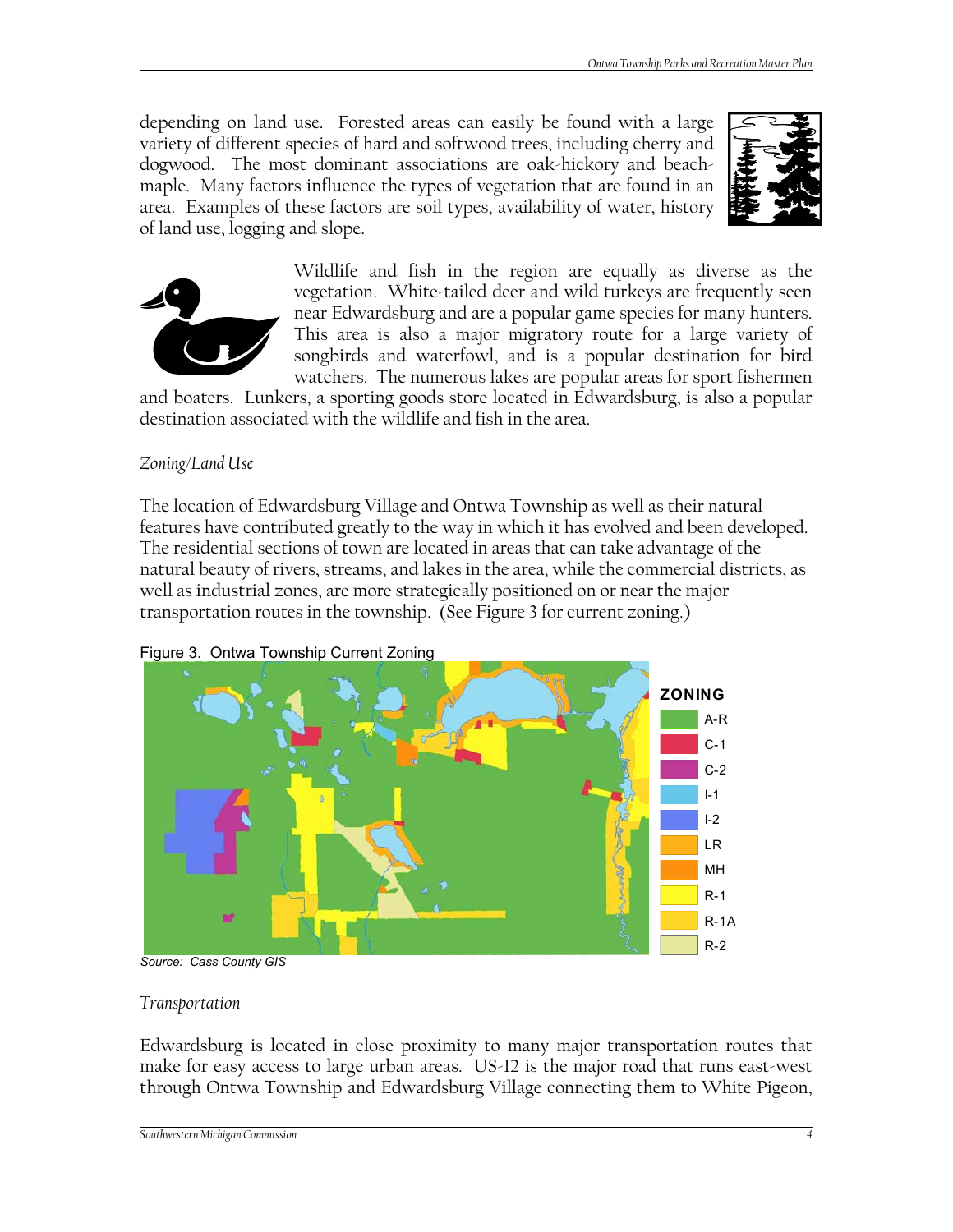Sturgis, and Coldwater to the east and Niles to the west. In 2000, US-12 had a 24-hour annual average traffic volume of 7,000 according to Michigan Department of Transportation figures. Additionally, M-62 is the major north-south trending road, bisecting the Village and Township. M-62 connects the Edwardsburg area to Cassopolis and Dowagiac to the north and Elkhart and South Bend, Indiana to the south. Nearly 9,000 cars and trucks traveled this route through Edwardsburg in 2000.

Detroit is located 200 miles to the east and Chicago is 110 miles to the west. Both of these cities can be reached by traveling US-12 or Interstate 80/90. I-80/90 is located approximately 10 miles south of Edwardsburg.

Air travel in the area is most easily accessed at the South Bend Regional Airport. Other options include airports in Kalamazoo, Grand Rapids, Lansing, Chicago and Detroit, which are all within 200 miles of Edwardsburg. Elkhart, Niles, and Benton Harbor each have airports available to non-commercial flights, and are also easily reached.

## SOCIAL CHARACTERISTICS

#### *Population*

The Village of Edwardsburg has not seen any significant growth in population over the past 20 years. In 1990 the Village's growth rate was 0.6%, rising from 1,135 in 1980 to 1,142 in 1990. From 1990 to 2000 the growth of the Village's population was again very minimal rising only 0.4%. Ontwa Township has seen uneven growth over the past 20 years. In 1990 the Township experienced negative growth losing 3.4% of its population. The years between 1990 and 2000 saw an increase of 4.9% for an overall change of 1.3% between 1980 and 2000. Examining the Village and Township's figures alone it would appear that the area is experiencing very little growth. However, upon further inspection it is evident that the surrounding areas have grown substantially (see Figure 4). A substantial number of people in the greater Edwardsburg area work and shop in Indiana. Migration figures are not yet available for the 2000 Census but it is anticipated that they will indicate a number of people moving out of the more urban areas of Indiana into the more rural areas of southern Michigan, specifically Ontwa Township and Edwardsburg Village. Table 1 indicates the percent change in population between 1980 and 2000 in the neighboring cities of South Bend and Elkhart, Indiana as well as the counties of Cass (MI), Elkhart (IN) and St. Joseph (IN).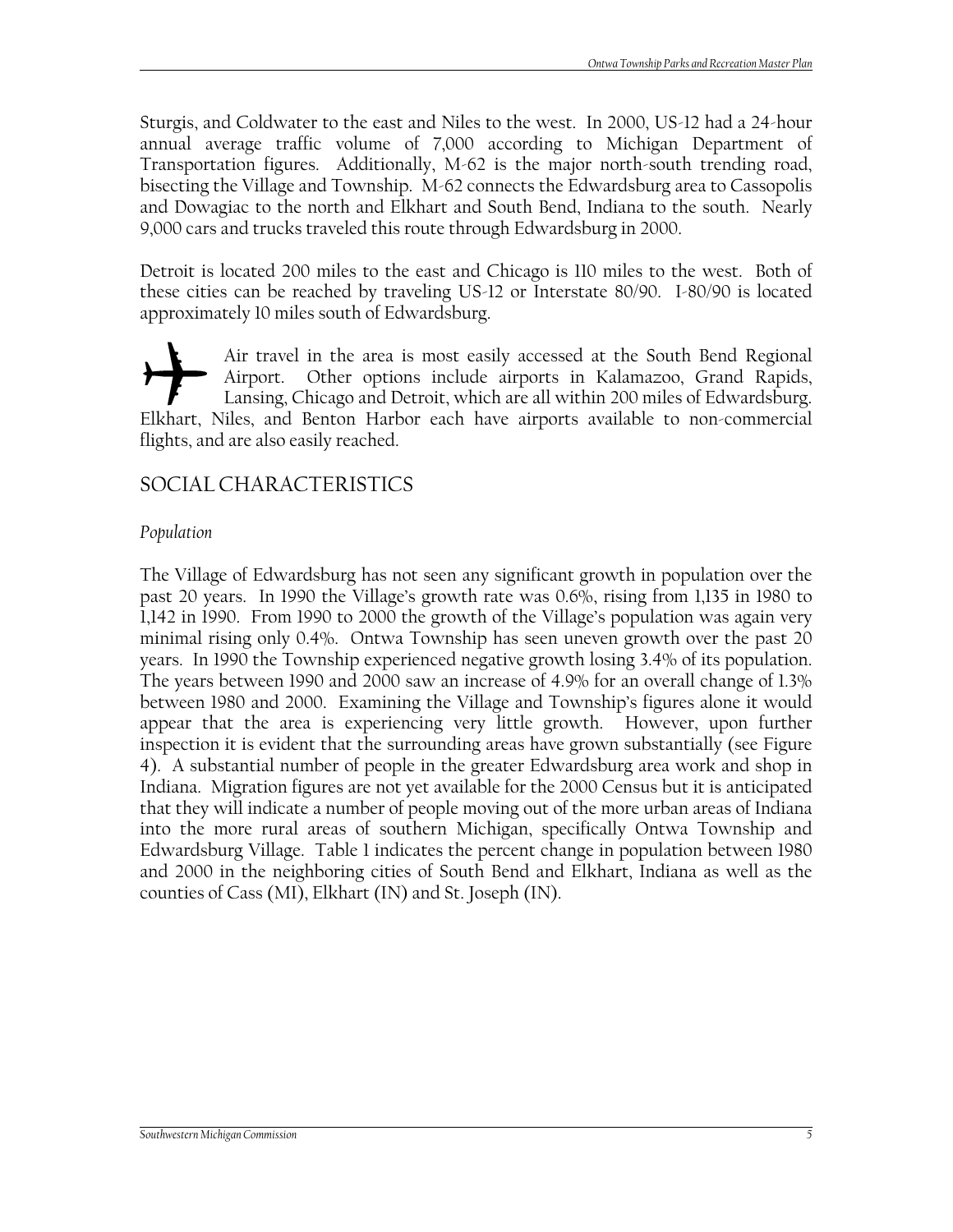|                       | Change in Percent |           |           |
|-----------------------|-------------------|-----------|-----------|
|                       | 1980-1990         | 1990-2000 | 1980-2000 |
| Edwardsburg Village   | 0.6               | 0.4       |           |
| Ontwa Township        | $-3.4$            | 4.9       | 1.3       |
| Cass County           | 0.0               | 3.3       | 3.2       |
| Elkhart City, IN      | 5.6               | 18.9      | 25.6      |
| Elkhart County, IN    | 13.7              | 17.0      | 33.1      |
| South Bend City, IN   | $-3.8$            | 2.2       | $-1.8$    |
| St. Joseph County, IN | 22.0              | 7.5       | 3l.1      |

|  |  |  | Table 1. Percentage Change in Population 1980-2000 |  |
|--|--|--|----------------------------------------------------|--|
|--|--|--|----------------------------------------------------|--|





#### *Age*

In 2000, the 19 and under age group, as well as the 55 and over age group, had the largest number of people in the greater Edwardsburg area. Nearly 52% of the population falls into these two age groups (see Figure 5). A trend that is expected for the future is a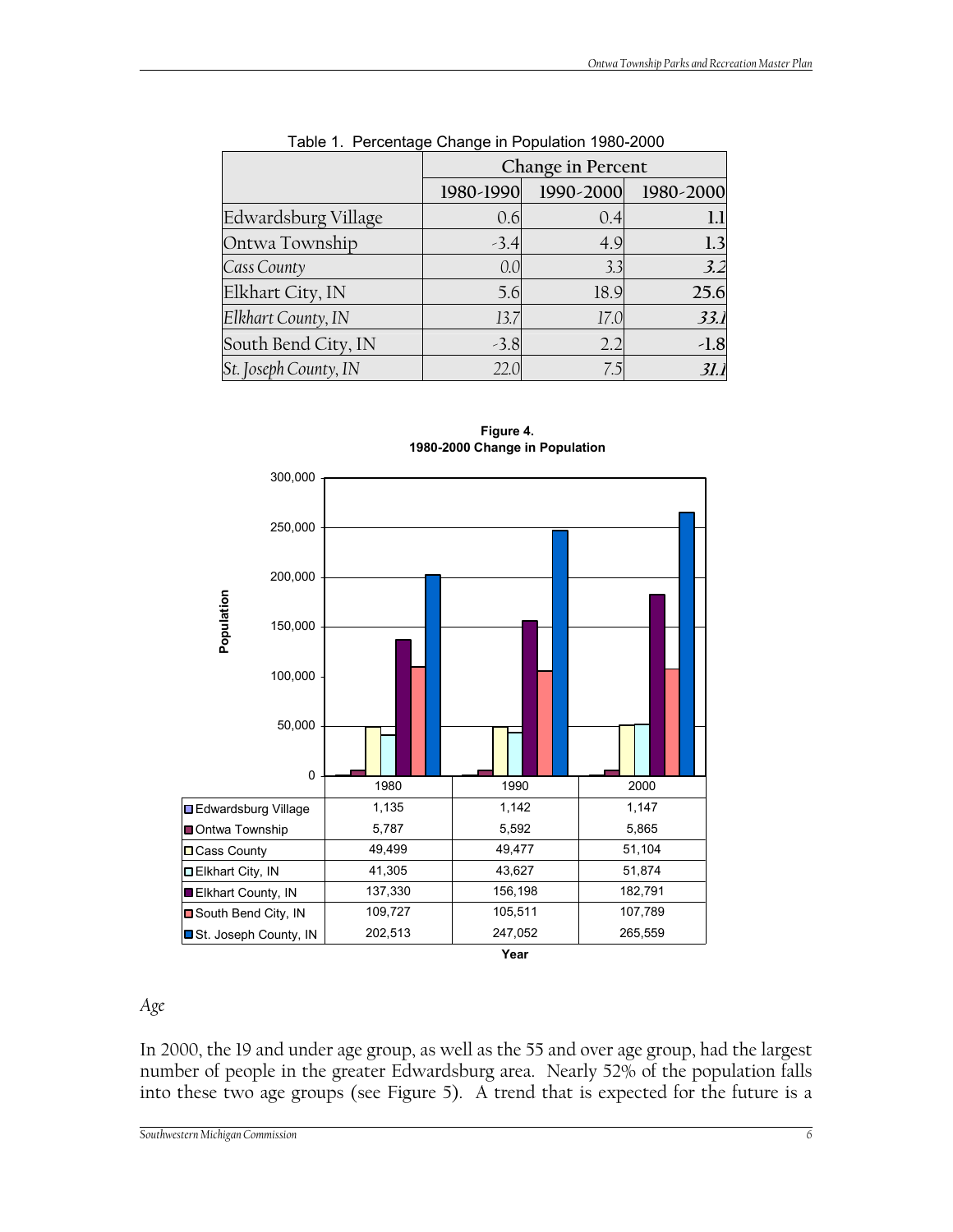continued growth in the number of persons 55 and over. The age group of 35 to 54 is currently one of the larger in the Edwardsburg area, and because of the aging of the "Baby Boomers" coupled with the fact that people are living longer, it is likely that a growth in the senior population will be seen in Edwardsburg in the coming years.



**Figure 5. Population by Age as a % of Total Population**

#### *Persons with Disabilities*

As part of the 1990 Census, mobility and self-care limitations for persons 16 years and over who are not institutionalized was reported. In 1990, there were 13 people in Ontwa Township between the ages of 16 and 64 that suffered from a mobility limitation, 81 people within the same age group that suffered from a self-care limitation, and 5 people who suffered from both mobility and a self-care limitation. Of those individuals ages 65 and over, 28 had a mobility limitation; 51 a self-care limitation; and 46 suffered a mobility and self-care limitation. Figures from Census 2000 are not yet available.

#### *Race and Ethnicity*

For the first time in history, respondents to the decennial census were able to indicate each race in which they identified themselves. In previous censuses, respondents were asked to identify with only one race. The results presented in Figures 6 reflects the ability of respondents to indicate that they associated themselves with more than one race.

An overwhelming majority (96.8%) of the population in Ontwa Township as well as in the surrounding townships identified themselves as White alone. Those identifying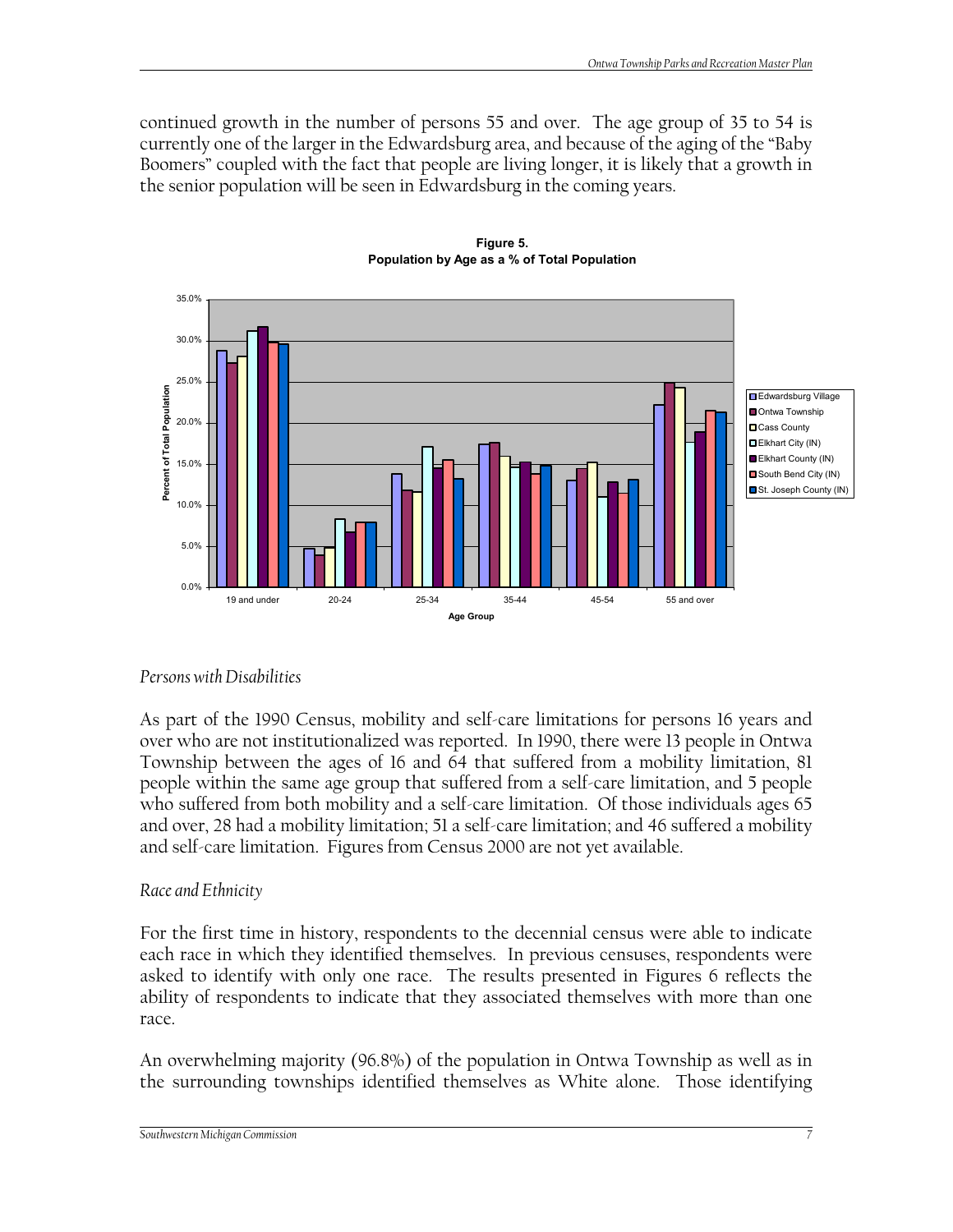themselves as two or more races make up the next largest segment of the population (1.5%). Those identifying themselves as Black alone, American Indian or Alaskan Native alone, Asian or Pacific Islander alone, or some other race alone each make up less than 1% of the population.



A concept that can be confusing is the difference between Race and Hispanic origin. Hispanic origin refers to one's ethnicity. One who considers himself to be of Hispanic origin is from or has ancestors that were from Spanish-speaking countries. Less than 1% of the population in Ontwa Township identified themselves as being of Hispanic origin.

*Housing*

There are 2,653 housing units in Ontwa Township according to Census 2000 with an occupancy rate of 90.2%. A percentage of the vacancy is due to the presence of homes used only occasionally for recreational and seasonal purposes. In 2000, 159 homes were classified as vacant due to seasonal purposes, which represents 6% of all the vacant housing units in Ontwa Township. Owner-occupied units represent 86.7% of the housing units in the Township. This means that only 13.3% of all housing units in the Township are renter occupied.

*Income* 

The median household income in and around Ontwa Township had a wide range in 1989. Table 2 shows that the median household income was \$30,885 for Ontwa Township. This income level is more consistent with median household income levels in neighboring Elkhart and St. Joseph counties, Indiana than with Cass County, Michigan. This indicates further that the economy in Ontwa Township is linked with those two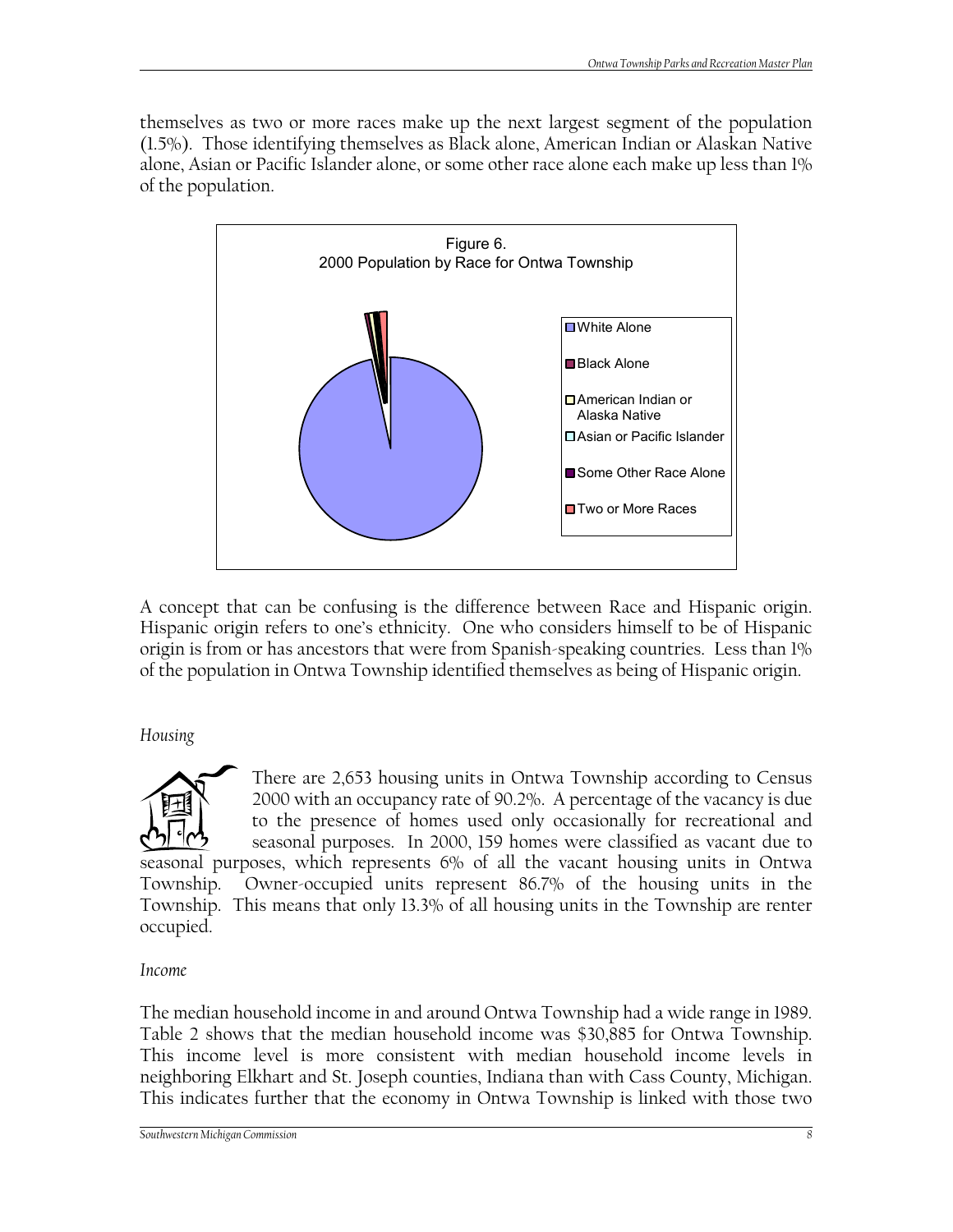northern Indiana counties. Edwardsburg Village had a significantly lower median household income in 1989 (\$22,460).

|                            | Median Household Income |
|----------------------------|-------------------------|
| Ontwa Township             | \$30,885                |
| <b>Edwardsburg Village</b> | \$22,460                |
| <b>Cass County</b>         | \$25,963                |
| Elkhart County (IN)        | \$30,973                |
| St. Joseph County (IN)     | \$28,235                |

#### Table 2: Median Household Income in 1989

*Source: U.S. Census Bureau* 

| Table 3: 1990 Households by Income Level |
|------------------------------------------|
| for Ontwa Township                       |

| Income Level      | % Of Township's<br>Households |
|-------------------|-------------------------------|
| \$0-\$15,000      | 21.0                          |
| \$15,000-\$25,000 | 17.1                          |
| \$25,000-\$35,000 | 21.5                          |
| \$35,000-\$45,000 | 14.1                          |
| \$45,000-\$60,000 | 13.0                          |
| \$60,000 and over | 13.3                          |

As the median household income level indicates there are a large number of households in Ontwa Township for which the income is higher than the County median. In 1990, 61.9% of the households in Ontwa Township had an income over \$25,000. Table 3 details the breakdown of households by income level for Ontwa Township in 1990.

*Source: U.S. Census Bureau* 

In 1990 poverty status was determined for 5,542 of the people who lived in Ontwa Township. Out of this group 91.5% were determined to be above the poverty level while 8.5% of the population was determined to be below the poverty level. Table 4 shows the poverty status for Ontwa Township by age.

| Table 4: 1990 Poverty by Age for Ontwa |
|----------------------------------------|
| Township                               |

| Age         | # Below Poverty Level |
|-------------|-----------------------|
| Under 5     | 74                    |
| 5 to 11     | 67                    |
| 12 to 17    | 71                    |
| 18 to 64    | 215                   |
| 65 to 74    | 31                    |
| 75 and over | 11                    |

*Source: U.S. Census Bureau* 

#### *Employment Trends*

Employment in Ontwa Township is diverse with the manufacturing sector employing the largest percentage of the workforce. Figure 7 indicates the breakdown of employment by industry in 1990. Manufacturing was the largest employment category in 1990 employing 34% of employed persons over 16 years old. This category includes manufacturing of both durable and non-durable goods. Retail trade employed 18% of the workforce and was the second largest category in 1990. The third largest category was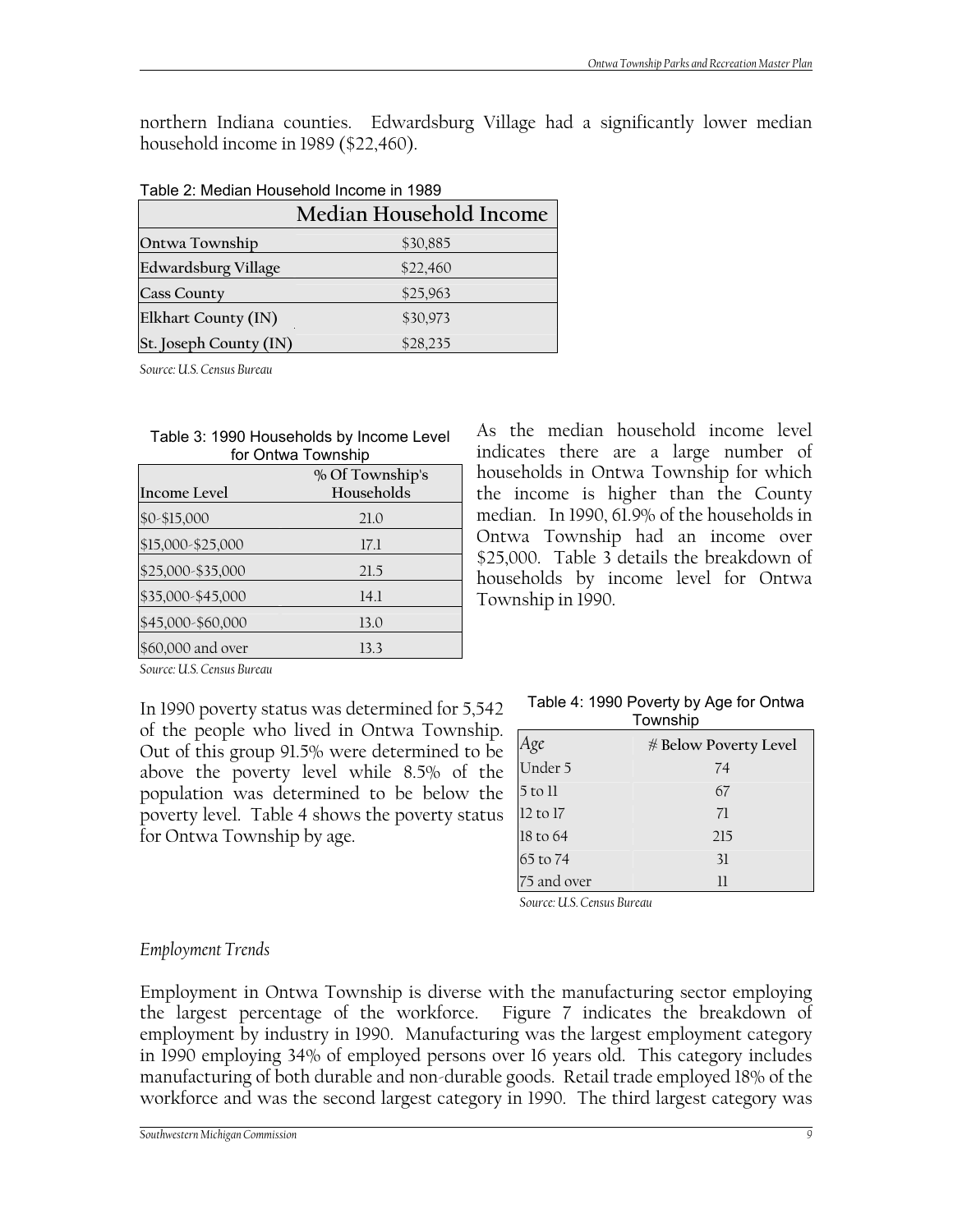Professional with 17%. The "other" category (i.e. public utilities, entertainment, public administration) included 15% of the workforce and was the fourth largest category in 1990. This category includes persons in fields such as health and education along with many others. The service industry employed 9% of the workforce, construction 5%, and agriculture 2%.



*Source: U.S. Census Bureau* 

Unemployment in recent years has begun to rise throughout the United States and Michigan. The Edwardsburg area has not been immune to the change in the economy; this is evident in the number of people who are out of work. Table 5 demonstrates that Ontwa Township had an average unemployment rate of 3.4% in 1999 and 2000. The 2001 average through October has risen to 3.5%. Although the trend in Ontwa Township is similar to that of Cass County, Michigan and the Nation, the unemployment level is still much lower than these averages.

Table 5: Unemployment Rates (Data are not seasonally adjusted.)

|                      | 2001 Average | 2000 Average | 1999 Average |
|----------------------|--------------|--------------|--------------|
| Ontwa Township       | 3.6          | 2.5          | 25           |
| <b>Cass County</b>   | 4.8          | 3.4          | 3.4          |
| Michigan             | 5.6          | 3.6          | 3.8          |
| <b>United States</b> | 5.4          | 4.0          |              |

*Source: Michigan Department of Career Development—Labor Market Information [www.michlimi.com](http://www.michlimi.com/)*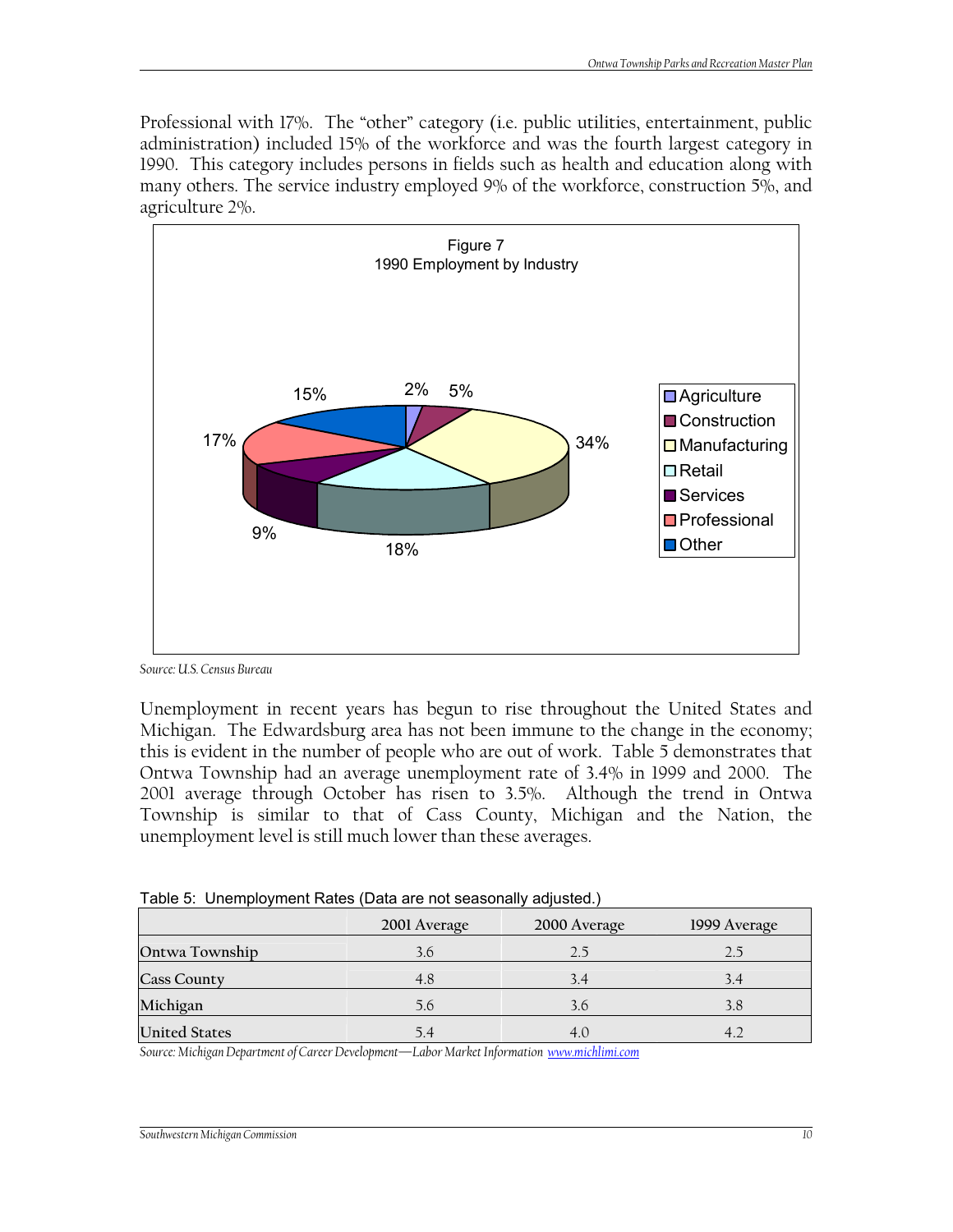# **ADMINISTRATIVE STRUCTURE**

Ontwa Township is organized under a general law form of government, and provides a full range of urban services including general government activities, public safety, public works, and recreation. The Township Board sets policy and directs the staff to take action in support of those policies. The Township Supervisor is the direct link between the Board and the Township's operations, and is responsible for the day-to-day administration of the Township. (See Figure 8.)



#### Figure 8. Ontwa Township Administrative Structure

In addition to the Supervisor, the Township employs a clerk, a treasurer, a building inspector, an electrical inspector, a mechanical/plumbing inspector, an assessor, a zoning administrator, and a secretary. The Township Board consists of a supervisor, clerk, treasurer, and four trustees.

The Township and volunteers maintain township parks. Park maintenance and recreation activities received approximately \$6,000 of the Township's \$552,000 general fund budget in fiscal year 2001. Of this, nearly all was used to provide new equipment. Park maintenance and recreation are funded entirely from general tax levies. In addition, a 20-acre parcel of land was recently donated to the Township for use as a park. Kraus Memorial Park has an estimated value of \$120,000.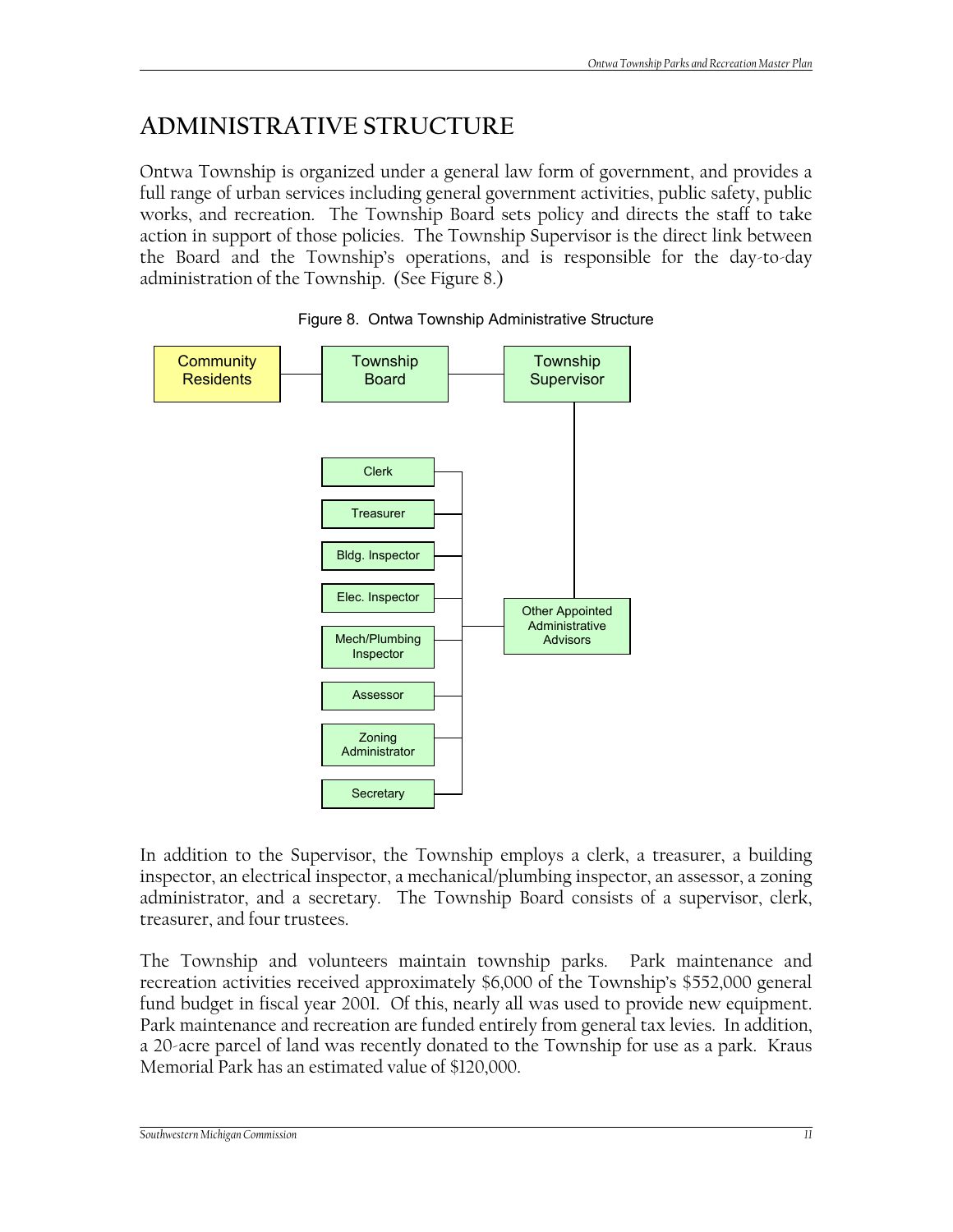Currently, a formal parks council does not exist within the Township government. It is suggested that the Township establish such a council in the future in order to more efficiently manage recreation opportunities within the Township. Options for the Township include establishing either an Advisory Board (with no power to take action on its own authority) or a Parks Council that will actually oversee the parks portion of the budget and have sole discretion over parks and recreation activities.

The Edwardsburg Public School District also houses various recreation opportunities. Adult and student recreation programs and special activities are all sponsored by the Edwardsburg Schools. Funding for the Athletic Program is included in the school district's operational budget.

In addition to the Village, Township, and School District, additional groups in the area provide recreation programs for the youth. Edwardsburg Little League, Eagle Football, and the Edwardsburg Youth Soccer Association are three of the groups that offer these programs.

The Edwardsburg Little League affords the five- to eighteen-year-old boys and girls living in Edwardsburg the opportunity to participate in organized baseball and softball. The service area is the Edwardsburg Public School district limits. More than 400 children participate on approximately 32 teams each spring. Sponsors, fundraising, registration fees and concession sales supply the program cost of approximately \$25,000 annually. Fields are located on Edwardsburg Public School property; however, the Little League maintains them.

Eagle Football offers boys and girls between the ages of seven and twelve the opportunity to play football. As with Little League, the service area is the Edwardsburg Public School limits. The program is limited to only sixty-four participants each year due to space constraints. Try-outs are held each year, but there are almost always enough spots open for each child to make a team. Registration fees, fundraisers, donations, and concession sales are the sources of revenue for Eagle Football. The school owns the fields used by the Eagle Football program.

By far the largest youth sports organization, approximately 700 children participate in the Edwardsburg Youth Soccer Association (EYSA) annually. The program is available to five- to fourteen-year-old children in the greater Edwardsburg area. Soccer participation is not limited to children living in the school district, but is available to children living in Niles, Granger (IN), Elkhart (IN) and the surrounding areas. As with both Little League and Eagle Football, the EYSA does not currently own the land on which its fields are located. Fundraisers, sponsors, and registration fees are the sources of revenue for the EYSA.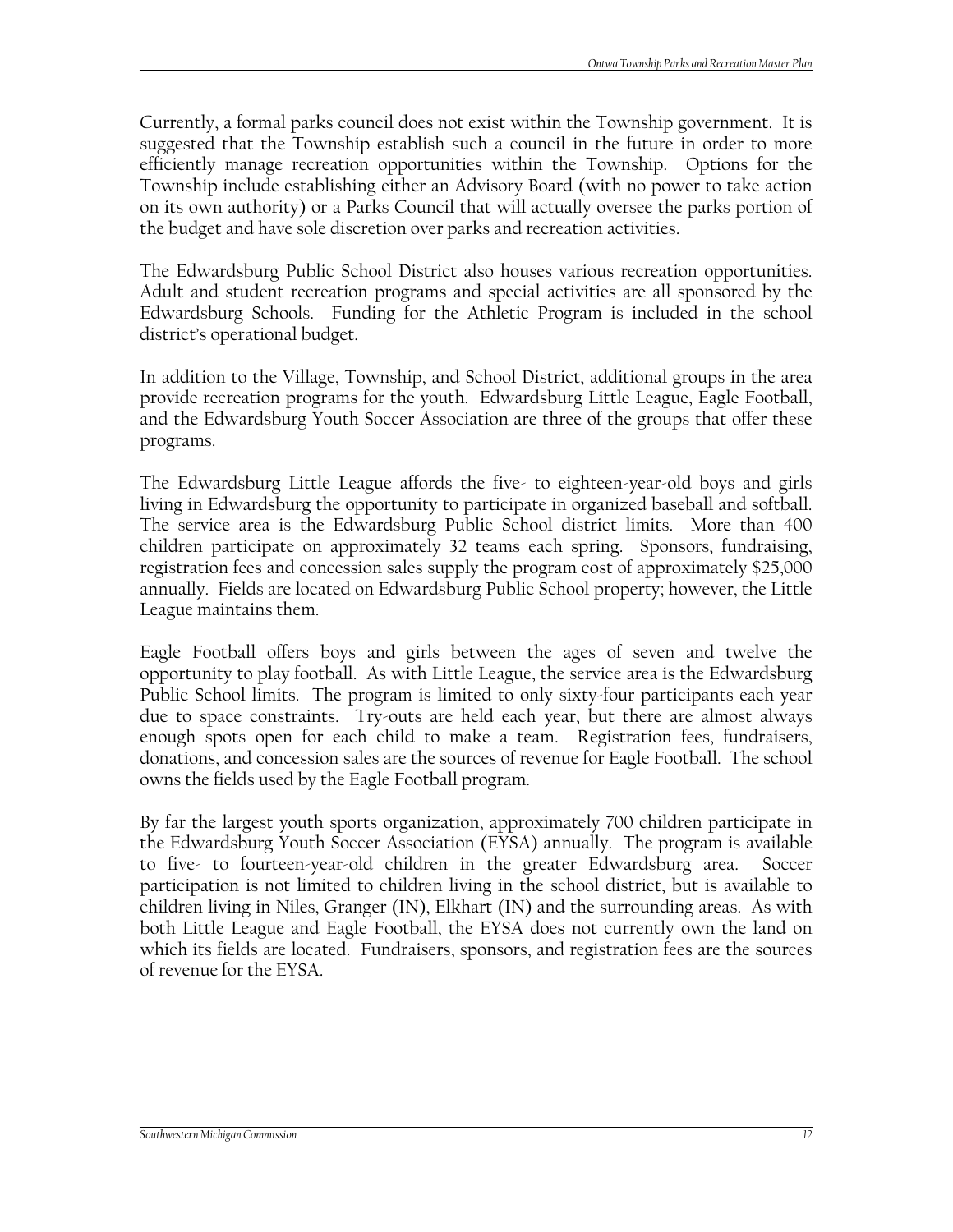# **DESCRIPTION OF THE PLANNING PROCESS**

In August 2001, Ontwa Township began the process necessary to complete their first recreation plan in order to be eligible for funding from the Michigan Department of Natural Resources. The Township contacted Southwestern Michigan Commission, the regional planning and development agency serving Berrien, Cass, and Van Buren counties, to provide technical assistance in the completion of the 2002-2007 Recreation Plan.

The planning process began in August when a steering committee comprised of representatives from the Edwardsburg Village Council, Ontwa Township Board, Edwardsburg Intermediate School District, Chamber of Commerce, Little League, Eagle Football, EYSA, and Southwestern Michigan College was formed. It was important to the community leadership to ensure that the needs of all the residents of the area were being met.

Steering Committee meetings were held in October and December 2001 and January 2002 (see Appendix I for meeting materials). The purpose of these meetings was to determine the questions to be used and the method for disbursement of the recreation survey; to determine the date, time, location, and method of advertising for the community visioning session; and to conduct brainstorming sessions for possible recreation opportunities.

In an effort to solicit citizen input, one community visioning session was held in January at the Edwardsburg Intermediate Elementary School. Community input was also solicited through the use of a recreation survey. The survey was distributed at an Edwardsburg High School football game in October. Additionally, the school distributed the survey to the students and to parents.

A draft of the plan was submitted to the Township Supervisor, Village President, Edwardsburg Assistant Superintendent and steering committee in February for their review and comments. Suggestions received to improve the plan were incorporated into the document, which was then revised and finalized. The Ontwa Township Board adopted the plan on February 11, 2002.

## VISIONING SESSION

## *Approach*

Community Visioning Sessions are conducted to elicit ideas that can be translated into a set of Goals and Objectives that can further be incorporated into the development of a community's Recreation Plan. The meeting is an opportunity for the public to voice opinions, comments, and suggestions on the current status of the Township and to provide insight toward the desired future of recreation opportunities in Edwardsburg and possible ways to attain them.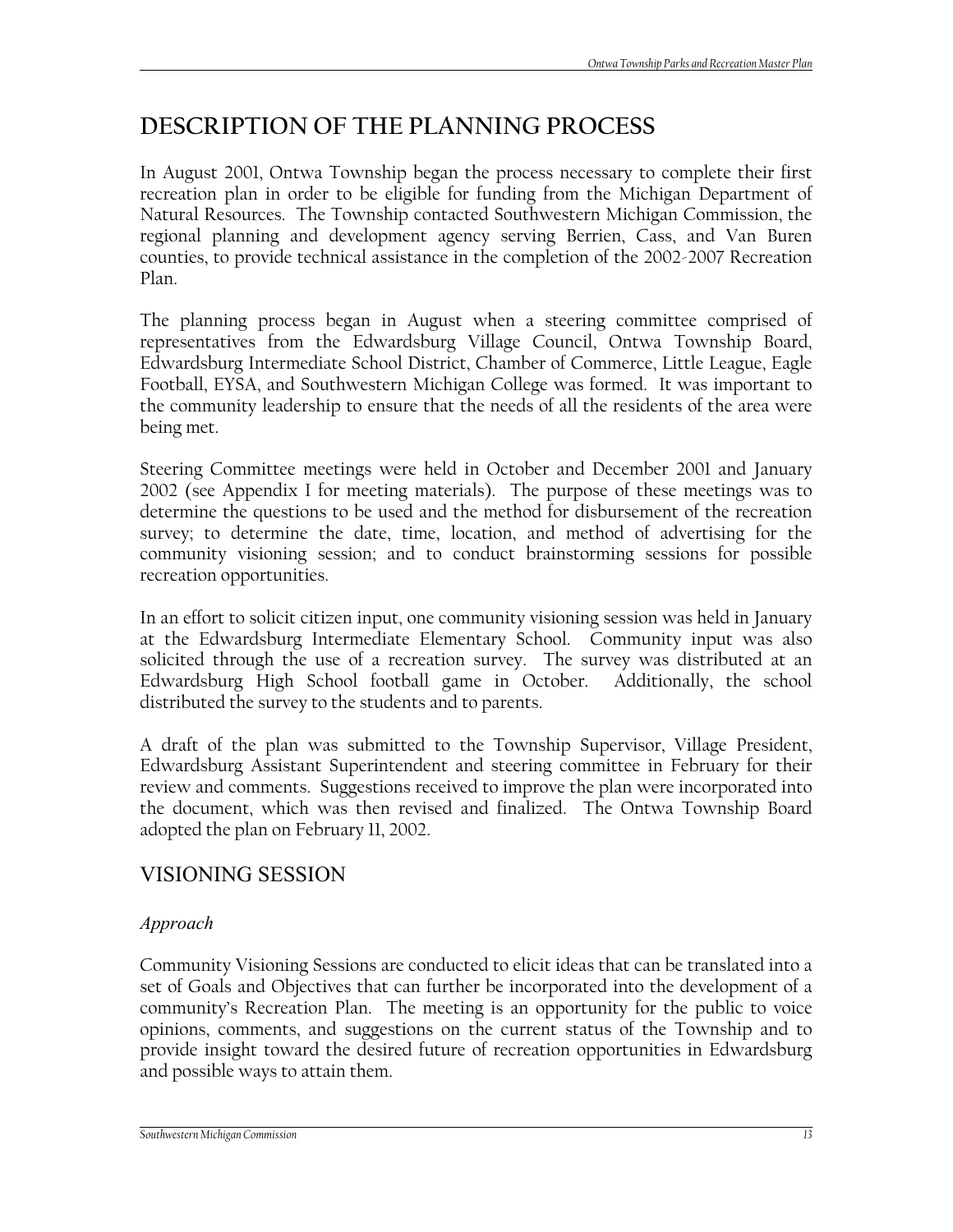#### *Organization*

A visioning session was held in Edwardsburg focusing on general recreation opportunities. The session began with introductory information about recreation planning. Participants were then asked to brainstorm by coming up with "We could…" statements. The participants were then asked to vote for five ideas that they thought were the most important. Finally, the participants were asked to give each potential project a difficulty rating based on factors such as cost, materials required, volunteer spirit, and time to completion. Projects that are **most** difficult receive a difficulty rating of **1** while projects that are the **least** difficult receive a difficulty rating of **3**. The results of each tabulation are highlighted in this section.

#### *End Product*

The visioning session is the first step in the process to develop an effective recreation plan. This section is intended to relate those findings from the visioning session that will ultimately develop into a set of goals and objectives for inclusion in the Township and Village's recreation plan. Additionally, the visioning session is an attempt to develop a consensus on the major issues relating to recreation in the community.

| Project                                                    | Rank           | <b>Difficulty</b><br>Rating | <b>Score</b> |
|------------------------------------------------------------|----------------|-----------------------------|--------------|
| Lighted Sports Complex (soccer, baseball, etc.)            | 41             | 3                           | 123          |
| Off-road Motorized Path System                             | 19             | 3                           | 57           |
| Non-motorized Path System                                  | 19             | 3                           | 57           |
| Max. Coop. Between Comm. & Schools                         | 16             | 3                           | 48           |
| <b>Rec/Community Center</b>                                | 14             | 3                           | 42           |
| Acquire Tobert Property North of Kraus (30+ acres)         | 33             | 1                           | 33           |
| Parks Board                                                | 10             | 3                           | 30           |
| <b>Concession Stand for Complex</b>                        | 9              | 3                           | 27           |
| Shooting & Archery Range                                   | 8              | 3                           | 24           |
| Improve Beach @ Pleasant Lake (including boat landing)     | $\overline{7}$ | 3                           | 21           |
| Bathroom facility at Kraus Park                            | $\overline{7}$ | 3                           | 21           |
| <b>Enclosed Skate Rink</b>                                 | 9              | $\overline{2}$              | 18           |
| <b>Tubing/Sledding Hill</b>                                | 6              | 3                           | 18           |
| <b>Bandshell</b>                                           | 2              | 8                           | 16           |
| Indoor/Outdoor Swimming Pool                               | 14             | 1                           | 14           |
| Acquire Radebaugh (54 acres) as community asset            | 13             | $\mathbf{1}$                | 13           |
| Day Care @ Comm. Center                                    | 4              | 3                           | 12           |
| Kids Play Area (all ages)                                  | $\overline{4}$ | 2.5                         | 10           |
| Dog Run                                                    | 4              | 2.5                         | 10           |
| Rollerblade/Skateboard Facility                            | 3              | 3                           | 9            |
| Full Court Indoor Wooden Basketball Courts (multi-purpose) | 3              | 3                           | 9            |

Table 6. Visioning Session Results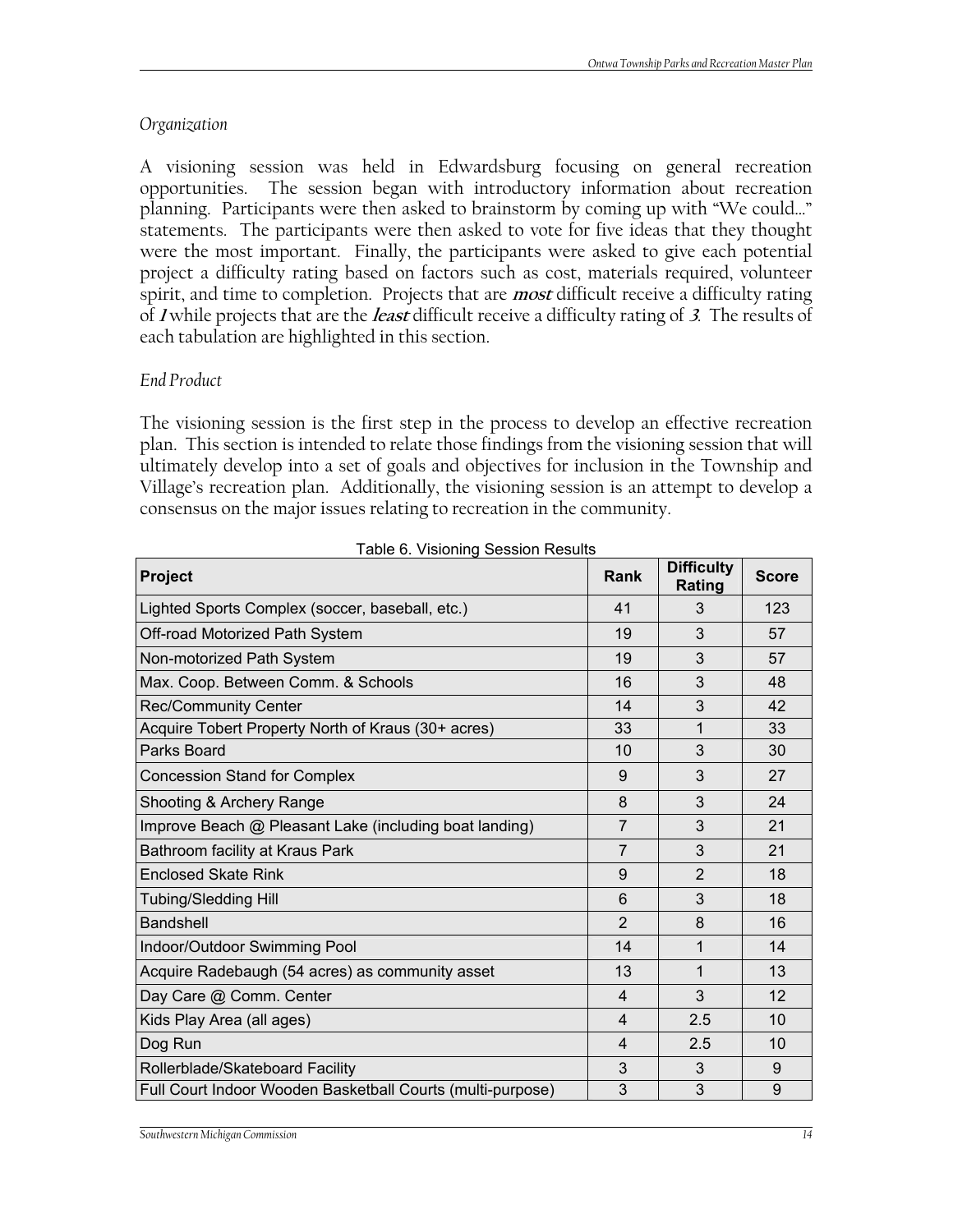| <b>Miniature Golf</b>                                      | 4              | 1              | 8              |
|------------------------------------------------------------|----------------|----------------|----------------|
| Shuffleboard                                               | 3              | $\overline{2}$ | 6              |
| <b>Exercise Trail</b>                                      | 3              | 2              | 6              |
| Game Room (i.e., pool tables, arcade style games, etc.)    | $\overline{2}$ | 3              | 6              |
| Boardwalk + viewing platforms around wetlands @ Kraus Park | $\overline{2}$ | 3              | 6              |
| <b>Indoor Swimming Pool</b>                                | 5              | 1              | 5              |
| <b>Bowling Alley</b>                                       | $\overline{2}$ | 2.5            | 5              |
| Sidewalk Improvements/Additions                            | $\overline{2}$ | 2              | $\overline{4}$ |
| <b>Indoor Roller Skating Rink</b>                          | $\overline{2}$ | 1.5            | 3              |
| Covered (5-month) ice rink                                 | $\overline{2}$ | 1.5            | 3              |
| <b>Climbing Wall</b>                                       | 1              | 3              | 3              |
| <b>Horseshoe Pits</b>                                      | 1              | 3              | 3              |
| Sand Volleyball Courts                                     | 1              | 3              | 3              |
| Fishing/Canoeing on Christiana Creek                       | 1              | 3              | 3              |
| Paid, Parks Board Coordinator                              | 1              | 3              | 3              |
| <b>Paintball Park</b>                                      | 1              | $\overline{2}$ | 2              |
| <b>Additional Tennis Courts</b>                            | 1              | $\overline{2}$ | 2              |
| <b>Enclosed Performing Arts Theater</b>                    | 1              | 1              | 1              |
| Coach Training Program                                     | $\mathbf{0}$   | -              |                |
| Driving Range (Golf)                                       | 0              |                |                |
| <b>Frisbee Golf</b>                                        | $\overline{0}$ |                |                |
| <b>Racquetball Courts</b>                                  | $\Omega$       |                |                |
| Health Club w/sauna, whirlpool, aerobics classes           | $\Omega$       |                |                |
| <b>Indoor Track</b>                                        | 0              |                |                |
| Picnic Area                                                | $\mathbf{0}$   |                |                |

## COMMUNITY OPINION SURVEY

As a second way to better understand the desires and interests of the residents of the Edwardsburg area, an opinion survey was conducted. The survey asked residents to identify the activities in which the currently participate; whether or not there are enough opportunities for respondents, children, and senior residents; and what methods of funding respondents would support for the development of recreation programs and facilities. (See Appendix I for a copy of the survey.)

The survey was distributed at an Edwardsburg High School football game in October. Additionally, Edwardsburg students and their parents filled out the survey. The following is a tabulation of the results.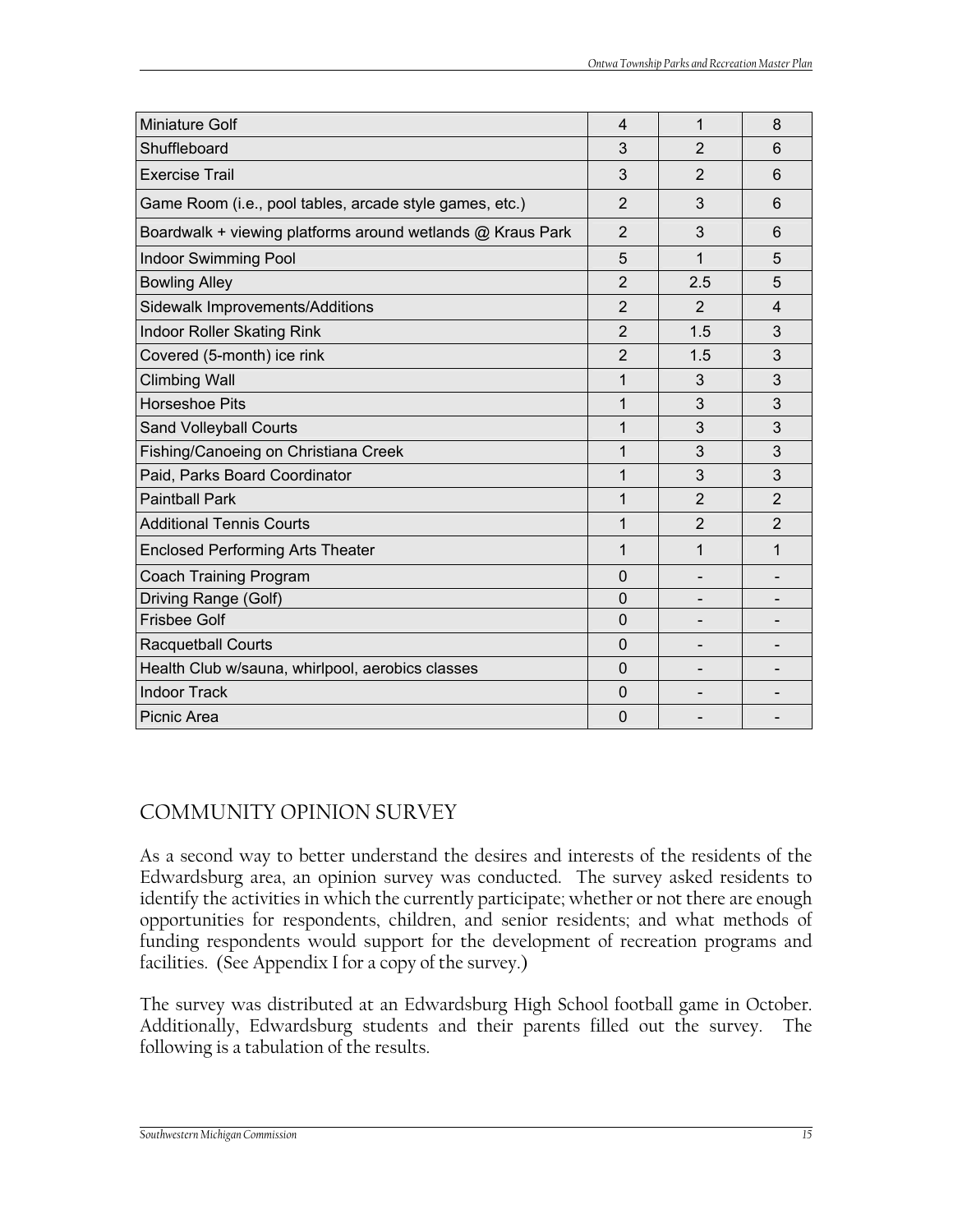## Question 1—Where do you live?

|                            | Total | Percentage |
|----------------------------|-------|------------|
| <b>Edwardsburg Village</b> | 414   | 39.54%     |
| Ontwa Township             | 285   | 27.22%     |
| <b>Other</b>               | 342   | 32.66%     |
| <b>Left Blank</b>          | 6     | 0.57%      |
|                            |       |            |
| l Total                    | 1047  | 100.00%    |

## Question 2—Sex

| Female<br>Male<br><b>Left Blank</b> | Total<br>491<br>515<br>41 | Percentage<br>46.90%<br>49.19%<br>3.91% |
|-------------------------------------|---------------------------|-----------------------------------------|
| Total                               | 1047                      | 100.00%                                 |

## Question 3—Age

|              | Total | Percentage |
|--------------|-------|------------|
| 19 and Under | 925   | 88.35%     |
| $20 - 24$    |       | 0.10%      |
| 25-34        | 10    | 0.96%      |
| 35-44        | 65    | 6.21%      |
| 45-54        | 35    | 3.34%      |
| 55 and Over  | 11    | 1.05%      |
| Total        | 1047  | 100.00%    |

## Question 4—Do you feel that the area recreational facilities meet your needs?

| No.                   | Total<br>459 | Percentage<br>43.84% | 19 and Under | 386         | % 19 & Under | $20 - 24$<br>41.72%   | O              | % 20-24  |
|-----------------------|--------------|----------------------|--------------|-------------|--------------|-----------------------|----------------|----------|
| No Opinion/Don't Know | 257          | 24.55%               |              | 234         |              | 25.29%                | 0              |          |
| Yes                   | 330          | 31.52%               |              | 304         |              | 32.86%                |                | 100.00%  |
| Left Blank            |              | 0.10%                |              |             |              | 0.11%                 | 0              |          |
| <b>Totals</b>         | 1047         | 100.00%              |              | 925         | 100.00%      |                       | 1              | 100.00%  |
|                       |              |                      |              |             |              |                       |                |          |
|                       |              |                      |              |             |              |                       | 55 and         | %55&     |
|                       | $25 - 34$    | $% 25-34$            | $35 - 44$    | $% 35 - 44$ | $45 - 54$    | $\frac{9645 - 54}{6}$ | Over           | Over     |
| No.                   | 5            | 50.00%               | 40           | 61.54%      | 22           | 62.86%                | 6              | 54.55%   |
| No Opinion/Don't Know |              | 10.00%               | 15           | 23.08%      | 6            | 17.14%                |                | 9.09%    |
| Yes                   | 4            | 40.00%               | 10           | 15.38%      |              | 20.00%                | $\overline{4}$ | 36.36%   |
| Left Blank            | 0            | $0.00\%$             | 0            | $0.00\%$    | 0            | $0.00\%$              | $\mathbf{0}$   | $0.00\%$ |
| <b>Totals</b>         | 10           | 100.00%              | 65           | 100.00%     | 35           | 100.00%               | 11             | 100.00%  |

*Southwestern Michigan Commission 16*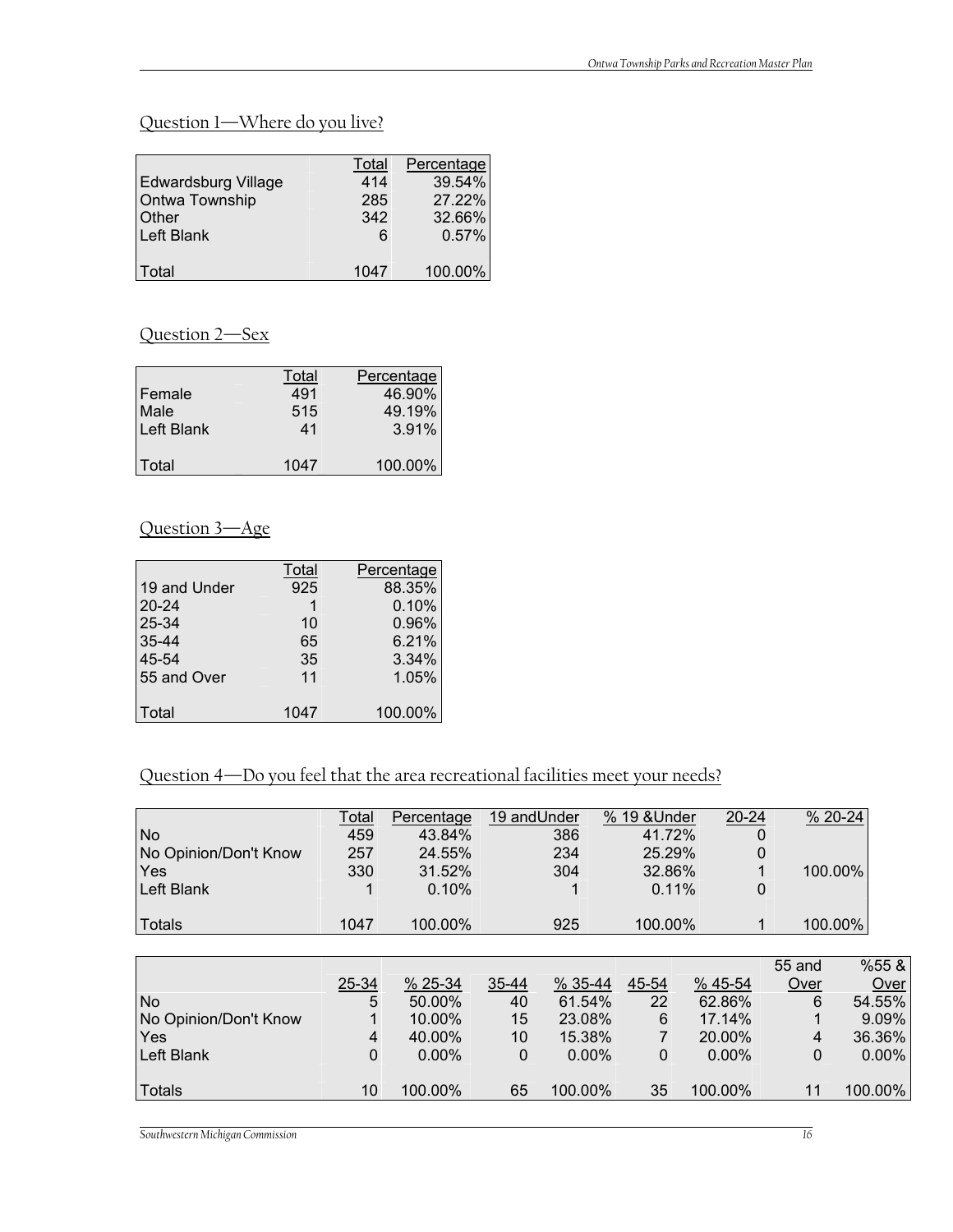|                       | Total | Percentage | 19 and Under |             | % 19 & Under | $20 - 24$   |                | $% 20-24$ |
|-----------------------|-------|------------|--------------|-------------|--------------|-------------|----------------|-----------|
| N <sub>o</sub>        | 482   | 43.09%     |              | 386         | 41.72%       |             | 0              |           |
| No Opinion/Don't Know | 154   | 24.90%     |              | 234         | 25.29%       |             | 0              |           |
| Yes                   | 410   | 31.91%     |              | 304         | 32.86%       |             |                | 100.00%   |
| Left Blank            | 1     | 0.10%      |              |             |              | 0.11%       | 0              |           |
| Totals                | 1047  | 100.00%    |              | 925         | 100.00%      |             |                | 100.00%   |
|                       |       |            |              |             |              |             |                |           |
|                       |       |            |              |             |              |             | 55 and         | %55 &     |
|                       | 25-34 | $% 25-34$  | 35-44        | $% 35 - 44$ | 45-54        | $% 45 - 54$ | Over           | Over      |
| N <sub>o</sub>        | 4     | 44.44%     | 32           | 57.14%      | 19           | 59.38%      | 2              | 40.00%    |
| No Opinion/Don't Know |       | 11.11%     | 14           | 25.00%      | 6            | 18.75%      |                | 20.00%    |
| Yes                   | 4     | 44.44%     | 10           | 17.86%      |              | 21.88%      | $\overline{2}$ | 40.00%    |
| Left Blank            | 0     | $0.00\%$   | 0            | $0.00\%$    | $\Omega$     | $0.00\%$    | $\mathbf{0}$   | $0.00\%$  |
| Totals                | 9     | 100.00%    | 56           | 100.00%     | 32           | 100.00%     | 5              | 100.00%   |

Question 5—Do you feel that there are sufficient opportunities for children living in the area to use their spare time constructively?

Question 6—Are there enough recreational and social activities for the senior residents of this community?

|                       | <b>Total</b> | Percentage | 19 and Under |         | % 19 & Under | $20 - 24$ |             | % 20-24  |
|-----------------------|--------------|------------|--------------|---------|--------------|-----------|-------------|----------|
| <b>No</b>             | 351          | 33.52%     |              | 304     | 32.86%       |           | 0           |          |
| No Opinion/Don't Know | 504          | 48.14%     |              | 450     | 48.65%       |           |             | 100.00%  |
| Yes                   | 187          | 17.86%     |              | 167     | 18.05%       |           | 0           |          |
| Left Blank            | 5            | 0.48%      |              | 4       | 0.43%        |           | 0           |          |
| <b>Totals</b>         | 1047         | 100.00%    |              | 925     | 100.00%      |           |             | 100.00%  |
|                       |              |            |              |         |              |           |             |          |
|                       |              |            |              |         |              |           | 55 and      | %55&     |
|                       | 25-34        | % 25-34    | 35-44        | % 35-44 | 45-54        | % 45-54   | Over        | Over     |
| <b>No</b>             | 5            | 50.00%     | 23           | 35.38%  | 16           | 45.71%    | 3           | 27.27%   |
| No Opinion/Don't Know | 4            | 40.00%     | 34           | 52.31%  | 13           | 37.14%    | 2           | 18.18%   |
| Yes                   |              | 10.00%     | 7            | 10.77%  | 6            | 17.14%    | 6           | 54.55%   |
| Left Blank            | 0            | $0.00\%$   | 1            | 1.54%   | $\Omega$     | $0.00\%$  | $\mathbf 0$ | $0.00\%$ |
| <b>Totals</b>         | 10           | 100.00%    | 65           | 100.00% | 35           | 100.00%   | 11          | 100.00%  |

## Question 7—What methods of funding would you support for the development of recreational programs and facilities.

Respondents could select more than one response. The following results indicate the number of respondents indicating which funding methods they would support as well as the total number of respondents. Please note that the age breakdowns differ for this question than previous questions.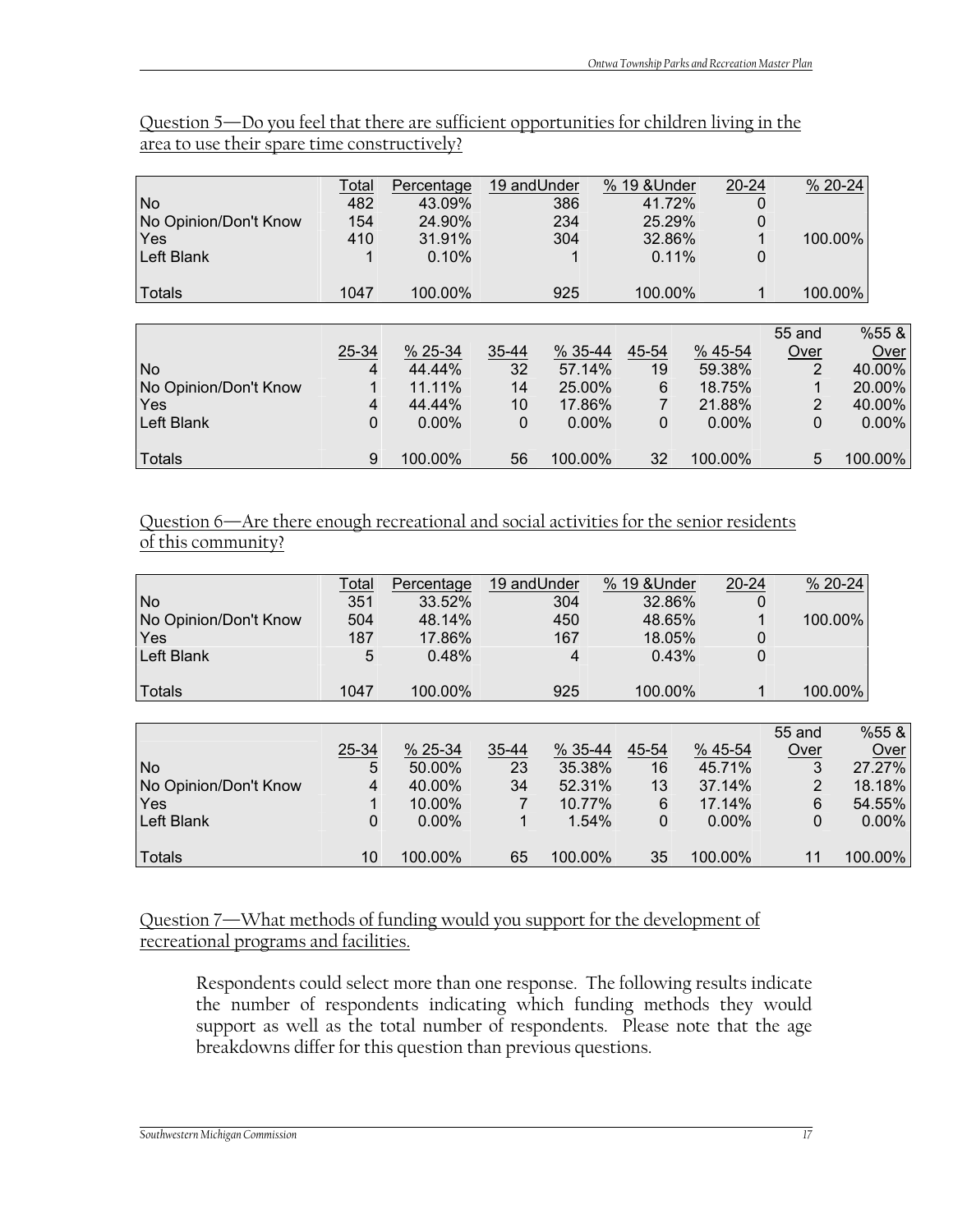| <b>Bonds</b>     | <u>Total</u> | Percentage | 19 and Under | % 19 & Under | 20 & Over | % 20 & Over |
|------------------|--------------|------------|--------------|--------------|-----------|-------------|
|                  | 167          | 15.95%     | 135          | 12.89%       | 32        | 3.06%       |
| Total            | 1047         |            | 925          |              | 122       |             |
| <b>User Fees</b> | <b>Total</b> | Percentage | 19 and Under | % 19 & Under | 20 & Over | % 20 & Over |
|                  | 270          | 25.79%     | 202          | 19.29%       | 68        | 6.49%       |
| Total            | 1047         |            | 925          |              | 122       |             |
| <b>Taxes</b>     | <b>Total</b> | Percentage | 19 and Under | % 19 & Under | 20 & Over | % 20 & Over |
|                  | 387          | 36.96%     | 351          | 33.52%       | 36        | 3.44%       |
| Total            | 1047         |            | 925          |              | 122       |             |
| <b>Grants</b>    | Total        | Percentage | 19 and Under | % 19 & Under | 20 & Over | % 20 & Over |
|                  | 372          | 35.53%     | 304          | 29.04%       | 68        | 6.49%       |
| Total            | 1047         |            | 925          |              | 122       |             |

## Question 8—Do you feel that the parks in the community are safe enough?

|                       | Total          | Percentage | 19 and Under |             | % 19 & Under | $20 - 24$   |             | % 20-24  |
|-----------------------|----------------|------------|--------------|-------------|--------------|-------------|-------------|----------|
| <b>No</b>             | 205            | 19.58%     |              | 191         | 20.65%       |             |             | 100.00%  |
| No Opinion/Don't Know | 330            | 31.52%     |              | 278         | 30.05%       | 0           |             | 0.00%    |
| Yes                   | 511            | 48.81%     |              | 455         | 49.19%       | 0           |             | $0.00\%$ |
| Left Blank            |                | 0.10%      |              |             | 0.11%        | 0           |             | $0.00\%$ |
| <b>Totals</b>         | 1047           | 100.00%    |              | 925         | 100.00%      | 1           |             | 100.00%  |
|                       |                |            |              |             |              |             |             |          |
|                       |                |            |              |             |              |             | 55 and      | %55 &    |
|                       | 25-34          | % 25-34    | 35-44        | $% 35 - 44$ | 45-54        | $% 45 - 54$ | Over        | Over     |
| <b>No</b>             | 2              | 20.00%     | 4            | 6.15%       | 6            | 17.14%      |             | 9.10%    |
| No Opinion/Don't Know | $\overline{2}$ | 20.00%     | 29           | 44.62%      | 16           | 45.71%      | 5           | 45.45%   |
| Yes                   | 6              | 60.00%     | 32           | 49.23%      | 13           | 37.14%      | 5           | 45.45%   |
| Left Blank            | 0              | $0.00\%$   | 0            | $0.00\%$    | $\mathbf 0$  | $0.00\%$    | $\mathbf 0$ | $0.00\%$ |
| <b>Totals</b>         | 10             | 100.00%    | 65           | 100.00%     | 35           | 100.00%     | 11          | 100.00%  |

## Question 9—Do you feel it is important to preserve and protect natural areas for future generations to enjoy?

|                       | Total | Percentage | 19 and Under | % 19 & Under | $20 - 24$ | $% 20-24$ |
|-----------------------|-------|------------|--------------|--------------|-----------|-----------|
| <b>No</b>             | 33    | 3.15%      | 30           | 3.24%        | 0         | $0.00\%$  |
| No Opinion/Don't Know | 57    | 5.44%      | 55           | 5.95%        | 0         | $0.00\%$  |
| Yes                   | 954   | 91.12%     | 837          | 90.49%       |           | 100.00%   |
| <b>Left Blank</b>     | 2     | 0.29%      | 3            | 0.32%        | 0         | $0.00\%$  |
|                       |       |            |              |              |           |           |
| Totals                | 1047  | 100.00%    | 925          | 100.00%      |           | 100.00%   |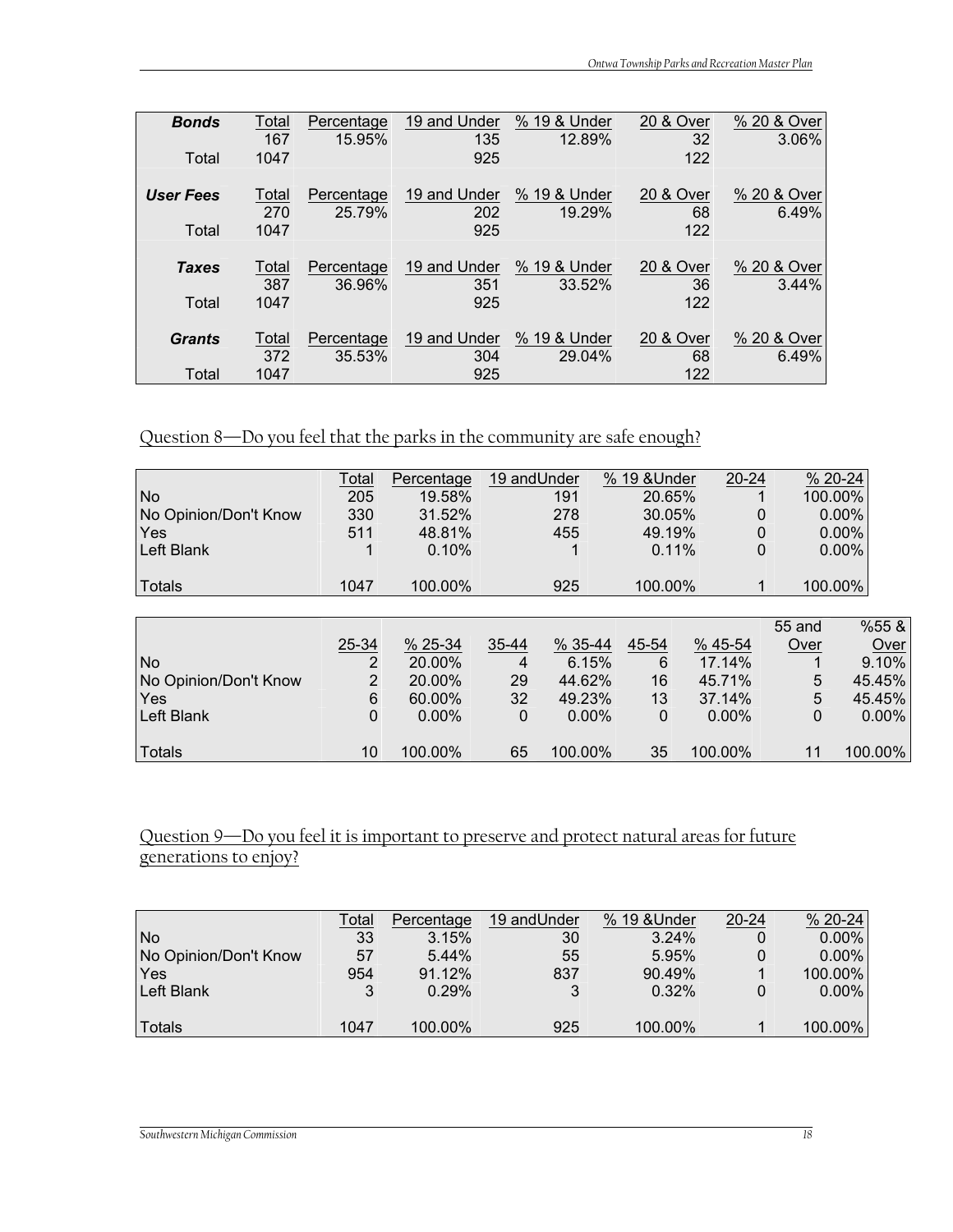|                       |       |           |       |             |       |             | 55 and      | %55 &    |
|-----------------------|-------|-----------|-------|-------------|-------|-------------|-------------|----------|
|                       | 25-34 | $% 25-34$ | 35-44 | $% 35 - 44$ | 45-54 | $% 45 - 54$ | Over        | Over     |
| <b>No</b>             |       | 10.00%    |       | 1.54%       | 0     | $0.00\%$    |             | 9.09%    |
| No Opinion/Don't Know |       | $0.00\%$  |       | 1.54%       |       | 2.86%       | $\Omega$    | $0.00\%$ |
| Yes                   | 9     | 90.00%    | 63    | 96.92%      | 34    | 97.14%      | 10          | 90.91%   |
| Left Blank            |       | $0.00\%$  | 0     | $0.00\%$    |       | $0.00\%$    | $\mathbf 0$ | $0.00\%$ |
|                       |       |           |       |             |       |             |             |          |
| Totals                | 10    | 100.00%   | 65    | 100.00%     | 35    | 100.00%     | 11          | 100.00%  |

Question 10—Circle the activities in which you presently participate.

| <b>ACTIVITIES</b>               | 19 & Under | $20 - 24$      | 25-34          | 35-44          | 45-54           | 55 & Over               |
|---------------------------------|------------|----------------|----------------|----------------|-----------------|-------------------------|
| 1. Arts & Crafts                | 290        | 1              | 1              | 11             | 8               | 1                       |
| Baseball/Softball<br>2.         | 273        | 0              | $\overline{2}$ | 13             | 7               | 0                       |
| 3. Basketball                   | 389        | 1              | $\overline{2}$ | 19             | 3               | $\overline{1}$          |
| 4. Bicycling                    | 490        | 1              | $\overline{2}$ | 19             | 8               | 4                       |
| 5. Boating/Sailing/Canoeing     | 296        | $\mathbf 0$    | $\overline{4}$ | 21             | 9               | 4                       |
| 6. Camping                      | 393        | 1              | 4              | 29             | 12              | $\overline{\mathbf{c}}$ |
| 7. Concert/Drama/Lectures       | 164        | 0              | 0              | 15             | 6               | 5                       |
| 8. Cross-Country Skiing         | 72         | $\mathbf 0$    | 0              | 7              | 2               | 1                       |
| 9. Day Camps/Youth Activities   | 181        | $\mathbf 0$    | $\overline{2}$ | 8              | 3               | 0                       |
| 10. Fishing                     | 436        | $\mathbf 0$    | $\overline{4}$ | 26             | 10              | 1                       |
| 11. Football                    | 315        | 1              | 4              | 10             | $\overline{7}$  | $\mathbf 0$             |
| 12. Golf                        | 232        | 1              | 4              | 12             | 10              | 3                       |
| 13. Gymnastics                  | 126        | $\mathbf 0$    | 1              | $\overline{2}$ | 1               | $\overline{0}$          |
| 14. Handball/Racquetball        | 64         | $\mathbf{0}$   | 0              | 3              | 2               | 0                       |
| 15. Horseback Riding            | 182        | 1              | 1              | 11             | $6\phantom{1}6$ | 0                       |
| 16. Horseshoes                  | 149        | $\mathbf 0$    | 1              | 12             | 4               | 1                       |
| 17. Hunting                     | 229        | 0              | 4              | 15             | 6               | 1                       |
| 18. Ice Skating/Hockey          | 212        | 1              | $\overline{0}$ | 11             | 4               | 1                       |
| 19. Picnicking                  | 199        | $\mathbf 0$    | 3              | 19             | $\overline{7}$  | 5                       |
| 20. Rollerblading/Skateboarding | 430        | 1              | 1              | 9              | 1               | $\mathbf 0$             |
| 21. Sledding                    | 453        | 1              | $\overline{2}$ | 19             | 4               | $\mathbf 0$             |
| 22. Snowmobiling                | 338        | 0              | $\overline{2}$ | 9              | 6               | $\overline{c}$          |
| 23. Soccer                      | 336        | 1              | 3              | $\overline{7}$ | 4               | $\overline{0}$          |
| 24. Swimming                    | 537        | 1              | $\overline{2}$ | 28             | 10              | 4                       |
| 25. Target Shooting/Archery     | 215        | $\mathbf 0$    | 1              | 9              | $6\phantom{1}6$ | $\mathbf{0}$            |
| 26. Tennis                      | 211        | 1              | 0              | 10             | 6               | 0                       |
| 27. Volleyball                  | 302        | $\mathbf 0$    | $\overline{2}$ | 6              | $\overline{2}$  | 0                       |
| 28. Walking/Hiking/Running      | 410        | $\mathbf 0$    | 5              | 30             | 15              | 4                       |
| 29. Water Skiing                | 228        | 0              | $\mathbf 0$    | 8              | $\overline{2}$  | 1                       |
| 30. Weekend Festivals           | 235        | 0              | 1              | 18             | 9               | 1                       |
| 31. Wildlife Watching           | 220        | $\overline{0}$ | $\overline{2}$ | 20             | 13              | 3                       |

*Survey Summary*

In keeping with the desire of the steering committee to include both residents and nonresidents, it is noted that nearly one-third of the survey respondents do not live within Ontwa Township or Edwardsburg Village. Because the recreation programs and facilities are used by people in the surrounding areas, the responses of those indicating that they live somewhere other than in Ontwa Township and Edwardsburg Village are included in all of the calculations. Also, as expected and desired, the majority of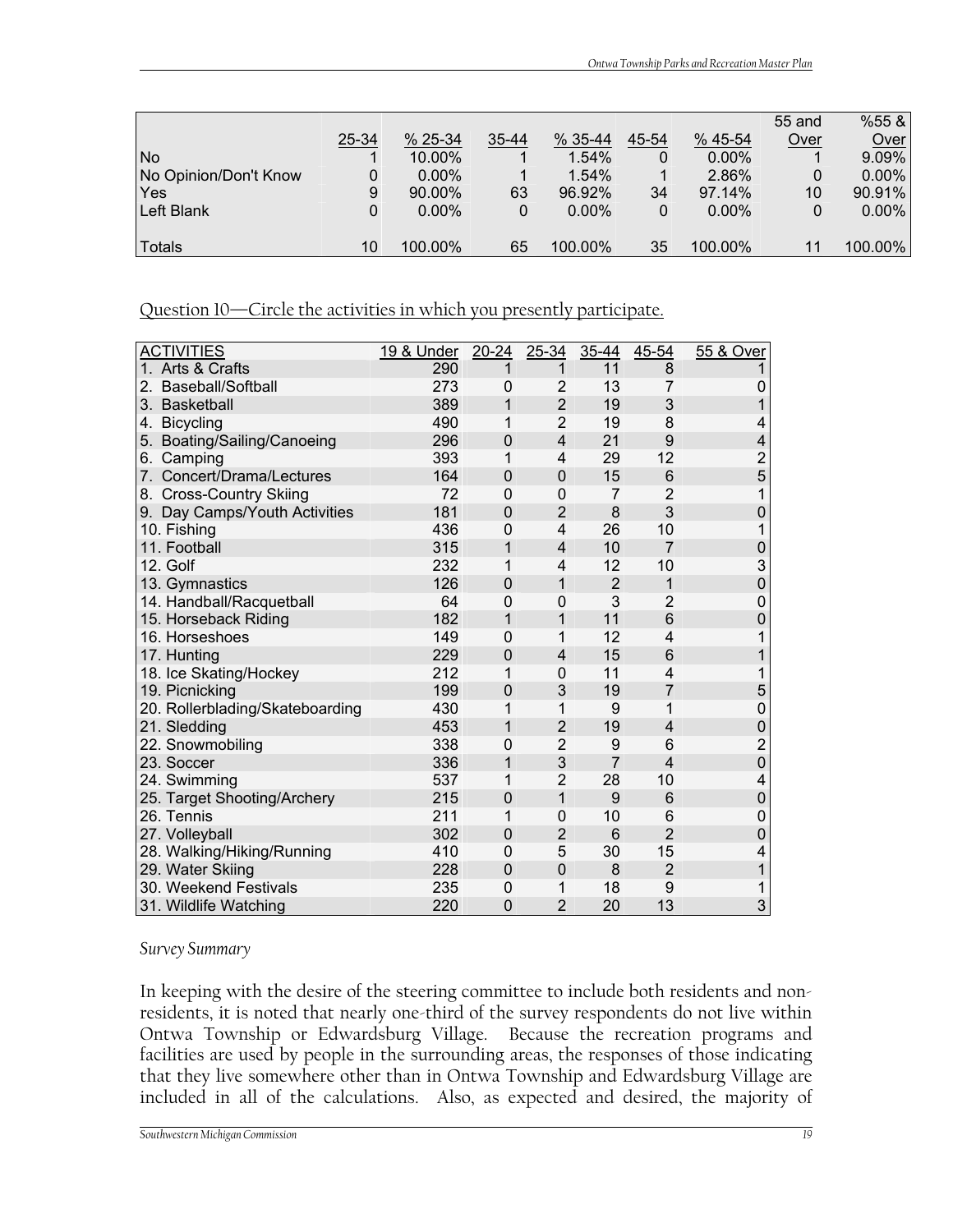respondents (88%) were 19 and under. Of the remaining respondents, 53% indicated an age of 35-44, 29% indicated an age of 45-54, 9% are 55 and over, 8% are 25-34, and 1% indicated an age of 20-24.

Regarding the question "Do you feel that the area recreational facilities meet your needs", each of the age groups (except 20-24) indicated that they did not believe that the recreational facilities met their needs. Both the children and the adults in the community believe that there are not sufficient opportunities for children living in the area to use their spare time constructively. Only 18% of respondents believe that there are enough recreational and social activities for the senior residents of the community. The majority of respondents indicated that they either had no opinion or did not know if the senior residents had enough recreational and social activities. The few senior residents that responded to the question indicated that they believed that there are enough opportunities.

Funding methods for recreation were the topic of the next question. Respondents were able to select more than one funding method. In order from most to least respondents, the preferred funding mechanisms were taxes, grants, user fees, and finally bonds. Among residents ages 20 and over, the order of preferred funding mechanisms changed to grants and user fees (tied), taxes, and finally bonds.

The majority of respondents either felt that the parks in the Edwardsburg area were safe or they had no opinion/did not know. Overwhelmingly, the majority of respondents felt that it was important to preserve and protect the natural areas in Ontwa Township for future generations to enjoy.

The activities in which respondents currently participate varied widely among the age groups. Of those respondents age 19 and under, the top activity was swimming. This is not unexpected with the large number of lakes in the Edwardsburg area. Bicycling, sledding, fishing, rollerblading/skateboarding, walking/hiking/running, camping, basketball, snowmobiling, and soccer rounded out the top ten activities in which the youth of Edwardsburg participate. Respondents over the age of 20 chose walking/hiking/running as their most participated in activity. Rounding out the top ten for the over 20 age group are camping, swimming, fishing, boating/sailing/canoeing, bicycling, golf, weekend festivals, sledding and hunting and concert/drama/lectures (tie) and arts/crafts and baseball/softball and football (tie).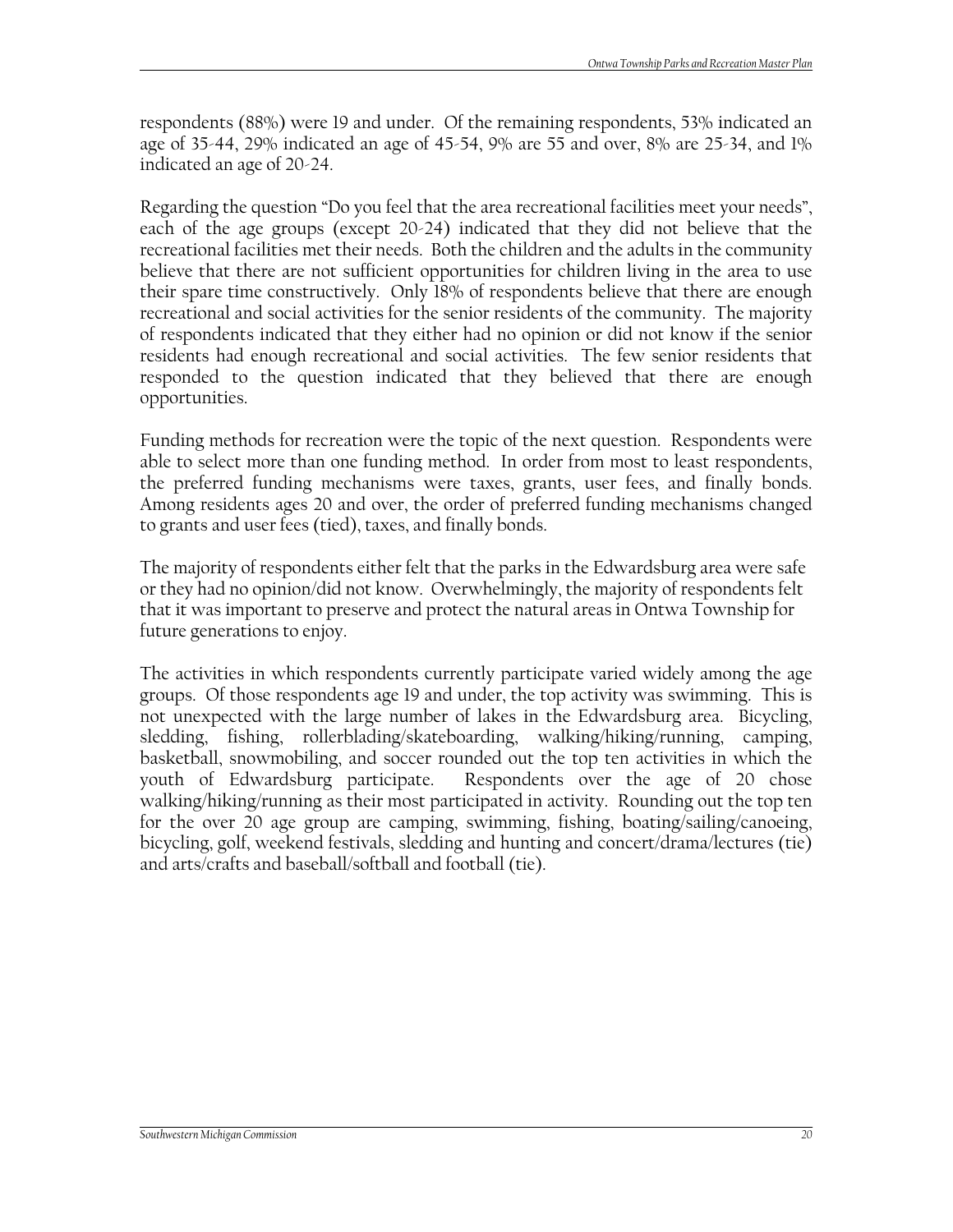# **RECREATION INVENTORY**

During the development of any recreation plan, it is crucial to take a close look at recreational facilities and opportunities already in place, both public and private, as well as those facilities located within the community and in the greater region. Establishing such an inventory will keep duplication to a minimum while potentially identifying gaps in the provision and delivery of leisure services.

## OPPORTUNITIES WITHIN ONTWA TOWNSHIP

## *Public Properties/Facilities*

- 1. **Krauss Memorial Park** is the most recent addition to the Ontwa Township Parks System. Located on a 20-acre parcel on the northeast corner of M-62 and May, this land was donated by the Kraus family. Open play areas and natural resources (including water and open fields) abound. The Lions Club recently constructed a picnic shelter and the Snowmobile Club grooms trails throughout the year.
- 2. **Gunn Park**, located in the Edwardsburg Village limits, is on the south side of Pleasant Lake. Open play areas and picnic facilities are available at this site, as are a basketball hoop and volleyball court.
- 3. **Library Park** is an open space adjacent to the library in Edwardsburg Village. Bike racks are available for the many children who utilize the space to play pickup games of football and soccer.

| <b>FACILITY NO.</b> | <b>NAME</b>                 | <b>ACTIVITIES/EQUIPMENT</b>              |  |  |
|---------------------|-----------------------------|------------------------------------------|--|--|
|                     |                             | Open Play Areas<br>$\Box$                |  |  |
|                     |                             | 1 ADA-compliant Play Structure<br>$\Box$ |  |  |
|                     |                             | 8 Picnic Tables<br>$\Box$                |  |  |
| 1                   | <b>Krauss Memorial Park</b> | 1 Picnic Shelter<br>$\Box$               |  |  |
|                     |                             | <b>Vehicle Access</b><br>$\Box$          |  |  |
|                     |                             | <b>Paved Road Access</b><br>$\Box$       |  |  |
|                     |                             | Parking<br>$\Box$                        |  |  |
|                     |                             | Open Play Areas<br>$\Box$                |  |  |
|                     |                             | <b>Sanitation Facilities</b><br>$\Box$   |  |  |
|                     |                             | 2 Picnic Tables<br>$\Box$                |  |  |
|                     |                             | 1 Basketball Hoop<br>$\Box$              |  |  |
|                     |                             | 1 Volleyball Court<br>$\Box$             |  |  |
| 2                   | <b>Gunn Park</b>            | Vehicle Access<br>$\Box$                 |  |  |
|                     |                             | <b>Paved Road Access</b><br>$\Box$       |  |  |
|                     |                             | Parking<br>$\Box$                        |  |  |
|                     |                             | <b>Water Available</b><br>$\Box$         |  |  |
|                     |                             | <b>Boat Launch</b><br>$\Box$             |  |  |
|                     |                             | Fishing<br>$\Box$                        |  |  |
|                     |                             | 2 Bike Racks<br>$\Box$                   |  |  |
|                     |                             | Open Play Areas<br>$\Box$                |  |  |
| 3                   | <b>Library Park</b>         | □ Vehicle Access                         |  |  |
|                     |                             | <b>Paved Road Access</b><br>$\Box$       |  |  |
|                     |                             | Parking<br>$\Box$                        |  |  |

Table 7. Public Parks within Ontwa Township and Edwardsburg Village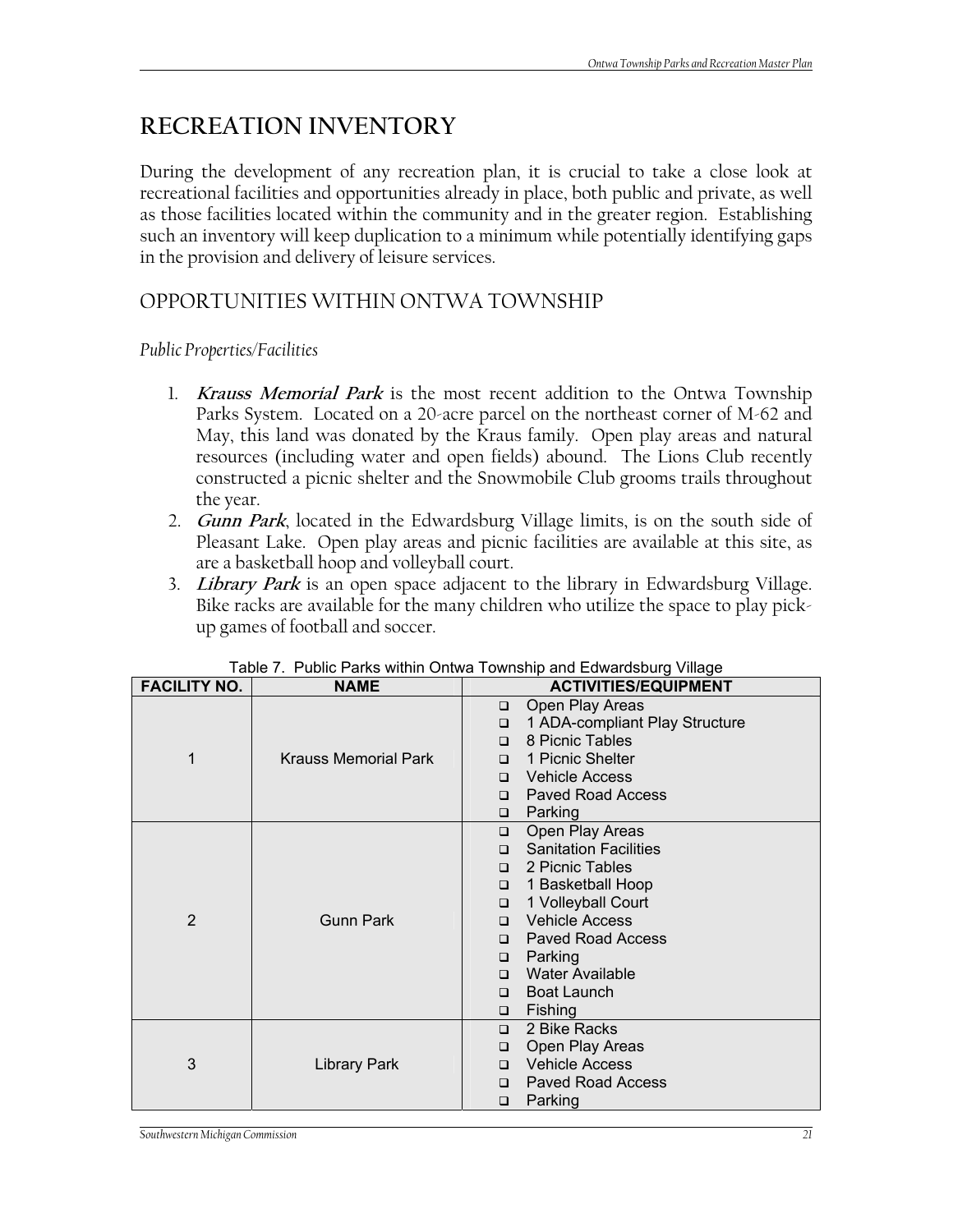## *School Properties/Facilities*

School facilities include an athletic complex consisting of softball diamonds, baseball diamonds, several large playing fields, several tennis courts, a football stadium, and a rubberized track. All of these facilities are open to the public for community recreation when not in use by the schools.

## OPPORTUNITIES AVAILABLE IN SURROUNDING COMMUNITIES

## *City of Niles*

The city of Niles has a number of recreation opportunities available. Located fewer than 10 miles from Edwardsburg, Niles is the home of Riverfront Park, Plym Park, Island Park, and Fort St. Joseph. Riverfront Park is located along the banks of the St. Joseph River and contains walking paths, a play area, a new dock, and by late summer 2002 will house the area's first skate park.

## *City of Elkhart*

Elkhart, Indiana, just south of Ontwa Township, is a city built on rivers. The St. Joseph River and the Elkhart River come together in Elkhart. It is natural, then, that numerous river parks have been established in the area. For passive recreation lovers, there are also museums to visit in Elkhart.

## *City of South Bend*

The city of South Bend, Indiana, is also just south of Ontwa Township. Home of the University of Notre Dame, sports fans flock to the city many weekends out of the year to catch Irish football and basketball. East Race, a white-water kayak route used by many, including some Olympic athletes, is also located in nearby Mishawauka. Potowatomi Park and Zoo in addition to a number of museums can also be enjoyed in South Bend. As with Elkhart and Niles, the St. Joseph River is home to many river parks in the area.

## *Cass County*

Cass County has a number of parks in the county. The crown jewel is Dr. T. K. Lawless Park. This park has a number of beautiful open spaces and is used by many as a place to go and relax. Arthur Dodd Memorial Park and Russ Forest County Park are two more parks in Cass County. Russ Forest County Park also has an extensive trail system.

## BARRIER-FREE EVALUATION

A review of the Township's park facilities revealed that most of the recreation areas meet current ADA requirements. The play structure that was recently erected at Kraus Memorial Park is ADA compliant. The other parks have paved access and are mostly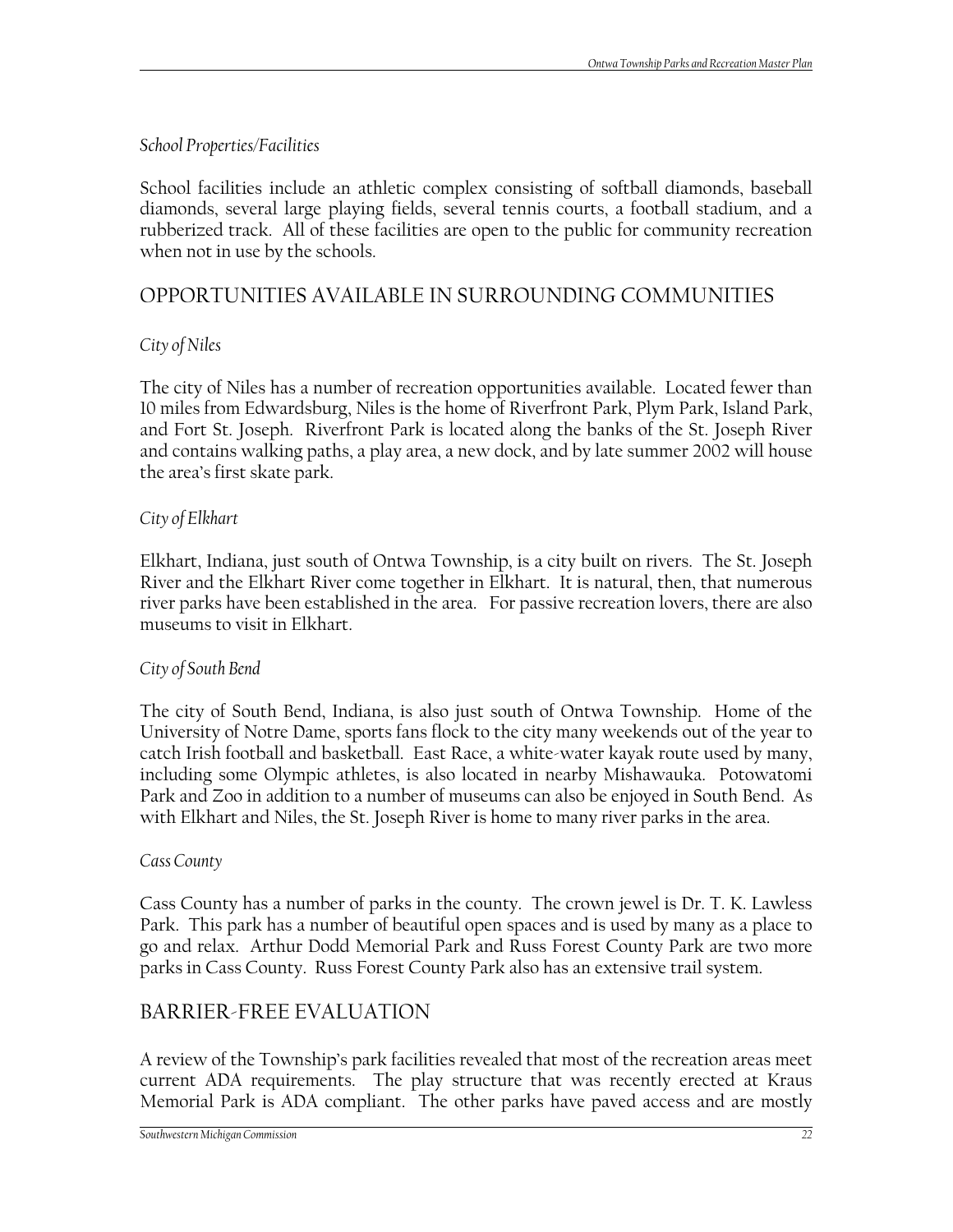open spaces. Additionally, school recreation areas also are in compliance with ADA standards. Any future development of Edwardsburg's recreation system will be in ADA compliance, using other communities' projects as models. Existing park spaces and equipment will be brought up to current ADA requirements as the budget permits.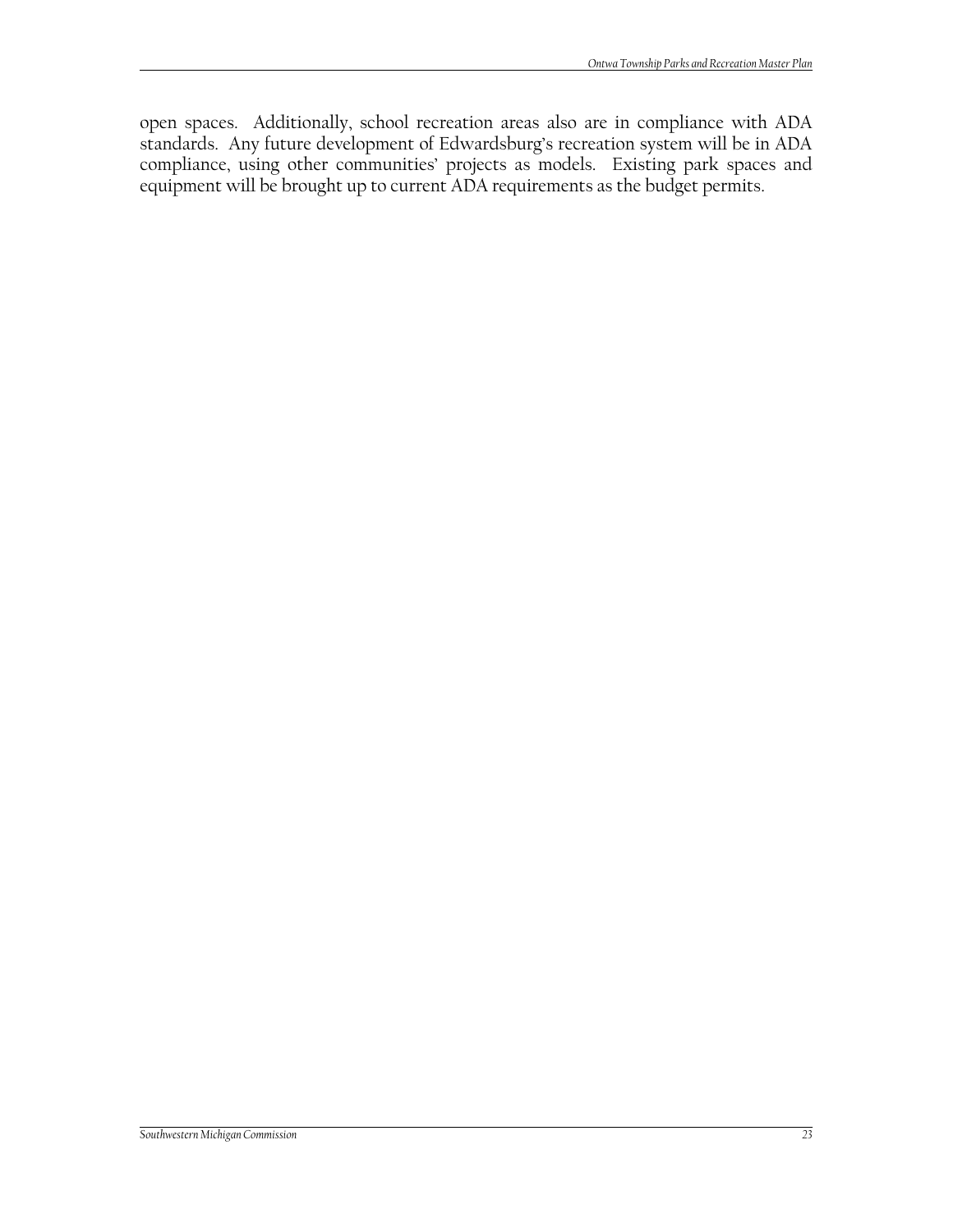# **RECREATION INVENTORY ANALYSIS**

Numerous tools can be used in order to determine the recreational needs of a community. Among these are comparisons to the recreation classification system and facility development standards. Conducting surveys and visioning sessions can also determine a community's needs. Both of these methods are employed in the Ontwa Township and Edwardsburg Village Parks and Recreation Master Plan.

## COMPARISON WITH RECREATION STANDARDS

*Recreation Classification System* 

| Use                            | Specialized facilities that serve a<br>concentrated or limited population or<br>specific group such as tots or senior<br>citizens. |
|--------------------------------|------------------------------------------------------------------------------------------------------------------------------------|
| Service Area                   | Less than 1/4 mile radius                                                                                                          |
| Desirable Size                 | 1 acre or less                                                                                                                     |
| Acres per 1,000 Population     | 0.25 to 0.5 acres per 1,000 population                                                                                             |
| Desirable Site Characteristics | Within neighborhoods and in close<br>proximity to apartment complexes,<br>townhouse development or housing for the<br>elderly.     |

Mini-Parks in, or near, Ontwa Township

**Library Park** 

| U <sub>Se</sub>                | Area for intense recreational activities such<br>as field games, court games, crafts,<br>playground apparatus area, skating,<br>picnicking, wading pools, etc.                                  |
|--------------------------------|-------------------------------------------------------------------------------------------------------------------------------------------------------------------------------------------------|
| Service Area                   | 1/4 to 1/2-mile radius to serve a population<br>up to 5,000 (a neighborhood).                                                                                                                   |
| Desirable Size                 | $15+$ acres                                                                                                                                                                                     |
| Acres per 1,000 Population     | 1 to 2 acres per 1,000 population                                                                                                                                                               |
| Desirable Site Characteristics | Suited for intense development. Easily<br>accessible to neighborhood population<br>geographically centered with safe walking<br>and bike access. May be developed as a<br>school park facility. |

Neighborhood Park/Playgrounds in, or near, Ontwa Township

Gunn Park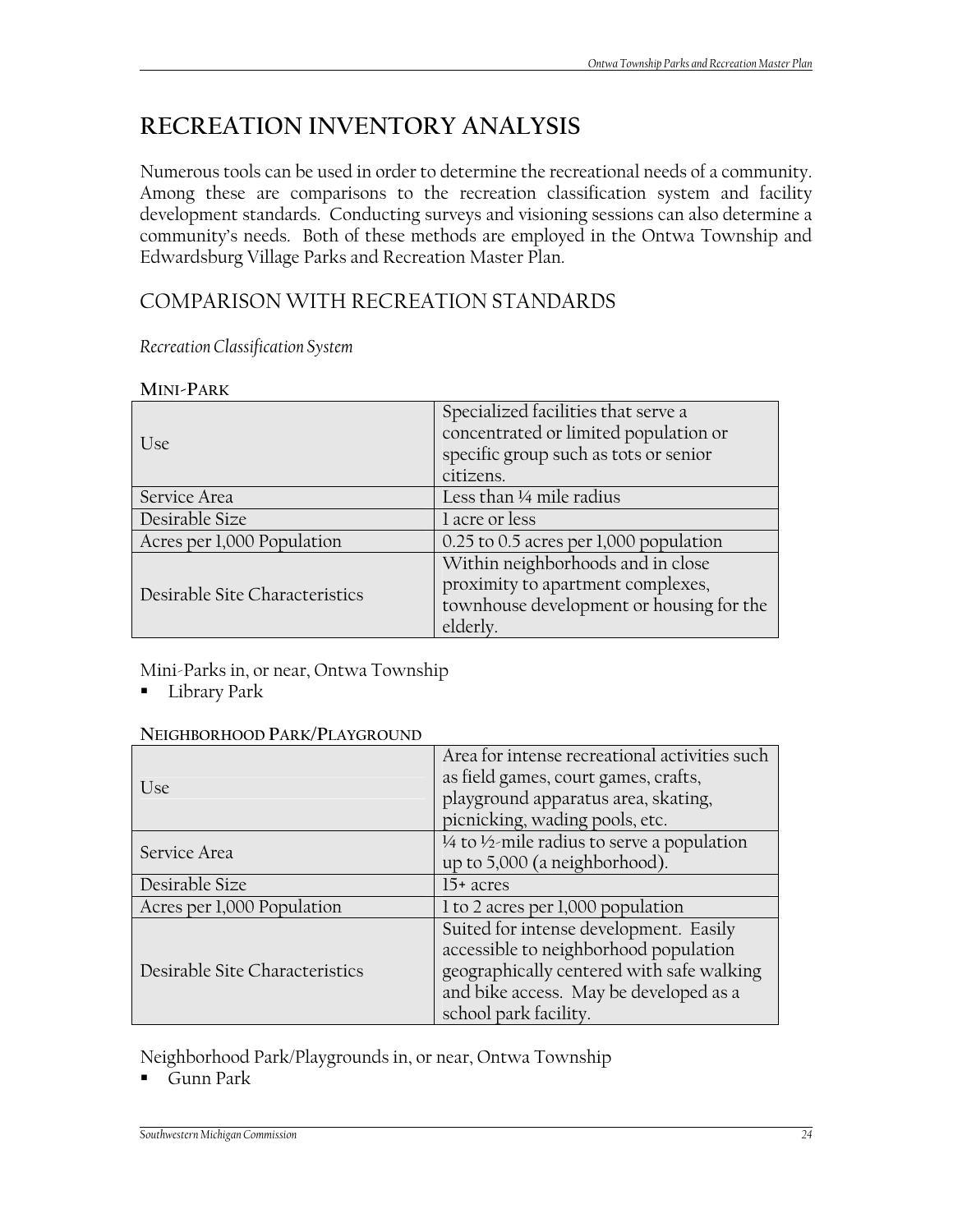|                                | Area of diverse environmental quality.                                            |  |  |  |
|--------------------------------|-----------------------------------------------------------------------------------|--|--|--|
|                                | May include areas suited for intense                                              |  |  |  |
|                                | recreational facilities, such as athletic                                         |  |  |  |
|                                | complexes, large swimming pools. May be<br>an area of natural quality for outdoor |  |  |  |
| U <sub>Se</sub>                |                                                                                   |  |  |  |
|                                | recreation, such as walking, viewing,                                             |  |  |  |
|                                | sitting, picnicking. May be any                                                   |  |  |  |
|                                | combination of the above, depending upon                                          |  |  |  |
|                                | site suitability and community need.                                              |  |  |  |
| Service Area                   | Several neighborhoods. 1 to 2 mile radius.                                        |  |  |  |
| Desirable Size                 | $25+$ acres                                                                       |  |  |  |
| Acres per 1,000 Population     | 5 to 8 acres per 1,000 population                                                 |  |  |  |
|                                | May include natural features such as water                                        |  |  |  |
| Desirable Site Characteristics | bodies and areas suited for intense                                               |  |  |  |
|                                | development. Easily accessible to                                                 |  |  |  |
|                                | neighborhood served.                                                              |  |  |  |

#### **COMMUNITY PARK**

Community Parks in, or near, Ontwa Township

Kraus Memorial Park

#### **REGIONAL/METROPOLITAN PARK**

|                                | Area of natural or ornamental quality for |  |  |  |
|--------------------------------|-------------------------------------------|--|--|--|
| Use                            | outdoor recreation such as picnicking,    |  |  |  |
|                                | boating, fishing, swimming, camping, and  |  |  |  |
|                                | trail uses; may include play areas.       |  |  |  |
| Service Area                   | Several communities. 1 hour driving time. |  |  |  |
| Desirable Size                 | $200+$ acres                              |  |  |  |
| Acres per 1,000 Population     | 5 to 10 acres                             |  |  |  |
| Desirable Site Characteristics | Contiguous to or encompassing natural     |  |  |  |
|                                | resources.                                |  |  |  |

Regional/Metropolitan Parks in, or near, Ontwa Township

- **Russ Forest County Park**
- Arthur Dodd Memorial Park
- Warren Dunes State Park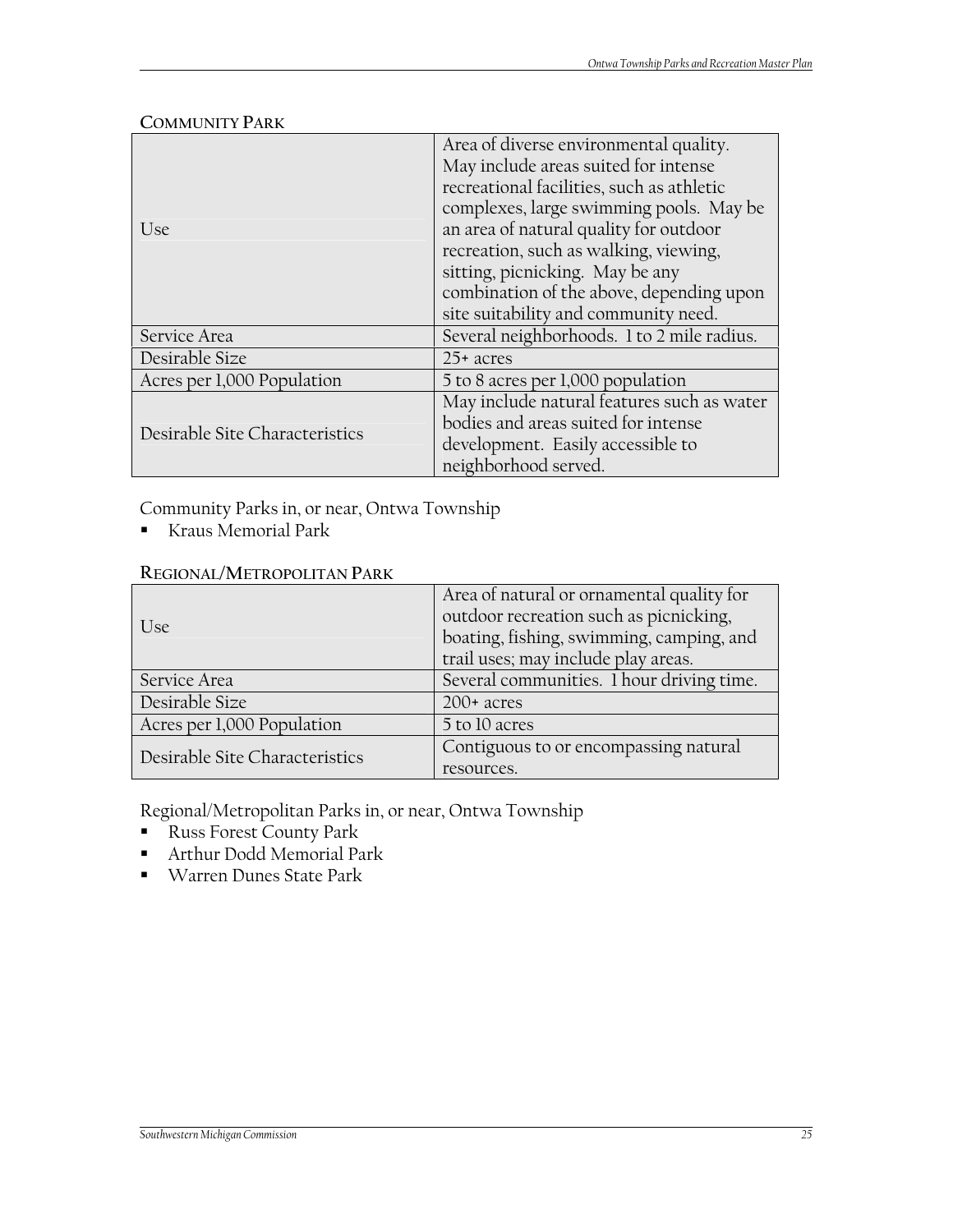#### **REGIONAL PARK RESERVE**

|                                | Area of natural quality for nature-oriented  |  |  |
|--------------------------------|----------------------------------------------|--|--|
|                                | outdoor recreation such as viewing and       |  |  |
|                                | studying nature, wildlife habitat,           |  |  |
|                                | conservation, swimming, picnicking,          |  |  |
| U <sub>Se</sub>                | hiking, fishing, boating, camping, and trail |  |  |
|                                | uses. May include active play areas.         |  |  |
|                                | Generally, 80% of the land is reserved for   |  |  |
|                                | conservation and natural resource            |  |  |
|                                | management with less than 20% used for       |  |  |
|                                | recreation development.                      |  |  |
| Service Area                   | Several communities. 1 hour driving time.    |  |  |
| Desirable Size                 | 1,000+ acres; sufficient area to encompass   |  |  |
|                                | the resource to be preserved and managed.    |  |  |
| Acres per 1,000 Population     | Variable                                     |  |  |
|                                | Diverse or unique natural resources such as  |  |  |
| Desirable Site Characteristics | lakes, streams, marshes, flora, fauna, and   |  |  |
|                                | topography.                                  |  |  |

Regional Park Reserves in, or near, Ontwa Township

- **Sarrett Nature Center**
- Dr. T.K. Lawless Park

#### **LINEAR PARK**

| U <sub>Se</sub>                | Area developed for one or more varying<br>modes of recreational travel such as hiking,<br>biking, snowmobiling, horseback riding,<br>cross-country skiing, canoeing and<br>pleasure driving. May include active play<br>areas.                                        |
|--------------------------------|-----------------------------------------------------------------------------------------------------------------------------------------------------------------------------------------------------------------------------------------------------------------------|
| Service Area                   | No applicable standard.                                                                                                                                                                                                                                               |
| Desirable Size                 | Sufficient width to protect the resource<br>and provide maximum use.                                                                                                                                                                                                  |
| Acres per 1,000 Population     | Variable                                                                                                                                                                                                                                                              |
| Desirable Site Characteristics | Built or natural corridors such as utility<br>rights-of-way, bluff lines, vegetation<br>patterns, and roads that link other<br>components of the recreation system or<br>community facilities such as school,<br>libraries, commercial areas and other park<br>areas. |

Linear Parks in, or near, Ontwa Township

- **Extensive snowmobile trail network**
- Russ Forest Trail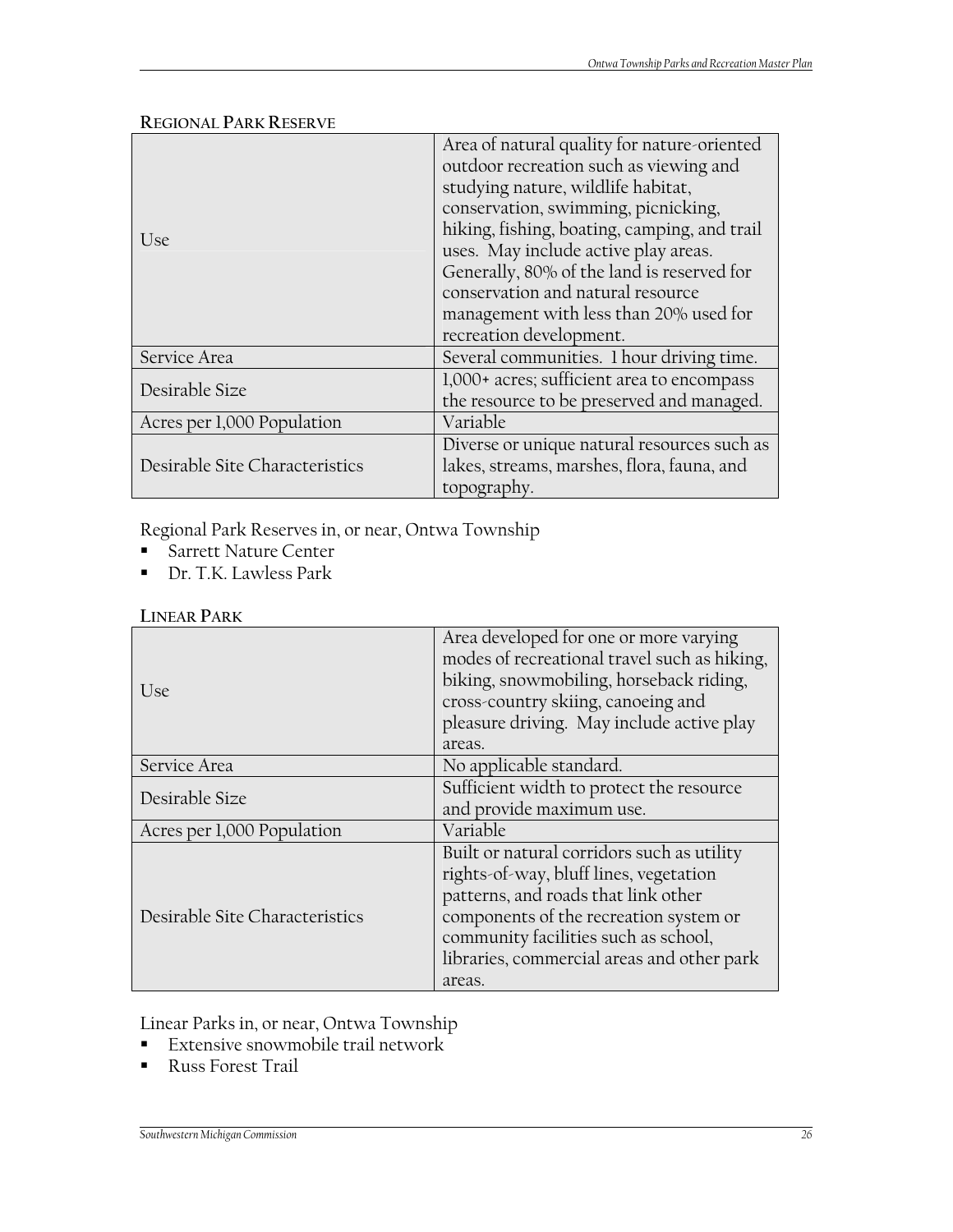|                                | Areas for specialized or single purpose<br>recreational activities such as golf courses,<br>nature centers, marinas, zoos, |
|--------------------------------|----------------------------------------------------------------------------------------------------------------------------|
|                                | conservatories, arboreta, display gardens,<br>arenas, outdoor theaters, gun ranges, or                                     |
| Use                            | downhill ski areas, or areas that preserve,                                                                                |
|                                | maintain, and interpret buildings, sites,                                                                                  |
|                                | and objects of archeological significance.                                                                                 |
|                                | Also plazas or squares in or near                                                                                          |
|                                | commercial centers, boulevards, parkways.                                                                                  |
| Service Area                   | No applicable standard.                                                                                                    |
| Desirable Size                 | Variable depending on desired size.                                                                                        |
| Acres per 1,000 Population     | Variable                                                                                                                   |
| Desirable Site Characteristics | Within communities.                                                                                                        |

**SPECIAL USE**

Special Use Areas in, or near, Ontwa Township

- **Edwardsburg Area Historical Collection**
- **Edwardsburg Public Library**
- **Four Flags Museum, Niles**
- **Pioneer Log Cabin Museum and Interpretive Center, Cassopolis**
- **Cass County Fair Grounds, Cassopolis**
- **Lowe Foundation Council on Aging**

*Facility Development Standards* 

Facility development standards are based on an area's population. The population at the time of evaluation determines a community's need. In this case, Ontwa Township has a population of 5,865; this figure can be rounded to 6,000 for ease of calculation. Once the need has been determined, an inventory of existing facilities is conducted. A community's deficiency is determined by subtracting existing facilities from needed facilities.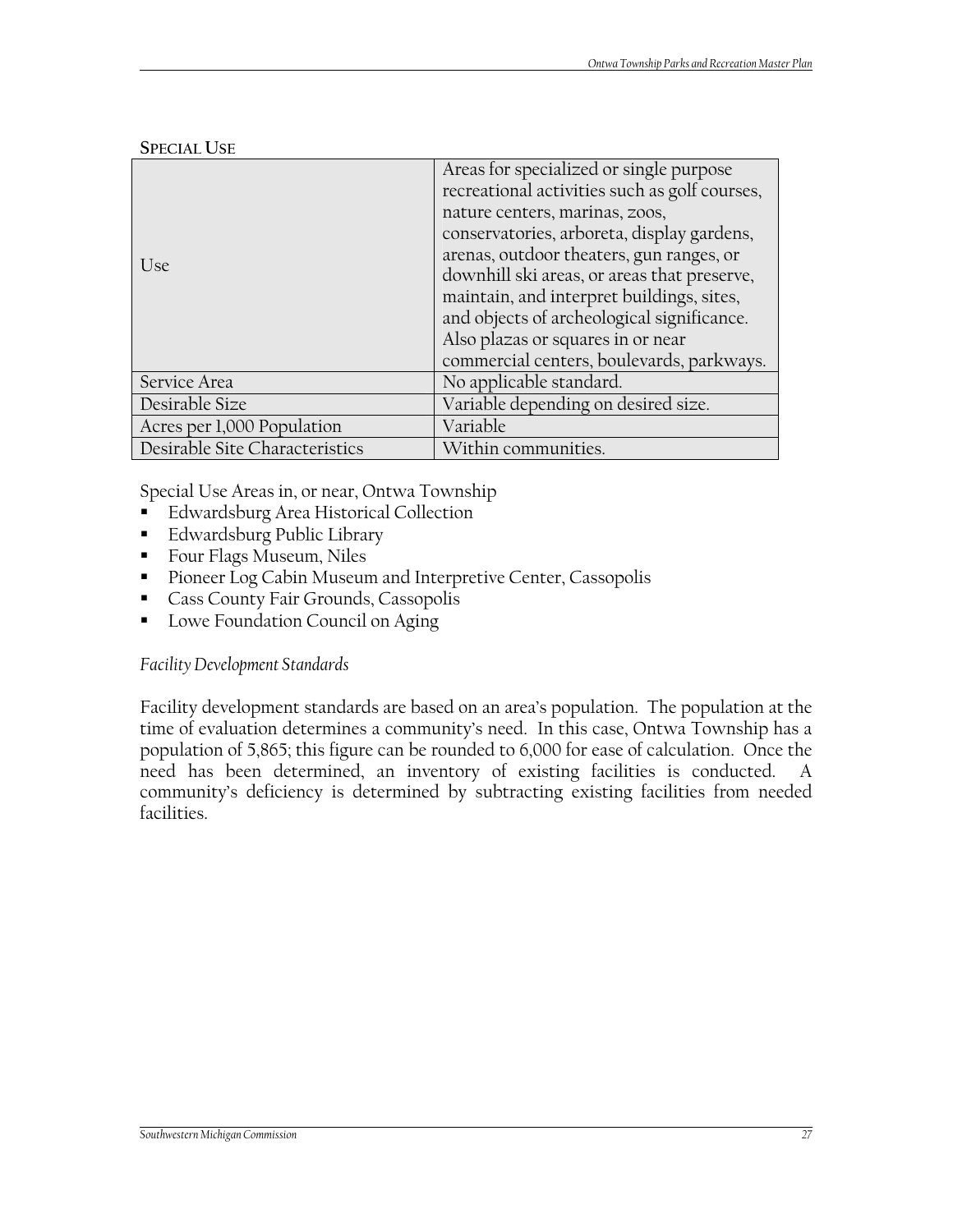| Activity/Facility         | Standard  | Need | Existing       | Deficiency     |
|---------------------------|-----------|------|----------------|----------------|
| Badminton                 | 1/5,000   |      | 0              |                |
| Basketball (Youth)        | 1/5,000   |      |                | $\Omega$       |
| Basketball (High School)  | 1/5,000   |      |                | $\overline{O}$ |
| Handball                  | 1/20,000  |      |                |                |
| Ice Hockey                | 1/100,000 |      |                |                |
| Tennis                    | 1/2,000   | 3    | 3              | $\Omega$       |
| Volleyball                | 1/5,000   |      |                | $\mathcal{O}$  |
| Baseball (Official)       | 1/5,000   |      | $\lambda$      | $\Omega$       |
| Baseball (Little League)  | 1/5,000   |      | $\lambda$      | $\overline{O}$ |
| Field Hockey              | 1/20,000  |      |                |                |
| Football                  | 1/20,000  |      | $\mathbf{l}$   | $\Omega$       |
| Soccer                    | 1/10,000  |      | $\lambda$      | $\Omega$       |
| Golf-Driving Range        | 1/50,000  | -    |                |                |
| 1/4 Mile Running Track    | 1/20,000  |      | $\mathbf{I}$   | $\overline{O}$ |
| Softball                  | 1/5,000   |      | $\lambda$      | $\Omega$       |
| Multiple Recreation Court | 1/10,000  |      | l              | $\overline{O}$ |
| Trails                    | 1 system  |      | $\overline{O}$ |                |
| <b>Archery Range</b>      | 1/50,000  |      |                |                |
| Skeet and Trap Field      | 1/50,000  | -    | ৴              |                |
| Golf                      | 1/25,000  |      |                |                |
| <b>Swimming Pools</b>     | 1/20,000  |      |                |                |

Table 8. Facility Development Standards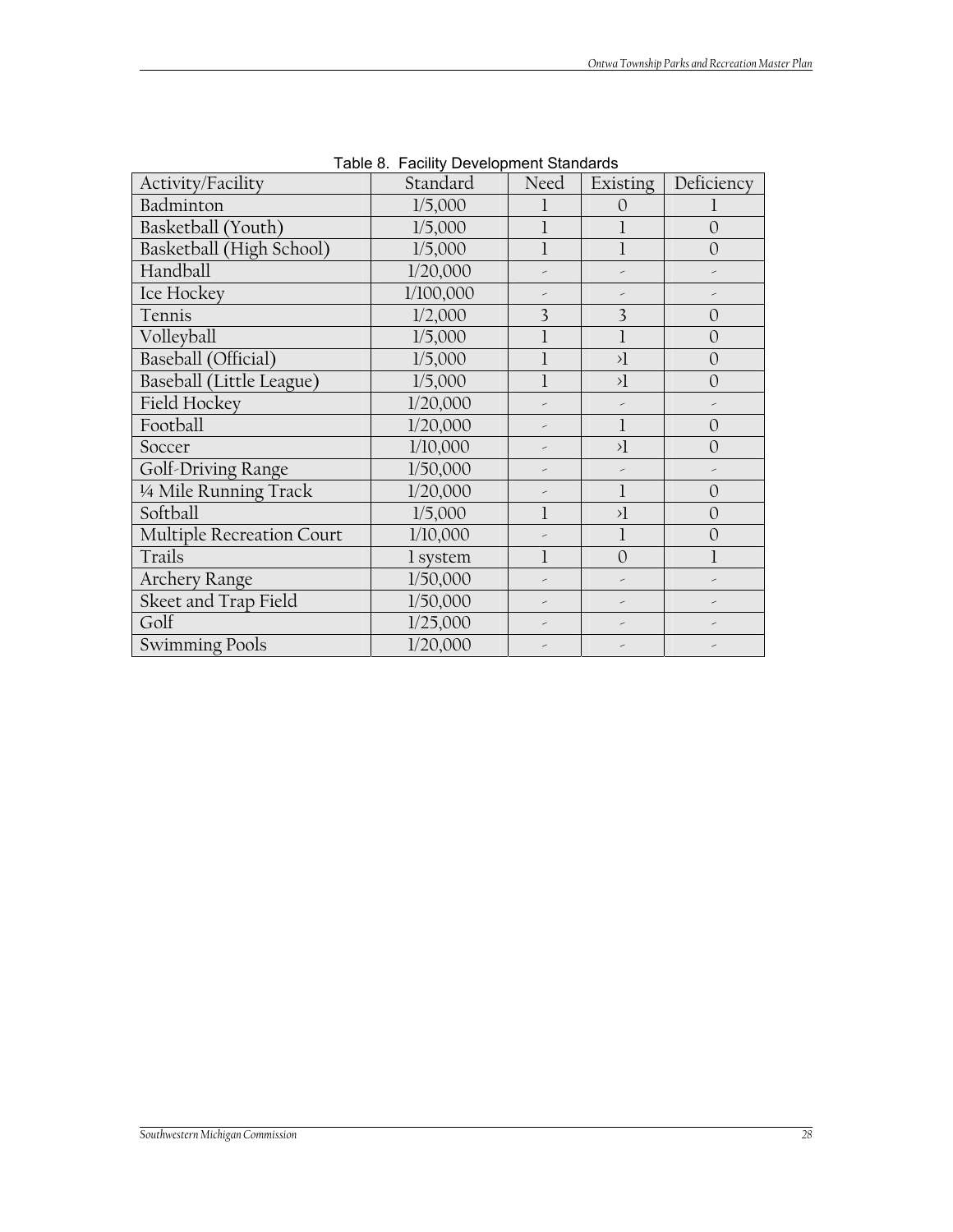# **ACTION PROGRAM, CAPITAL IMPROVEMENT SCHEDULE AND BASIS FOR ACTION**

## ACTION PROGRAM

The following is the five-year capital improvement plan for the Ontwa Township parks system. Each project or proposed action is listed along with a priority level, target year, and estimated cost. The rationale for each action or project is discussed on the pages following the schedule. With regard to funding sources, it is the intention of the Township Board to match local funds with state, federal, and/or private funds whenever possible.

## CAPITAL IMPROVEMENT SCHEDULE (CIS)

To rank the importance of these projects, a three-level priority system has been utilized.

- **Level A Essential** improvements to the Township and Village park system; may cause undesirable consequences if not attended to.
- **Level B Very desirable** improvements to the park system.
- **Level C** Desirable improvements to the park system, but **supplemental** to larger projects; would not cause undesirable consequences if not completed in the timeframe of this plan.

| PROPOSED ACTION                                                                                                                                                                                     | <b>PRIORITY</b> | <b>TARGET</b> | <b>PROJECTED</b> | <b>FUNDING</b>                                                                       |
|-----------------------------------------------------------------------------------------------------------------------------------------------------------------------------------------------------|-----------------|---------------|------------------|--------------------------------------------------------------------------------------|
|                                                                                                                                                                                                     | <b>LEVEL</b>    | <b>YEAR</b>   | <b>COST</b>      | <b>SOURCE</b>                                                                        |
| Develop linear park/multi-use path<br>Make improvements to<br>the existing trail<br>network at Kraus<br>Memorial Park. This<br>could include wood<br>chips, benches, nature<br>signs, a gazebo, and | $\overline{A}$  | 2002-2003     | \$10,000         | General taxes, service<br>club contributions,<br>private donations                   |
| off-the-path picnic<br>areas.<br>Develop a trail linking<br>2.<br>the school, village, and<br>Kraus Park. This path<br>would hook into the<br>existing sidewalk<br>system in<br>Edwardsburg         | B               | 2003-2004     | \$100,000        | General taxes, service<br>club contributions,<br>private donations, grant<br>sources |
| Develop a non-<br>$\overline{3}$ .<br>motorized path along<br>US-12 the entire length<br>of the Township.                                                                                           | $\mathsf{C}$    | 2004-2006     | \$240,000        | General taxes, service<br>club contributions,<br>private donations, grant<br>sources |

Table 9. Capital Improvement Schedule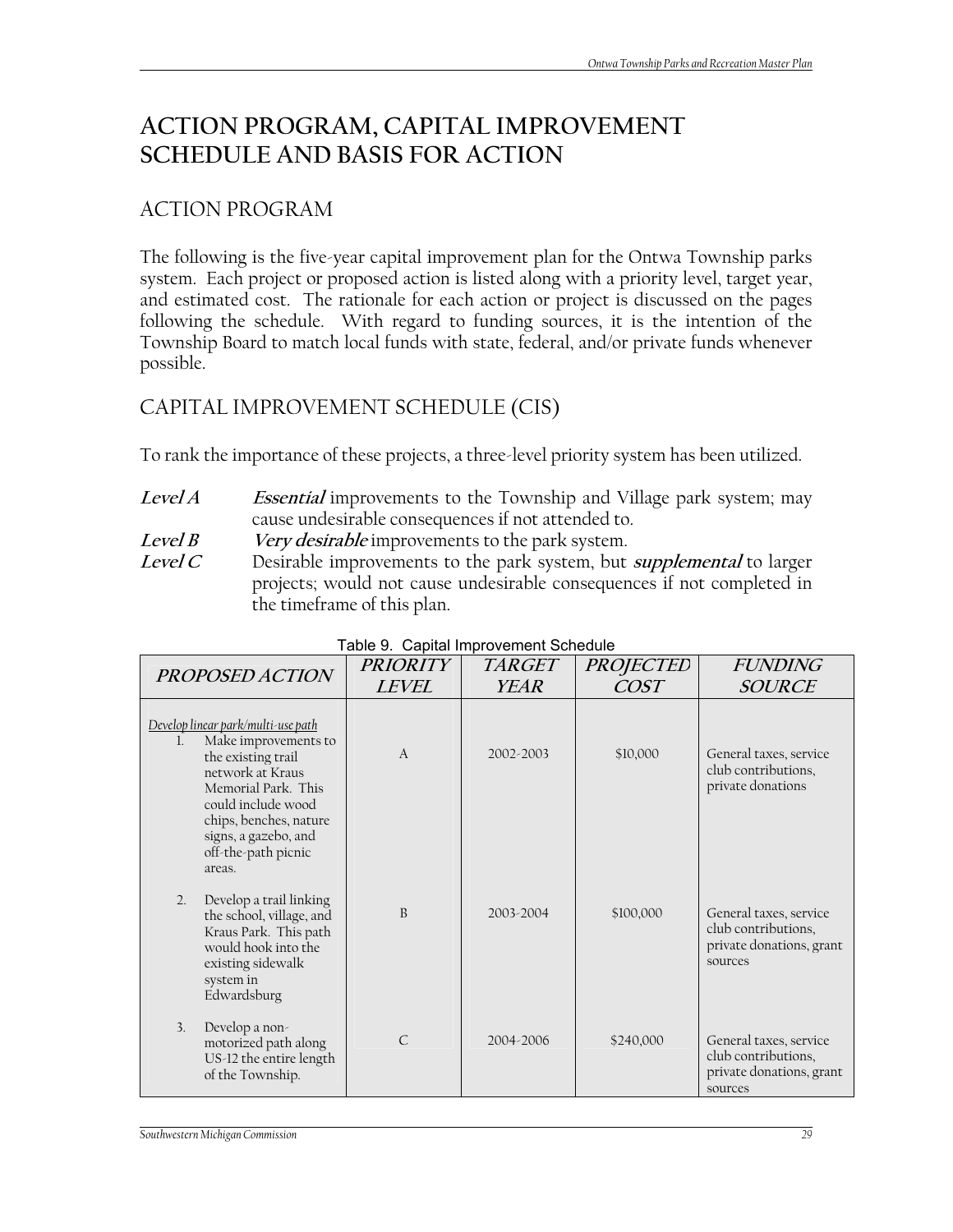|                  | Develop a lighted sports complex                                                                        |                |           |           |                                                                           |
|------------------|---------------------------------------------------------------------------------------------------------|----------------|-----------|-----------|---------------------------------------------------------------------------|
| 1.               | Acquire property to<br>satisfy the space<br>requirements for Little<br>League, Football, and<br>Soccer. | $\overline{A}$ | 2003      | \$250,000 | General taxes, service<br>club contributions,<br>youth sport program      |
| $\overline{2}$ . | Develop sports fields.                                                                                  | $\overline{A}$ | 2004-2005 | Unknown   | contributions, private<br>donations, grant sources                        |
| $\overline{3}$ . | Build concession stand.                                                                                 | <sub>B</sub>   | 2004-2005 | \$25,000  |                                                                           |
| 4.               | Install lights.                                                                                         | $\mathsf{C}$   | 2006      | \$20,000  |                                                                           |
|                  | Continue Making Improvements to<br>Kraus Memorial Park                                                  |                |           |           |                                                                           |
| $\mathbf{1}$     | Install restroom<br>facilities.                                                                         | $\overline{A}$ | 2002      | \$25,000  | General taxes, service<br>club contributions,                             |
| $\overline{2}$ . | Install ADA-compliant<br>boardwalk and a<br>nature viewing area<br>(platform) along Weed<br>Lake.       | B              | 2004      | \$50,000  | youth sport program<br>contributions, private<br>donations, grant sources |
|                  | Improve coordination of and                                                                             |                |           |           |                                                                           |
|                  | communication about community<br>recreation opportunities                                               |                |           |           |                                                                           |
|                  |                                                                                                         |                |           |           |                                                                           |
| 1.               | Develop a Recreation<br>Advisory Board.                                                                 | $\overline{A}$ | 2002      | \$1,200   | Existing budget                                                           |
| $\overline{2}$ . | Develop a community<br>calendar.                                                                        | $\overline{A}$ | 2002      | \$1,000   | Existing budget,<br>recreation program<br>contributions                   |

#### Table 10. Program Cost by Year & Priority

| Year  |           | <b>Estimated Project Cost by Priority</b> |           |           |
|-------|-----------|-------------------------------------------|-----------|-----------|
|       |           |                                           |           | Total     |
| 2002  | \$32,200  |                                           | ╱         | \$32,200  |
| 2003  | \$255,000 | \$50,000                                  |           | \$305,000 |
| 2004  |           | \$112,500                                 | \$80,000  | \$192,500 |
| 2005  |           | \$12,500                                  | \$80,000  | \$92,500  |
| 2006  |           |                                           | \$100,000 | \$100,000 |
| Total | \$287,200 | \$175,000                                 | \$260,000 | \$722,200 |

## BASIS FOR ACTION

#### *Linear Park/Multi-Use Path*

Make improvements to the existing trail network at Kraus Memorial Park: The basis for action for this project includes, but is not limited to:

♦ This project fulfills the desire of visioning session participants to develop and enhance and off-road motorized and non-motorized path system.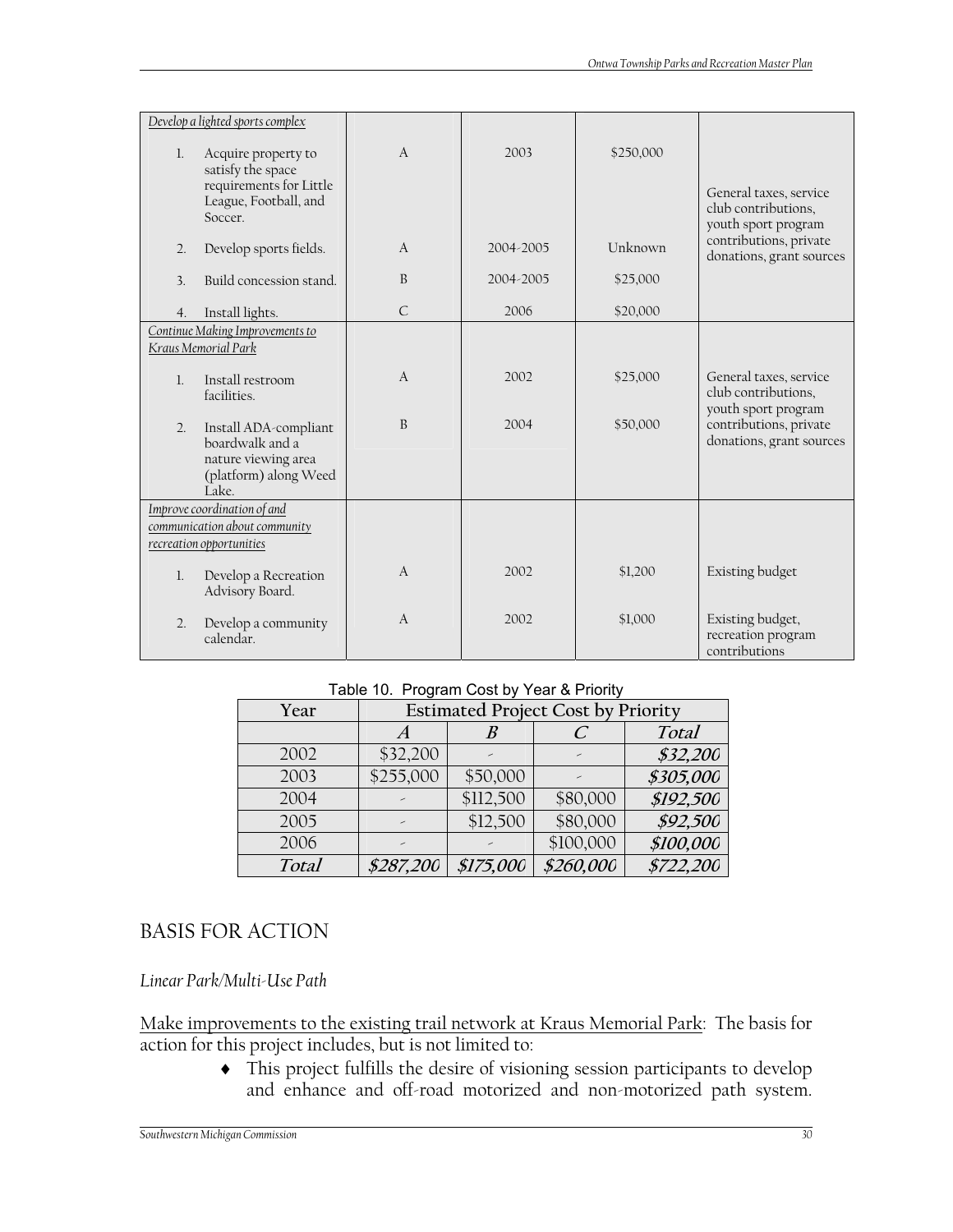These two items tied for a second-place ranking at the visioning session, each scoring 57 points.

- ♦ Among the under 19-year-old age group, the activities most participated in included walking/hiking/running, and snowmobiling. Both of these activities will benefit from improvements made to the existing trail network.
- ♦ Adults over the age of 19 participate in bicycling as well as walking/hiking/running. Additionally, there is a large snowmobile club in the area that currently utilizes the trails at Kraus Memorial Park.

Develop a trail linking the school, village, and Kraus Park: For each of the reasons listed above, as well as because of the large number of rollerbladers/skateboarders in the under 19 age group, it only makes sense to link the school, village, and Kraus Park.

Develop a non-motorized path along US-12 the entire length of the Township: Recently, a group of people in southern Berrien and Cass counties dedicated themselves to the effort of gaining historical heritage route designation for US-12. This project has received a great deal of support at both the local and state levels. In keeping with the desires of the residents of Ontwa Township to develop a non-motorized trail system, a nonmotorized trail adjacent to US-12 is a natural project to undertake. Additionally, because of the large number of residents who enjoy biking, walking, hiking, and running, this project is more than worthy of being completed.

#### *Lighted Sports Complex*

Currently, children participating in soccer, Little League, and football utilize facilities on Edwardsburg Public School property. Because the school district continues to grow due to the number of people moving into the Edwardsburg area, it is a very real possibility that the schools will need to utilize the property to house anticipated expansion. It has been noted at community visioning sessions, steering committee meetings, and with informal conversations with the community's residents, that developing a Township-owned facility is in the best interests of the programs and participants. The development of a lighted sports complex received the highest score at the visioning session by a huge majority. At 123 points it received more than twice as many points as the action items tied at second place. Therefore, the purchase of property on which to build the sports complex is a top priority. Once the land has been purchased, the sports fields will need to be developed. The costs associated with this action item are unknown at this time. It will be dependent upon what property is acquired and how much earthwork will be required. A concession stand will need to be built in order to meet the needs of the spectators as well as to continue with the fundraising required by each of the programs. Finally, it is hoped that the fields can be lighted in order to increase the amount of time that the complex can be utilized.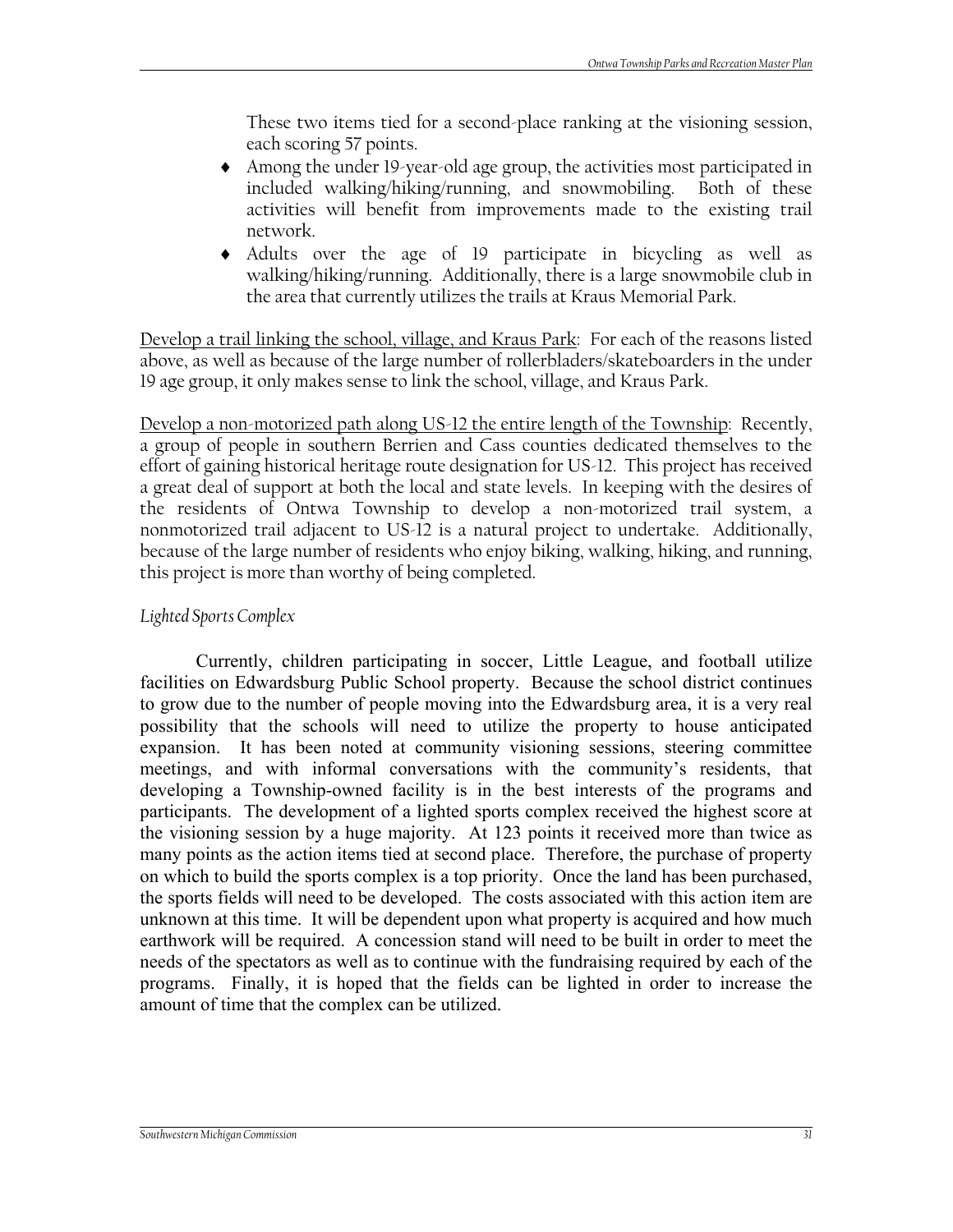#### *Kraus Memorial Park*

Kraus Memorial Park is the crown jewel of recreation in Ontwa Township at the current time. This generous donation is seen to be the point from which recreation in the community can emanate.

Install restroom facilities: Recently, the Lions' Club constructed a beautiful picnic shelter complete with a number of picnic tables. Additionally, a wonderful play structure has been built. Moreover, the snowmobile club that is active in the Edwardsburg area utilizes the trails available at Kraus Memorial Park throughout the winter. It is an expected next step to install restroom facilities at this location.

Install ADA-compliant boardwalk and a nature viewing area: In addition to the trails, picnic shelter, and play structure at Kraus Memorial Park, Weed Lake is a beautiful natural area accessible from Kraus Memorial Park. In order to take advantage of the opportunities afforded by such a wonderful natural resource, it is the intent of the citizens of Ontwa Township to build a boardwalk and a nature viewing area. It is hoped that Kraus Memorial Park can function as not only an active recreation site, but also as a passive recreation location in the community.

#### *Coordination and Communication*

Coordination among and communication between the Township, Village, schools, and the citizens of the Edwardsburg area is paramount to the success of parks and recreation. At the visioning session, steering committee meetings and during informal conversations with the citizens of the area, a common concern was the lack of coordination and communication. In an effort to remedy this situation, the following projects have been chosen to be included in the CIS.

Develop a Recreation Advisory Board: The purpose of the advisory board is to introduce a more formal structure to parks, recreation, and open space development within Ontwa Township/Edwardsburg Village. This board will be able to more efficiently manage recreation opportunities. The Advisory Board will not have power to take action, however, it will make formal recommendations to the Township Board and Village Council. Additionally, the Recreation Advisory Board will act as a liaison between the community and the schools on matters of recreation (it is recommended that at least one seat on this board be reserved for a member of the school community). This action is based on the following findings of the recreation steering committee:

- ♦ Maximum cooperation between the community and schools was suggested at the visioning session and received the fourth highest ranking in the voting (48 points).
- ♦ The formation of an advisory board was also suggested at the visioning session and received the seventh highest ranking in the voting (33 points).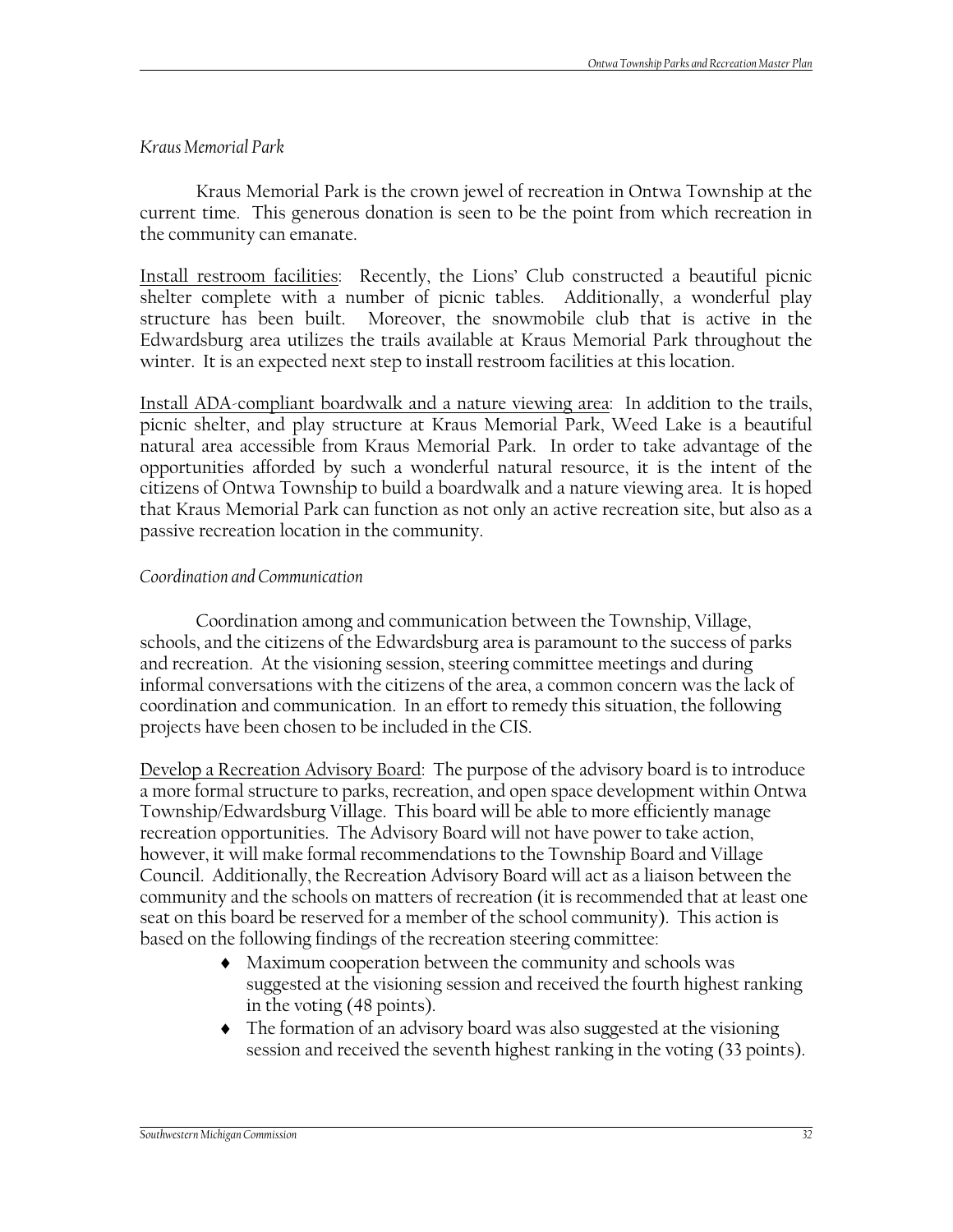- ♦ Meetings with the steering committee also yielded this as an important step to take in order to more efficiently devote resources to the parks, recreation and open space effort.
- ♦ The fact that a school representative will sit on this board will address several of the issues relating to recreation in the area, including the fact that the youth sports programs currently utilize space made available by the school.

Develop a Community Calendar: Throughout the entire planning process, comments such as "I didn't realize…" or "I had no idea…" were made regarding recreation opportunities within the Township. A course of action to remedy this situation is the development of a community calendar. This action is based on the following findings:

- ♦ Maximum cooperation between the community and schools ranked rather high at the visioning session (48 points).
- ♦ In answering the question, "Do you feel that the area recreational facilities meet your needs," a large majority of respondents indicated either "no" or "no opinion/don't know." It is hoped that a community calendar or newsletter will help develop an effective communications network.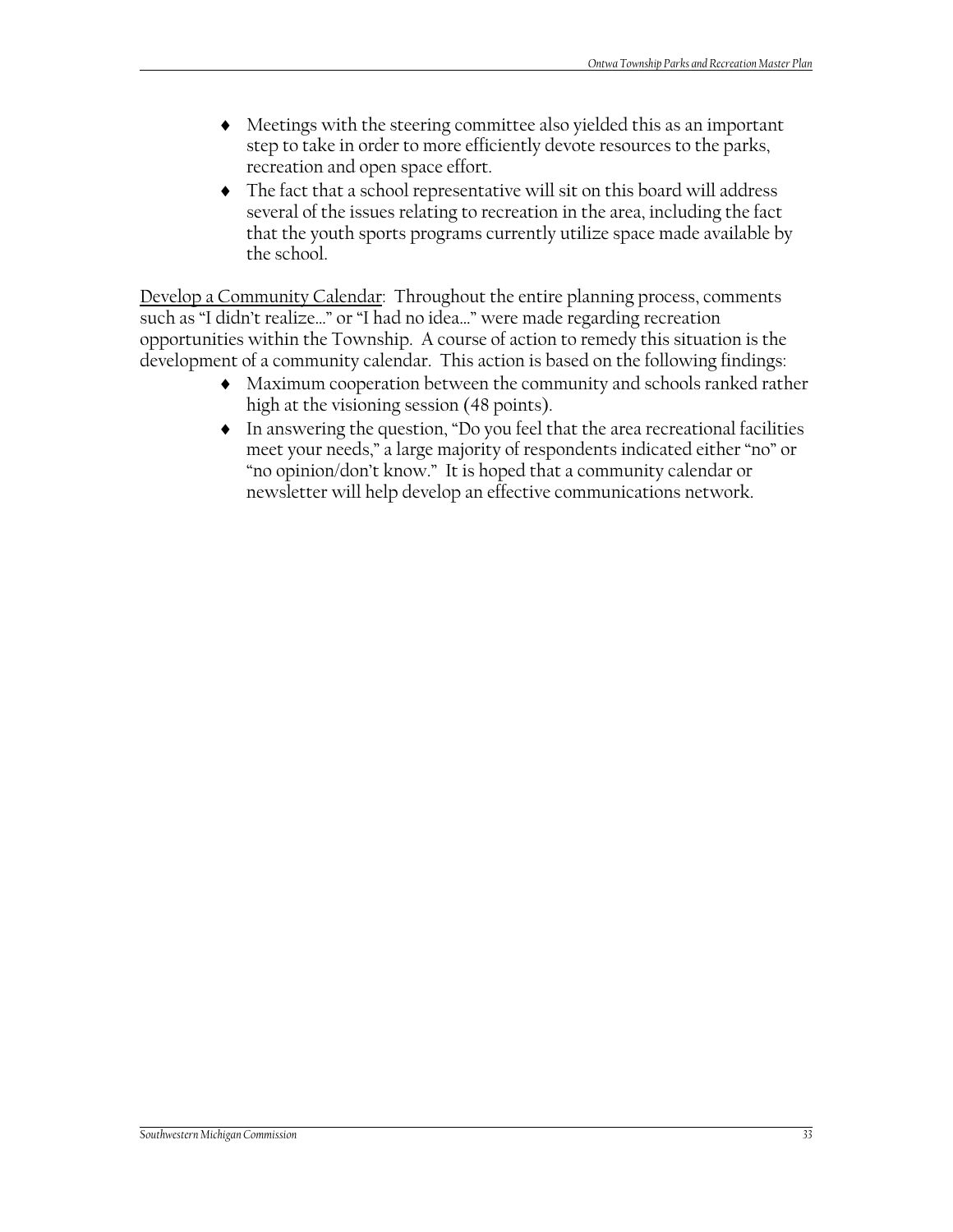# **Appendix I**

# **Meeting Materials**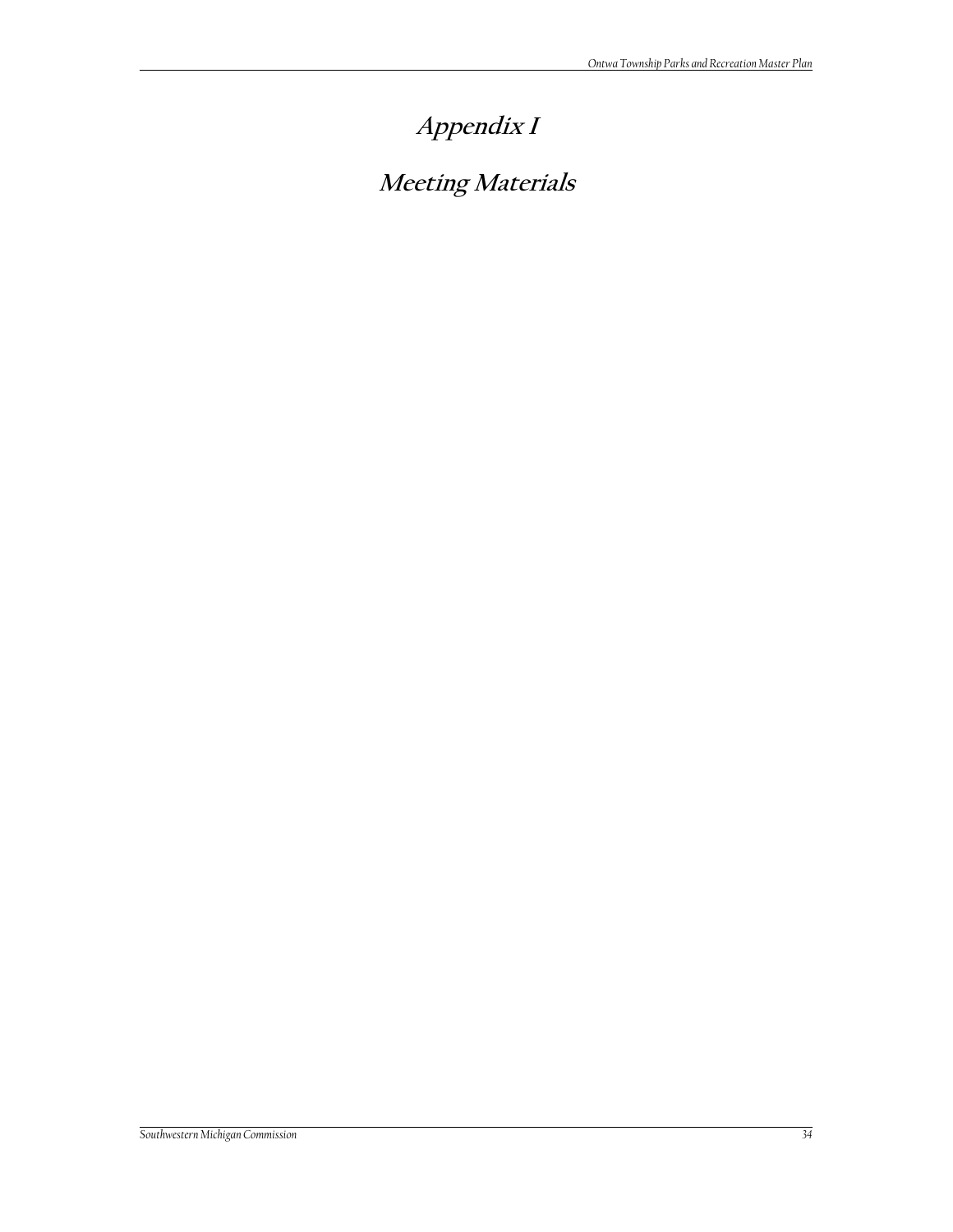## **Ontwa Township Recreation Planning Committee**

## **Wednesday, October 10, 2001 7:00 PM**

## **Ontwa Township Hall**

- 7:00 PM Call to Order
- 7:00-7:15 Getting Organized
	- 1. Review of the Plan Components
	- 2. Schedule
	- 3. Work Activities
	- 4. Role of the Committee
	- 5. Role of the Facilitator
- 7:15-7:35 Determination of Community Survey Questions
- 7:35-7:40 Discussion Regarding Public Sessions
- 7:40-7:45 Preliminary Recreation Inventory
- 7:45-8:00 Questions from Committee Members
- 8:00 PM Adjournment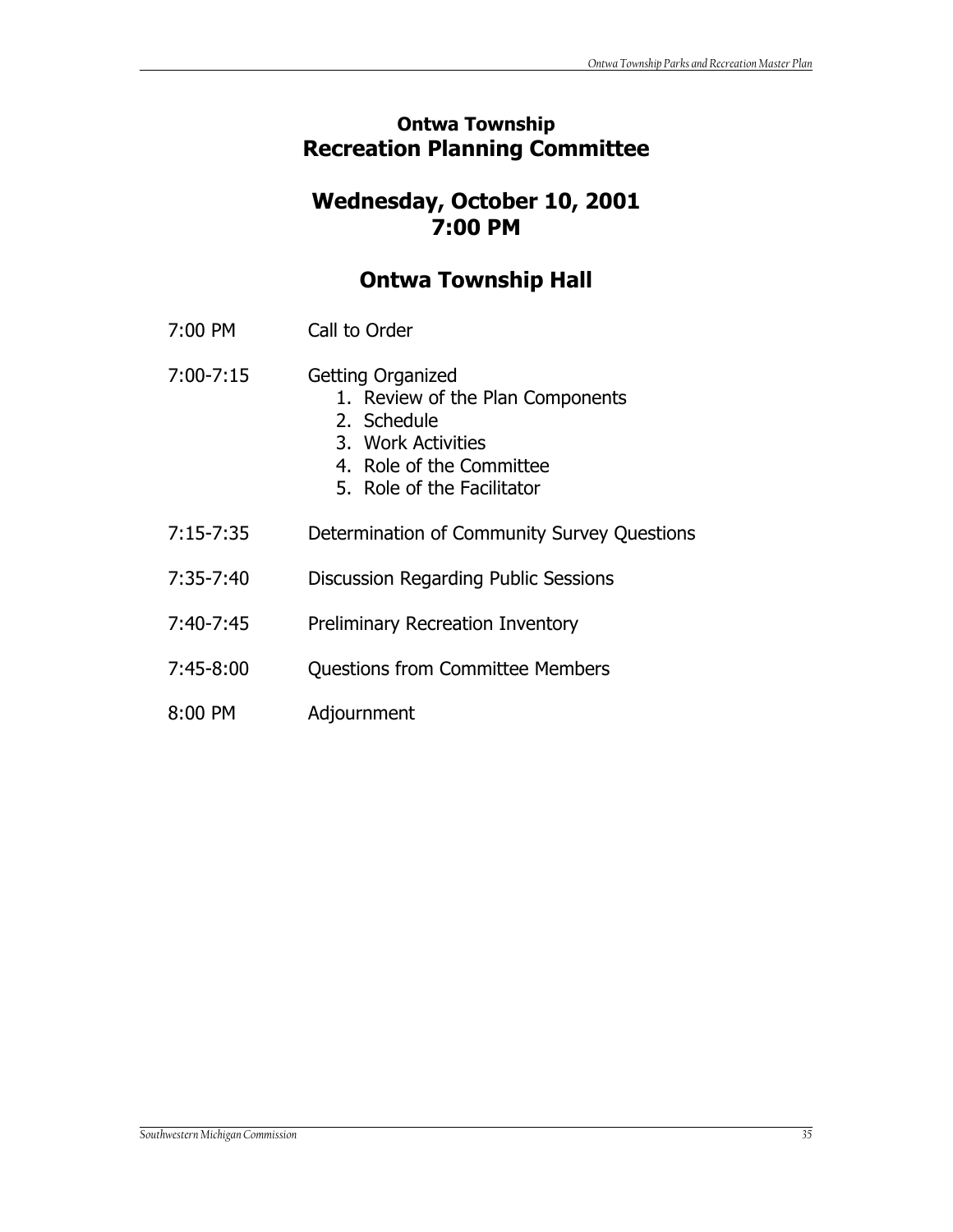## **Ontwa Township Recreation Planning Committee**

## **Wednesday, December 12, 2001 7:00 PM**

## **Ontwa Township Hall**

| Call to Order<br>7:00 PM |
|--------------------------|
|--------------------------|

- 7:00-7:20 Review of Survey Results
- 7:20-7:35 Finalize Plans for January 9, 2002 Visioning Session
- 7:35-7:50 Review of Recreation Inventory and First Sections of Plan
- 7:50-8:00 Questions from Committee Members
- 8:00 PM Adjournment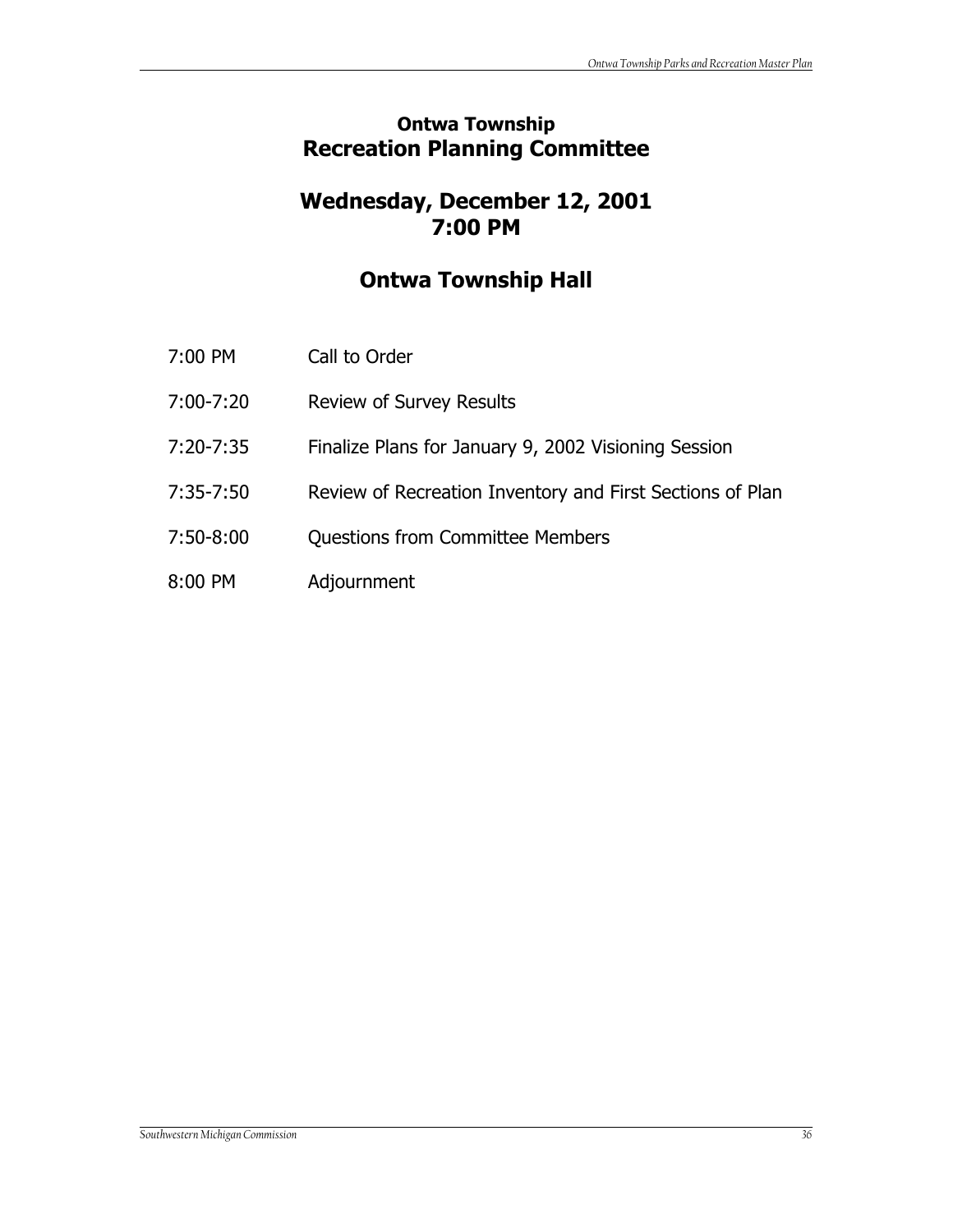# **Appendix II**

**Maps**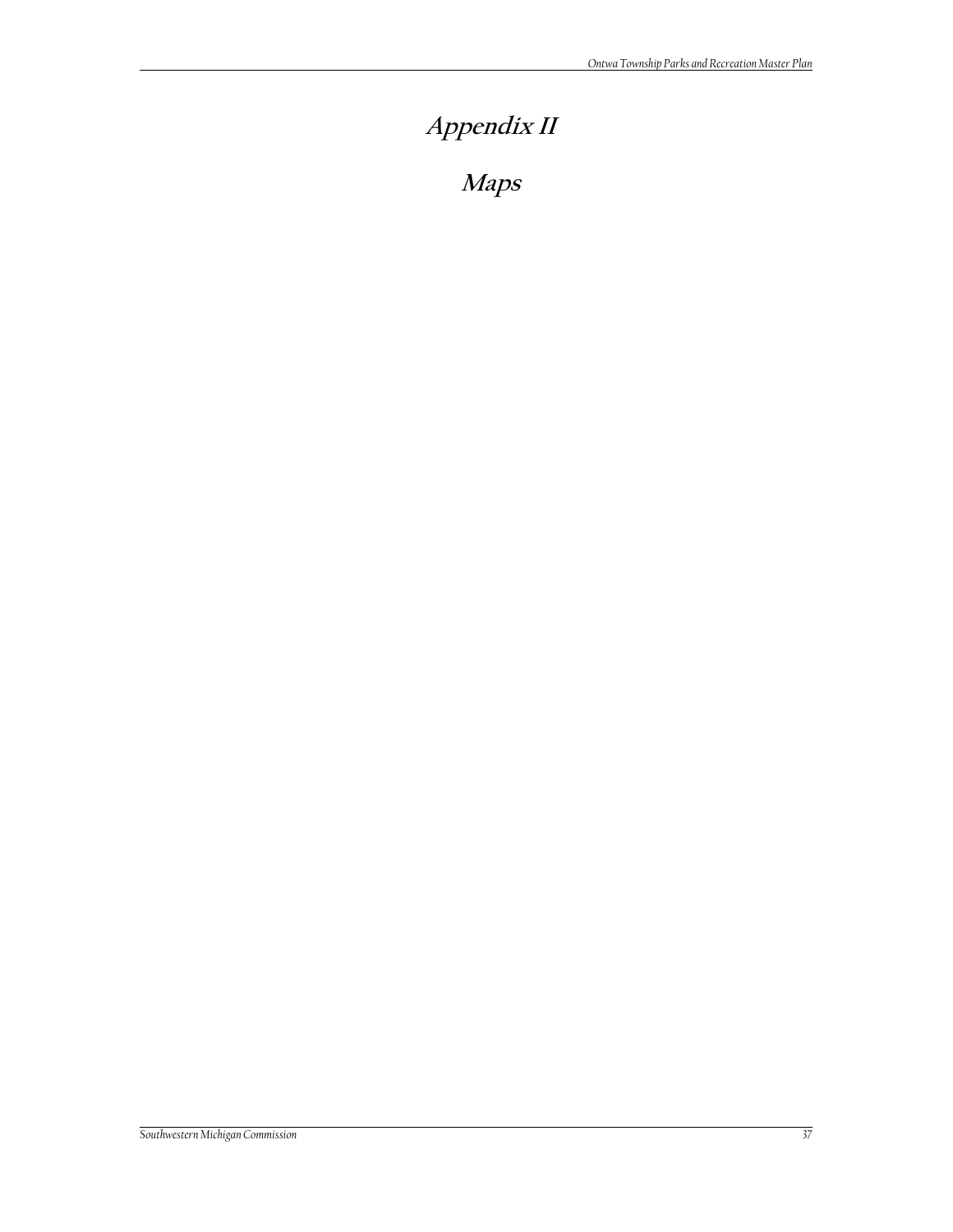